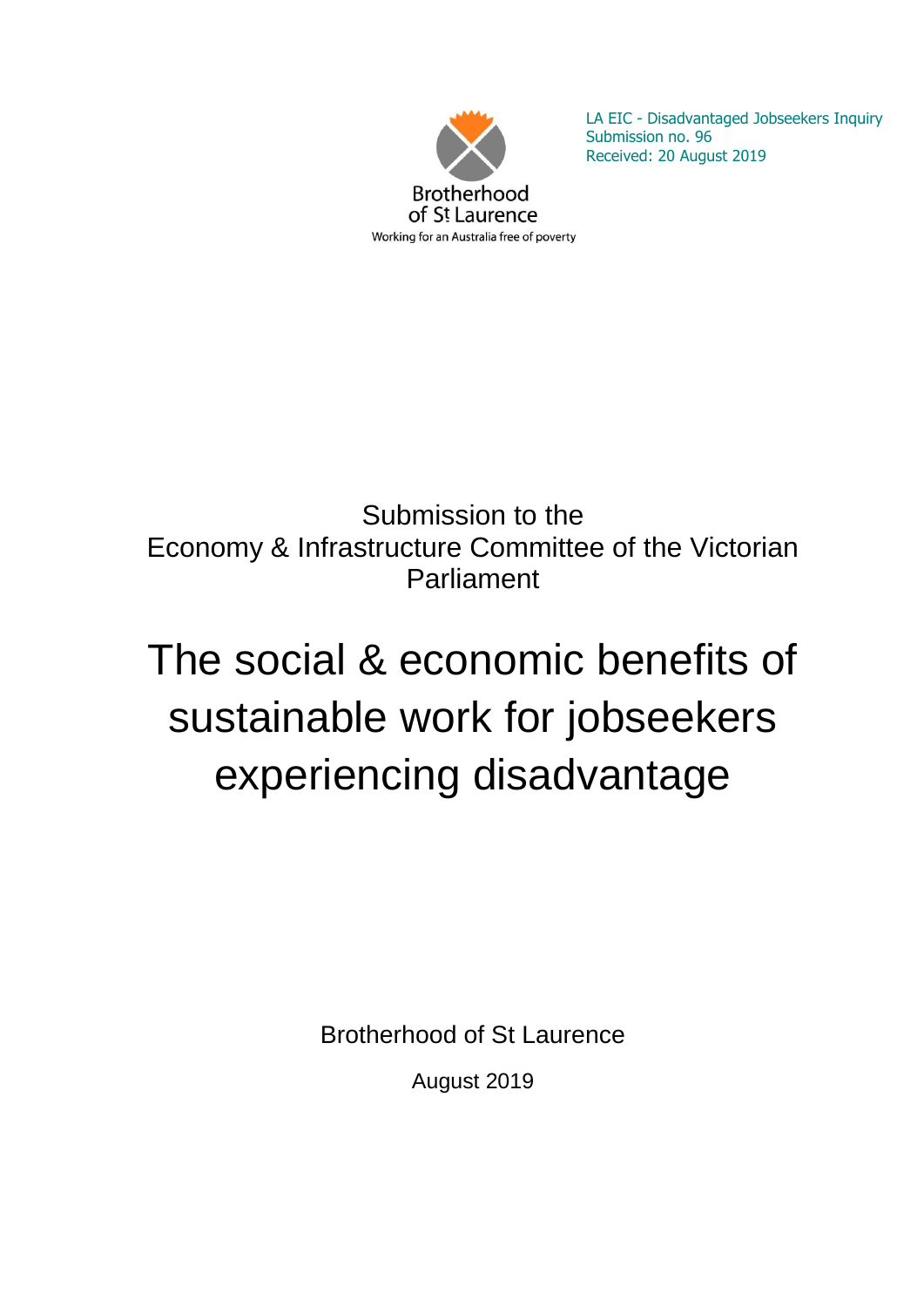The Brotherhood of St Laurence (BSL) is an independent non-government organisation with strong community links that has been working to reduce poverty in Australia since the 1930s. Based in Melbourne, but with a national profile, the BSL continues to fight for an Australia free of poverty. We undertake research, service development and delivery, and advocacy with the objective of addressing unmet needs and translating the understandings gained into new policies, new programs and practices for implementation by government and others.

Our initiatives to support those who face barriers to entry into the job market include:

- **Jobs Victoria Employment Network**: a state-funded program targeted at disadvantaged jobseekers, as well as those ineligible for federally funded services. Sites include Dandenong, Flemington and Epping.
- **Work and Learning Centres:** a state-funded program, primarily targeted at public housing tenants and others experiencing long term unemployment. As a prime provider, the Brotherhood delivers in two locations, and supports local community based providers to deliver in a further three.
- **Given the Chance:** a supported labour-hire social enterprise that helps disadvantaged jobseekers access jobs and helps employers recruit more diverse workers.
- delivery of **accredited and non-accredited training programs** through our Registered Training Organisation.
- **Transition to Work:** a specialist youth focused employment service. As well as providing TtW in two locations, the Brotherhood convenes the Transition to Work Community of Practice, and the National Youth Employment Body.
- **Parents Next:** a pre-employment program for parents of young children. The Brotherhood participated in the pilot and is now delivering the service as part of the national roll-out.
- **Youth Transitions Support Pilot:** a program to support transitions of young refugees and other migrants. The Brotherhood is delivering the Hume pilot in partnership with settlement services providers and other ethno-specific support services.
- **Major research** on inclusive employment, economic security and labour market disadvantage, with a focus on mature age, women, migrants, and young jobseekers
- a project with local councils on **disability employment**.

Brotherhood of St Laurence 67 Brunswick Street Fitzroy Vic. 3065 ABN 24 603 467 024

Ph. (03) 9483 1183 www.bsl.org.au

For further information or to discuss this submission, please contact:

**Shelley Mallett** Director, Research and Policy Centre Brotherhood of St Laurence and Professorial Fellow, University of Melbourne

**Nicole Rees** Senior Manager, Public Policy Brotherhood of St Laurence

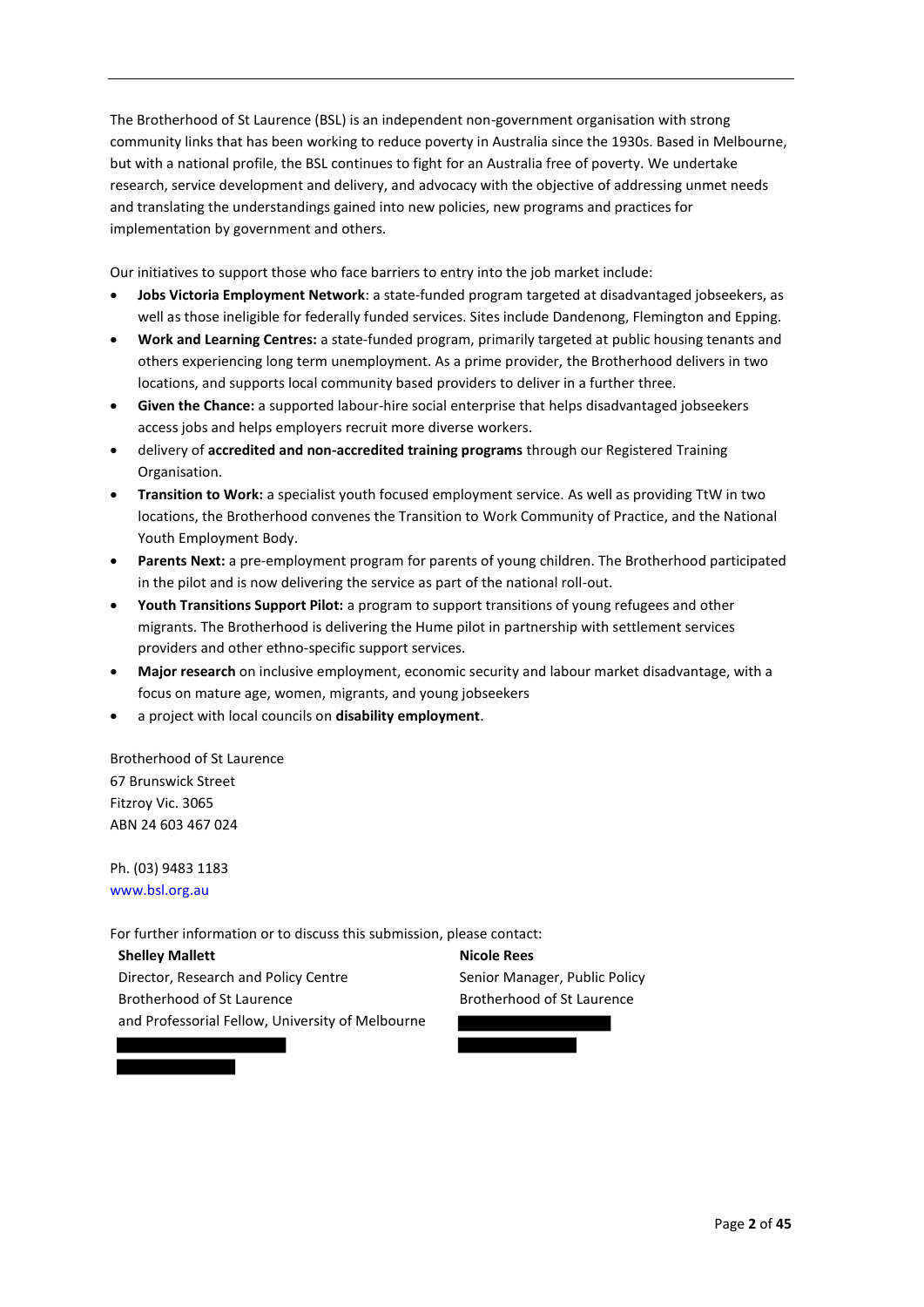# **Recommendations**

- 1. Affirm the value of state-funded employment support in addressing limitations of the nationally funded jobactive system and advancing Victoria's social and economic prosperity.
- 2. Establish a state-wide, evidence-informed model of support to prepare and connect disadvantaged jobseekers with training and jobs, designed to respond to the challenges and opportunities of the Victorian labour market.
- 3. Work with employers to stimulate opportunities for people experiencing labour market barriers, by:
	- activating employers through co-design of employment pathways, particularly in skill shortage areas
	- providing parallel support that combines preparing jobseekers for available roles with equipping employers to take on disadvantaged jobseekers
	- expanding supported labour hire arrangements to create opportunities for disadvantaged jobseekers, while minimising employer risk
	- using structures that streamline support for employers and industry bodies
	- demonstrating the business case for inclusive employment by building an understanding of shared benefits
	- including a voice for employers and their representative bodies in design and governance of state employment support
- 4. Embed collaborative mechanisms (e.g. employer-led Community Investment Committees) in the model for state-funded employment supports to mobilise local efforts, networks and resources.
- 5. Ensure state-funded employment support is delivered by local organisations with the connections, expertise and capacity to engage their community. Preference providers that co-locate or form consortia with key community agencies.
- 6. Intertwine economic development, training and employment initiatives so that they are mutually reinforcing.
- 7. Expand support to strengthen the social and economic participation of people receiving state housing assistance (including public housing). Provide flexible funding to enable sustained and intensive assistance for those that seek it, underpinned by provider targets reflecting local demographics.
- 8. Establish collaborative mechanisms, such as a Community of Practice, to connect state employment support providers and underpin shared learnings, use of data and continuous improvement.
- 9. Commission 'enabling organisations' to build the capacity of smaller organisations.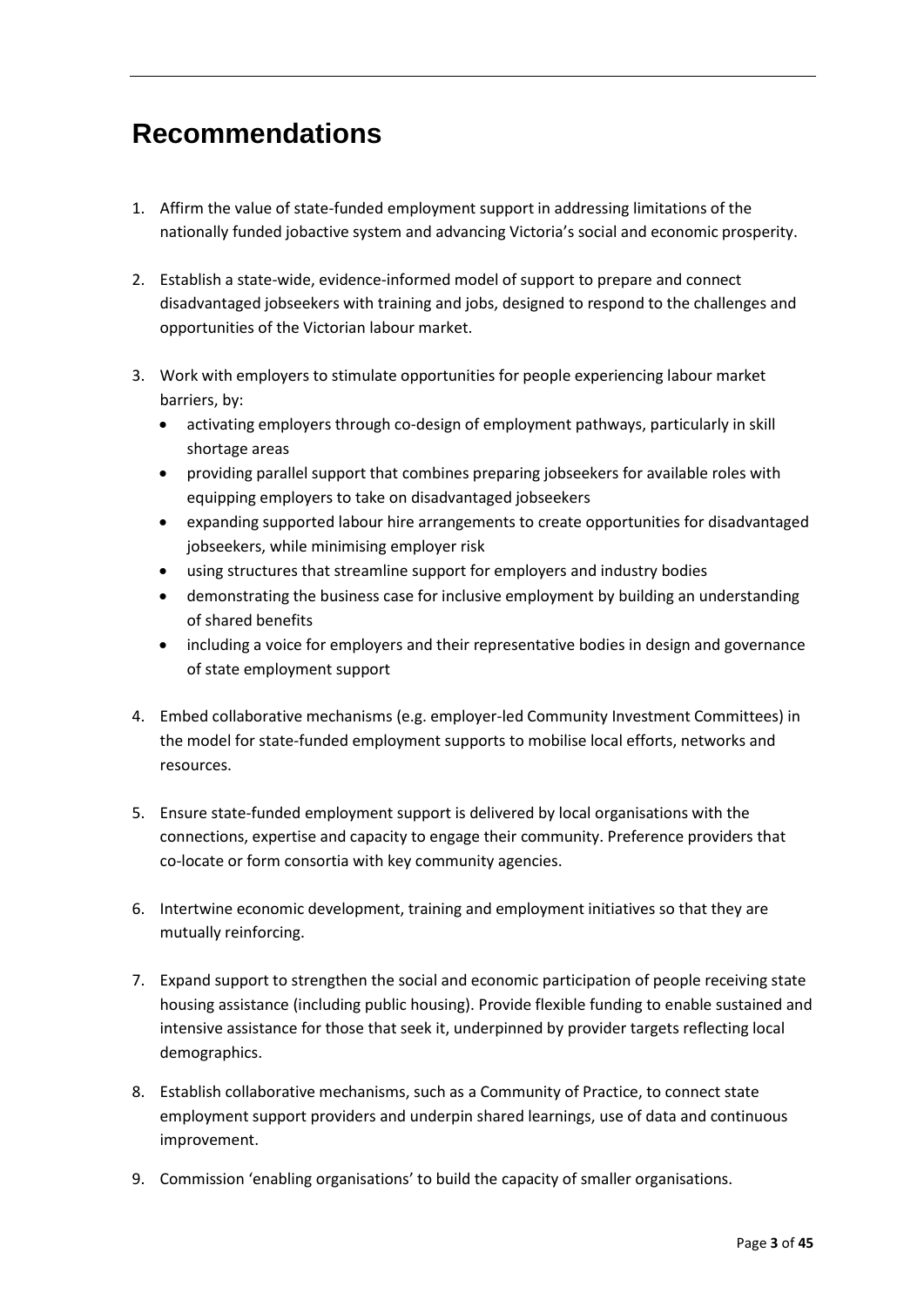- 10. Realise the potential of social procurement initiatives by:
	- establishing a Social Procurement Advisory Group to harness voices of stakeholders including social enterprises, employers and participants—to keep government informed about key learnings, effective practices, and strategies to address emerging risks and challenges
	- considering the flexible application of social procurement employment targets to reflect regional demographics and circumstances
	- gearing state-funded employment services to provide parallel support to jobseekers and employers, to enable a positive experience of social procurement
	- ensuring the new employer engagement body (Jobs Bank 2.0) has a mandate to build employer capacity for social procurement and inclusive employment
	- developing social procurement legislation to embed, as a business-as-usual approach, a requirement for social, environmental and/or local economic dividends to accompany significant public expenditure.
- 11. Explore scope for government to enable employee-led co-operative and mutual enterprises as alternative models of sustainable employment for jobseekers experiencing disadvantage.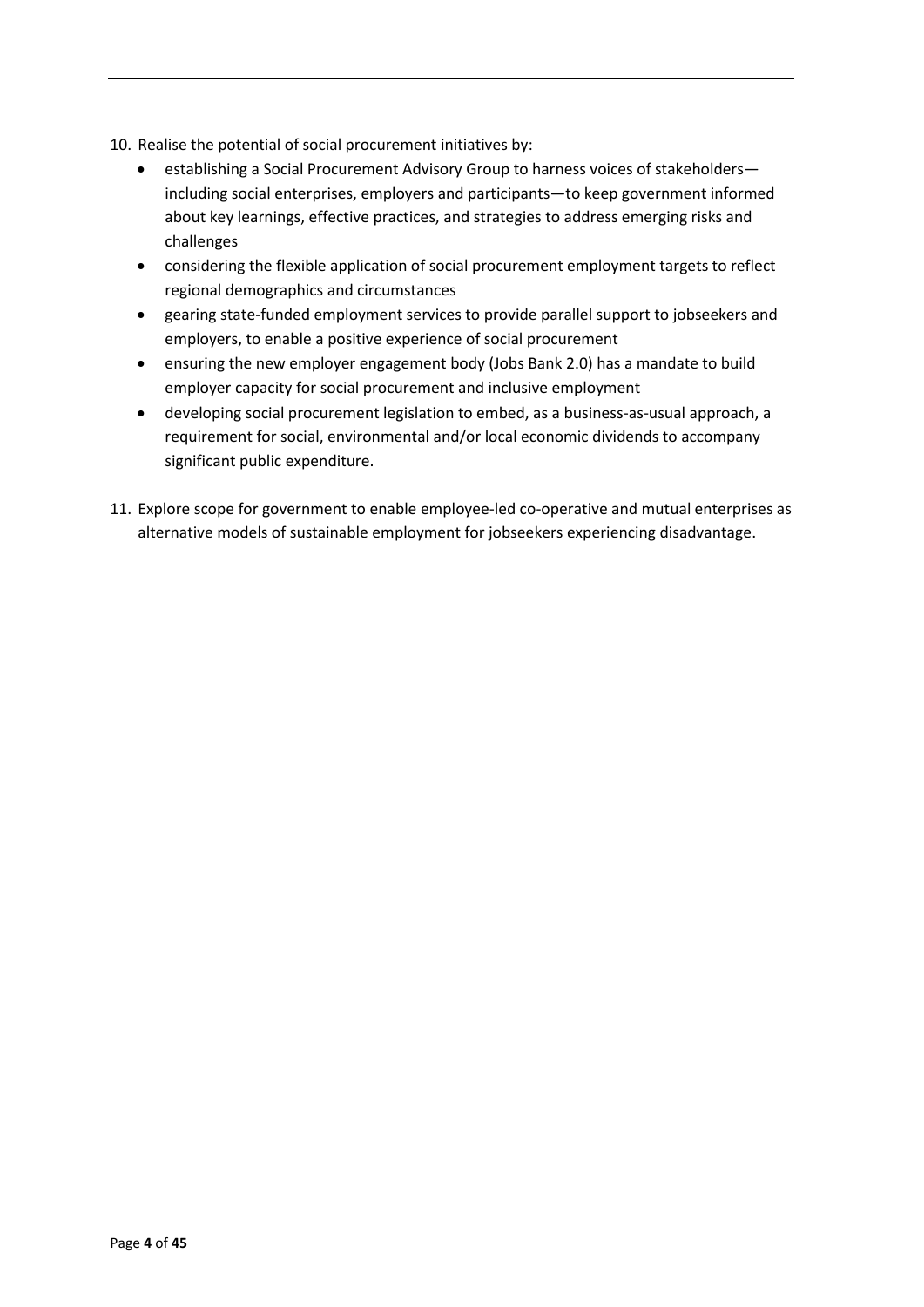# **Overview**

1

The Brotherhood is pleased to contribute to this important Inquiry into the social and economic benefits of employment for disadvantaged jobseekers. This submission draws on our practical experience<sup>1</sup> along with our research and that of others, to identify what is working well, opportunities for change and future directions. We would be delighted to work closely with the Committee.

# Victoria's employment support initiatives are making a difference

The Brotherhood is heartened by current Victorian Government investments in policies and programs that seek to stimulate jobs and lift the economic participation of Victorians experiencing various forms of disadvantage and marginalisation. Notable advances include the Victoria's Social Procurement Framework; funding for tailored employment assistance (e.g. the Jobs Victoria Employment Network) and continued funding for Work & Learning Centres; the introduction of Disability Employment Targets across the public sector; local purchasing requirements, and related Education State initiatives (from the early years through to school and further education and training reforms) that focus on improving participation and outcomes for students experiencing disadvantage.

These state initiatives fill significant gaps in federal policy and programs. Critically, jobactive is delivering very poor outcomes for disadvantaged jobseekers. And several groups are not receiving or are ineligible for federally funded employment assistance.

Victorian Government investment in employment support is more closely targeted and nimbler in its response to local opportunities and challenges. It is improving the wellbeing and economic security of individuals and their families—both immediately and intergenerationally. It is also yielding considerable dividends for employers, local communities and the state, helping meet skills and labour shortfalls and contributing to productivity.

# And represent a huge opportunity going forward

Victoria is enjoying strong employment growth. This creates opportunity to make headway in addressing the challenges facing some Victorians. Concentrated disadvantage in some locations and among some population groups (early school leavers, refugees and people seeking asylum; people with disability, mature age people) together with growing underemployment requires attention.

The cost for Victorians who cannot get a secure foothold in the workforce is immense. Some will face extended periods of unemployment, experience economic and housing insecurity, rely heavily on support services, suffer from poorer health, withdraw from community life and become involved with the justice system.

At the same time, many are unable to fully contribute their strengths and talents. Victoria's infrastructure boom coupled with emerging labour and skills shortages presents a significant

<sup>&</sup>lt;sup>1</sup> Attachment A provides an overview of our key relevant programs: Work & Learning Centres, Jobs Victoria Employment Network; Given the Chance; and the federally funded Transition to Work program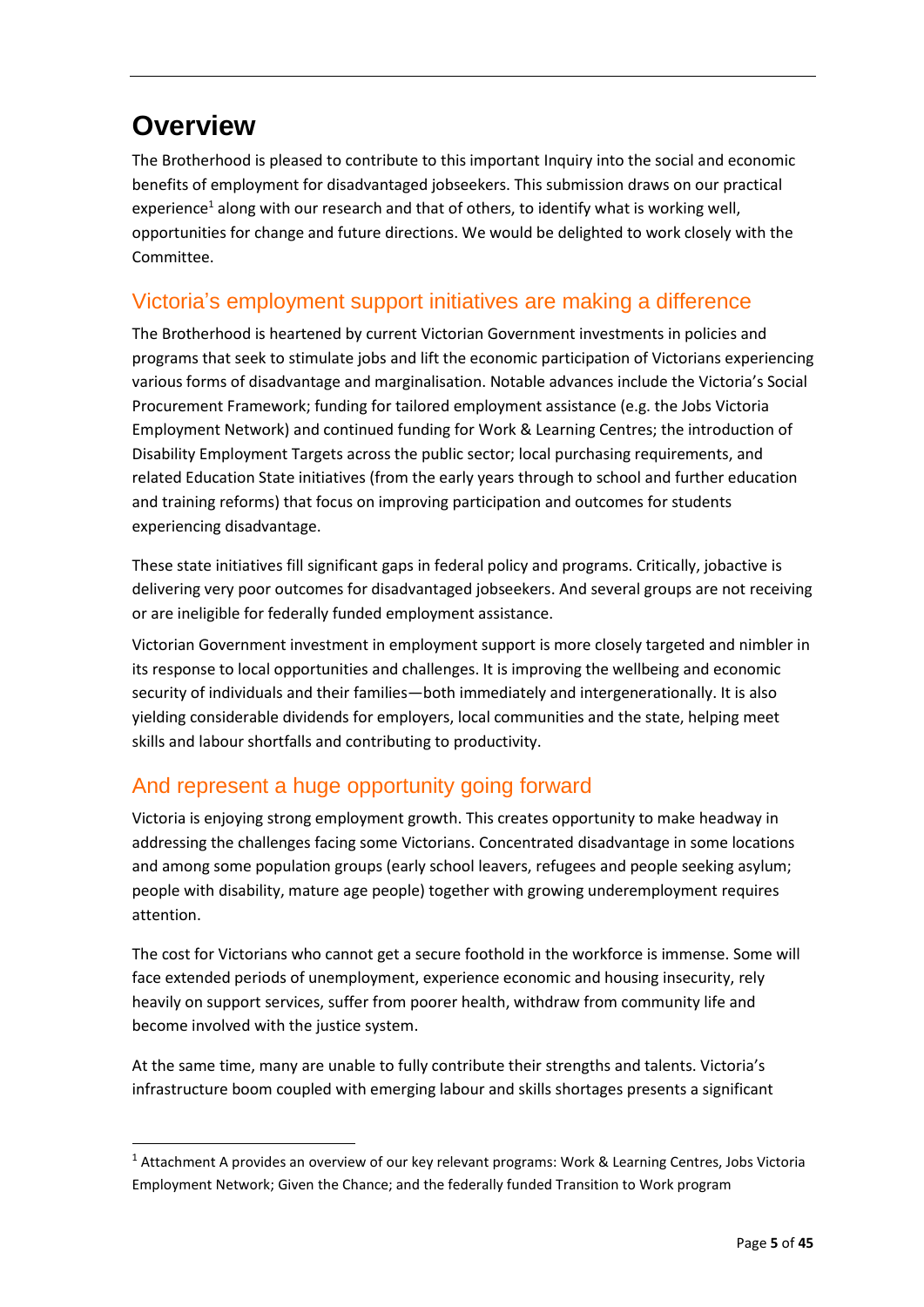opportunity to realise the potential of those who have found themselves excluded from or in a rapidly transforming economy.

And a growing number of employers are extending opportunities to jobseekers experiencing disadvantage – whether to meet their own workforce needs, satisfy social procurement requirements in contracts, or deliver their corporate social responsibility objectives.

# Stronger design of employment support will drive better outcomes

Victoria's existing foundation of support for people experiencing labour market disadvantage can be leveraged and strengthened. Learning from and building on what is working well in Victoria and elsewhere and refining existing investments will take state-funded interventions to the next level, and improve outcomes for employers, disadvantaged jobseekers and local communities.

Key opportunities for reform include:

 The roll out of a state-wide **evidence informed model of support to prepare and connect disadvantaged jobseekers with training and work opportunities.** It would be delivered by community embedded providers, with fidelity to a core service and practice approach but flexibility to tailor for place and discrete jobseeker groups and to provide intensive, sustained support. Sites

The Brotherhood-enabled Community of Practice among some providers of Transition to Work, and its delivery of the Work & Learning Centre model as a prime provider demonstrate the benefits of replicating models in multiple locations and collaboration between sites to drive continued improvement

in areas with concentrated disadvantage would collaborate to develop a strong evidence base, share learnings and apply mechanisms for continued systems and service improvement. This would contrast with current arrangements under the Jobs Victoria Employment Network, which is characterised by often small, dispersed initiatives, delivering multiple models, and providers sometimes operating in isolation or in competition.

 **Activating employers through co-design and shared benefits.** Intensive emphasis on the demand side of the employment equation is key to opening decent opportunities for people who might otherwise be screened out by

mainstream recruitment methods. Employers, as well as employer and industry bodies, need to be involved at all points—from systems governance, to strategic advice on how state employment support can assist their present and future workforce needs; to co-design of training and recruitment pathways; to providing opportunities for jobseekers and being supported to implement inclusive employment practices and sustainable jobs.

The demand-led approaches of Brotherhood employment programs, together with the employer-led Community Investment Committees attached to our Transition to Work program and the National Youth Employment Body, are instructive. Based on investment for mutual benefit, they position inclusive employment not as a charitable act but as a means for employers to build local workforces.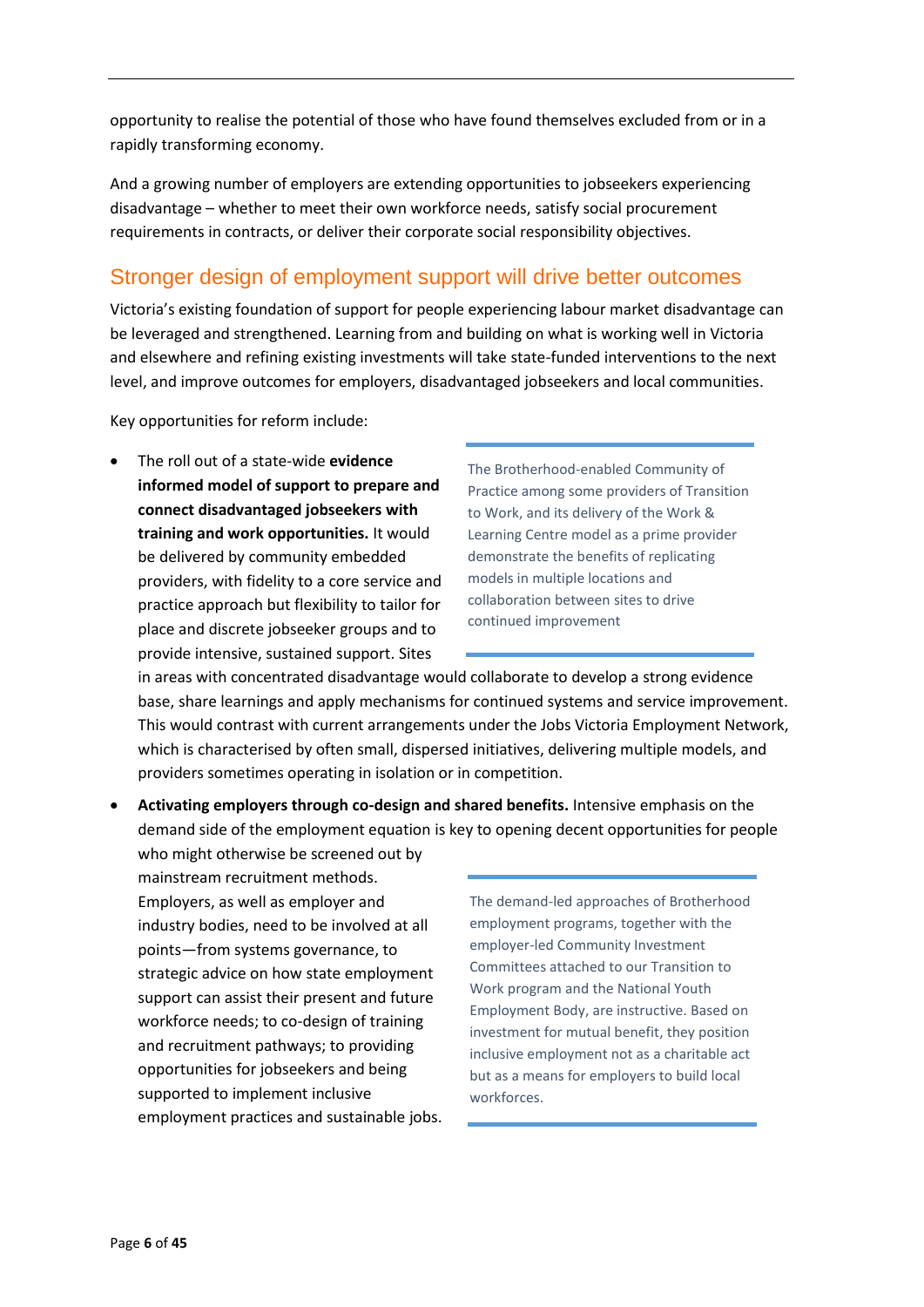**Mobilising, aligning and strengthening local efforts to address unemployment and stimulate local economic development.** The opportunities, resources and networks available to jobseekers experiencing disadvantage have a strong place-based dimension. Local efforts

need to be intentionally mobilised and community capacity strengthened to stimulate regional economies and create jobs. This requires collaborative structures and intentional efforts to collectively address both demand and supply side issues..

 **Tying the skills and jobs agendas together as mutually reinforcing initiatives**. The skills and training area in Victoria has undergone significant recent reform including re-investment in TAFEs, free TAFE in skills shortage areas,

The Brotherhood's Work and Learning Centre model is successfully demonstrating how to work in place. The employer-led Community Investment Committees, developed as part of the Brotherhood's delivery of Transition to Work has taken this further. And our JVEN's work with African Pasifika communities is demonstrating strengthening community capacity.

creation of Skills & Jobs Centres, extensive VET quality reforms and a current review of Adult Community Education with a view to deliberately situating it in the skills and training ecosystem. While efforts to achieve closer alignment in the training system are underway, there is much to gain by more closely and deliberately entwining training and employment support to build localised educational and training pathways linked to regional labour market opportunities. Mutually reinforcing deliverables and embedded relationships between employment and training support infrastructure is critical to mobilising local efforts and resources to achieve sustainable employment for jobseekers experiencing labour market disadvantage.

- **Strengthening the social and economic participation of people receiving state housing assistance,** Public housing residents and others experience very high labour market disadvantage; however, with appropriate support, many can secure and sustain work
- Refining the **social procurement framework** and strengthening its governance and implementation. Gearing state-funded employment services to support social procurement goals is pivotal to this.
- Supporting **alternative forms of employment – including employee-led cooperatives and mutual** to deliver outcomes for workers experiencing disadvantage, local communities and customers/service users.

A recent evaluation of these Work & Learning Centres found a strong need remains for intensive employment support for public housing residents and other highly disadvantaged jobseekers. The report noted the increasing concentrations of disadvantage in and around public housing, the high demand and long waitlists, the low economic participation and high unemployment among tenants and the fact that low education and training and lack of work experience continue to be major barriers to employment. **W&LC evaluation 2019**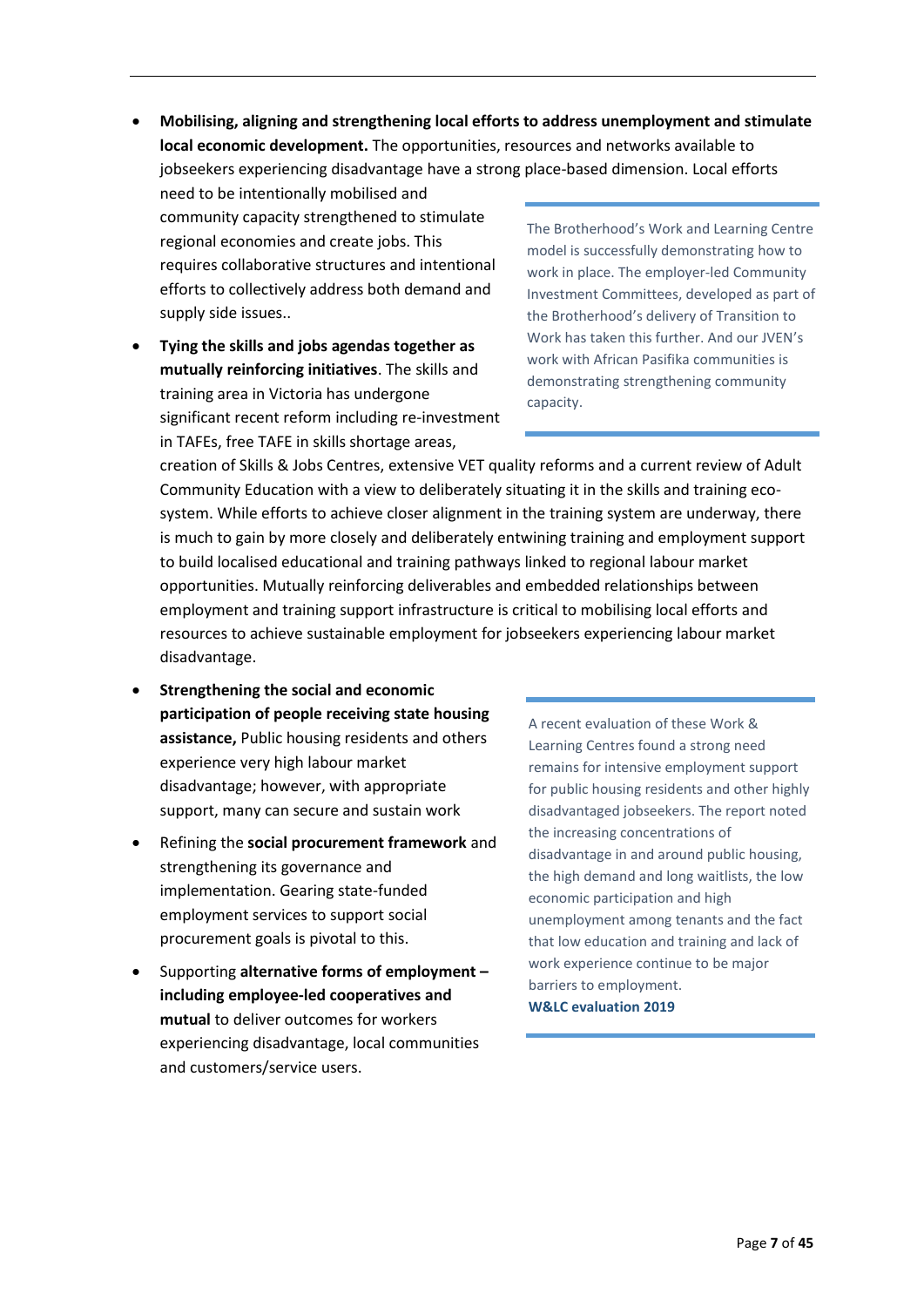# **Social and economic benefits of sustainable employment for disadvantaged jobseekers**

The social and economic benefits of ongoing, decent work for people experiencing disadvantage are wide-reaching. Table 1 provides a summary of benefits, and is followed by a case study of the benefits for people seeking asylum.

| <b>Individual</b>                          | <b>Family</b>                                          | <b>Employers</b>                                          | <b>Community</b>                               | <b>State</b>                                                     |
|--------------------------------------------|--------------------------------------------------------|-----------------------------------------------------------|------------------------------------------------|------------------------------------------------------------------|
| Better physical and<br>mental health       | Improved family<br>relationships                       | Increased workforce<br>diversity                          | More inclusive and<br>cohesive society         | Savings in health,<br>mental health, justice<br>and homelessness |
| Increased<br>confidence and<br>self-esteem | Reduced risk of<br>family violence<br>Increased social | Labour needs met<br>and niches filled<br>Reduced turnover | More engaged<br>community members<br>Increased | Increased state<br>productivity and                              |
| Expanded<br>connections and                | connections and<br>networks                            | and increased<br>workforce loyalty and                    | volunteering and<br>representation             | social capital<br>Increased tax                                  |
| networks                                   | Improved wellbeing                                     | retention                                                 | <b>Stimulus for local</b>                      | revenue                                                          |
| Improved skills and<br>human capital       | and development<br>outcomes for<br>children            | Better employer-<br>community<br>connections              | economies                                      | <b>Reduced welfare</b><br>expenditure                            |
| Increased economic<br>security             |                                                        | Positive benefits of a<br>more inclusive                  |                                                | Reduced pressure on<br>social housing                            |
| Increased food<br>security                 |                                                        | workplace                                                 |                                                | Higher proportion of<br>people in labour<br>market               |

**Table 1 Social and economic benefits of sustainable employment for disadvantaged jobseekers** 

While there is much evidence in different places about the beneficial impacts of employment for people experiencing labour market disadvantage, this Inquiry creates an opportunity for the Committee to capture and synthesise this evidence in one report.

# People seeking asylum: a case study of potential benefits

The Brotherhood has a long history of working with former **refugees and people seeking asylum**. Securing stable, adequately paid and fulfilling employment is widely recognised as a significant contributor to their successful settlement. A 2017 report on employment outcomes for refugees in Australia by the Centre for Policy Development and Boston Consulting lamented the record of mainstream employment services, with only 17% of humanitarian entrants being in paid work 18 months after arriving in Australia. While recognising that settlement takes time, it highlighted the substantial economic and social dividend of assisting recent arrivals into work sooner: a 25% improvement in employment outcomes for one year's intake of humanitarian migrants would, over the following decade, leave these new arrivals \$466 million better off, with the Australian government banking \$176 million in budget savings. If sustained with each new intake, benefits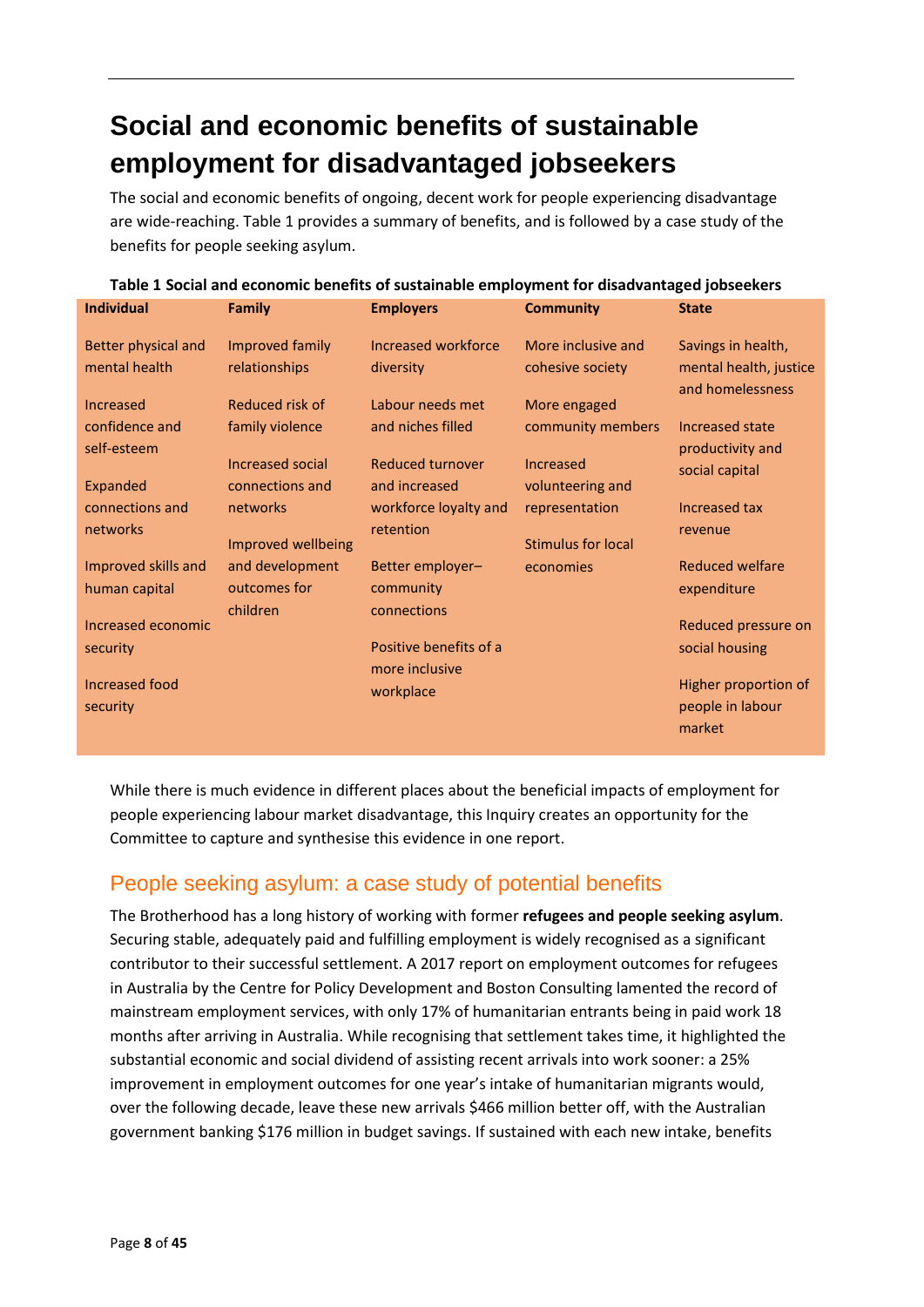would compound to additional income for humanitarian migrants of close to \$2.5 billion and a gain of almost \$1 billion for government revenue over the decade.<sup>2</sup>

In addition to the general benefits of employment, distinctive positive outcomes from integrating humanitarian migrants into the workforce, as summarised by the Parliamentary Inquiry into Settlement Outcomes<sup>3</sup> include:

- helping meet labour shortages, including in low-skill and low-paid occupations
- contributing to labour market flexibility, as migrants have the potential to fill important niches
- increasing entrepreneurialism, with a higher proportion of humanitarian migrants engaging in small and medium business enterprises
- benefiting the wider community through developing and maintaining economic linkages with their origin countries
- making significant contributions through volunteering both in the wider community and within their own community groups
- building community support for a multicultural, diverse, inclusive and cohesive Australia.

The Brotherhood's philanthropically funded Asylum Seeker Employment program achieved over 545 job placements in five years (2013–18) in a range of industries. Of those employed, 68% were still working six months down the track. A cost-benefit analysis undertaken by KPMG revealed a \$3.09 return for every \$1 invested (see Table 2).<sup>4</sup>

| <b>Impact</b>                                                 | Net quantitative impact (NPV) |
|---------------------------------------------------------------|-------------------------------|
| <b>BSL delivery costs</b>                                     | (\$2.43 million)              |
| Participant benefits – increased income                       | \$3.30 million                |
| Government benefits - taxation revenue and avoided<br>welfare | \$4.20 million                |
| Net impact - NPV, 10 years                                    | \$5.07 million                |
| <b>Benefit Cost Ratio (BCR)</b>                               | 3.08                          |

KPMG noted that these results *materially understate the true benefits* to participants and government, as related improvements in key areas such as health, justice and housing were not quantified. Further, conservative assumptions, such as that participants would command no higher than the minimum wage, and would achieve comparable employment outcomes to those

1

<sup>2</sup> Centre for Policy Development and Boston Consulting, *Settling Better report: reforming refugee and employment settlement services*, 2017.

<sup>3</sup> Joint Standing Committee on Migration, *No one teaches you to become an Australian: report of the inquiry into migrant settlement outcomes*, Parliament of the Commonwealth of Australia, Canberra, 2017.

<sup>4</sup> Brotherhood of St Laurence, *Given the Chance for Asylum Seekers 2013–2018*, Brotherhood of St Laurence, Fitzroy, Vic., [2018].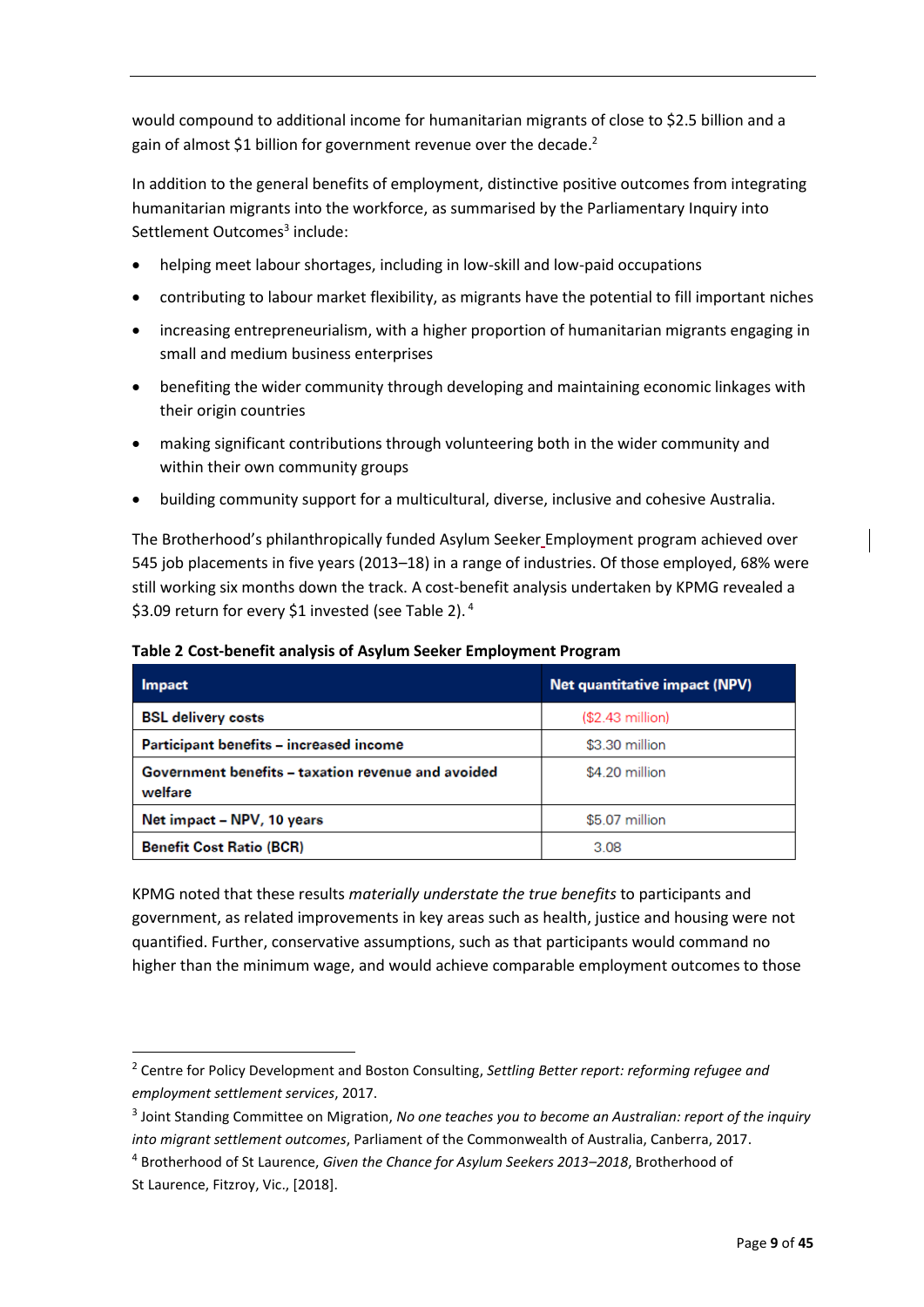in traditional pathways, were used (but outcomes were far superior to those achieved by jobactive, with much higher placement rates and more than double the retention rates.)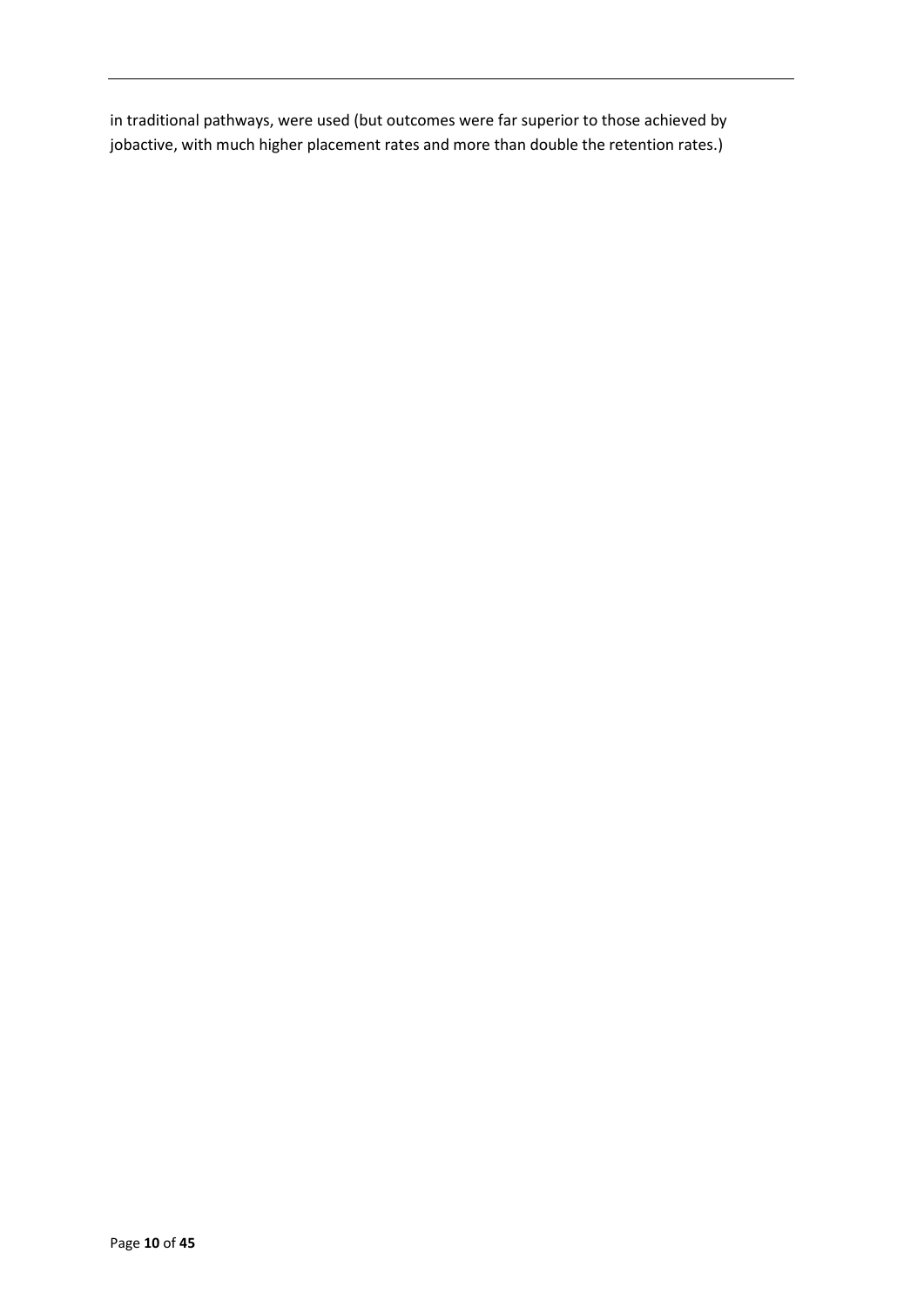# **State-funded employment support is critical**

# The employment potential of many Victorians is not being realised

Disadvantaged jobseekers include people in areas with few jobs as well as those who face challenges including lack of qualifications, experience or skills in demand; poor English language proficiency; discrimination because of age or disability; social exclusion or stigmatisation. Many groups face barriers to employment, and a substantial proportion face multiple barriers <sup>5</sup> because of intersecting structures of disadvantage.

In Victoria, there is:

- **concentration of unemployment among certain population groups** notably young people, people with disability, people with low levels of education/skills, public housing tenants, refugees and people seeking asylum.
- high rates of **long term unemployment** for particular groups notably mature age jobseekers
- comparatively **low levels of workforce participation** among some groups. For example, just 53% of people with disability (of working age) are in the workforce compared with 82% of others. 43% have completed year 12, compared with 66% of the wider population.<sup>6</sup>
- the persistence of **long term unemployment** in some geographic locations, **existing side by side with skill and labour shortages**.
- **geographical concentrations of labour market disadvantage.** Victoria's unemployment rate was 4.9% in April 2019<sup>7</sup>. When we zoom into local government areas, the extent of locational disadvantage becomes stark. The LGAs with the highest unemployment rates in March 2019 $^8$ included:

| $\bigcirc$ | <b>Brimbank</b>           | 8.6% | Hume        | 7.8% |
|------------|---------------------------|------|-------------|------|
| $\Omega$   | Casey                     | 5.4% | Latrobe     | 7.1% |
| $\bigcap$  | <b>Central Goldfields</b> | 7.7% | Maribyrnong | 5.2% |
| $\bigcirc$ | East Gippsland            | 6.1% | Melton      | 6.7% |
| $\bigcirc$ | <b>Greater Dandenong</b>  | 7.7% | Whittlesea  | 5.6% |
| $\circ$    | <b>Greater Geelong</b>    | 6.9% | Wyndham     | 5.7% |

1

<sup>5</sup> Langenbucher et al., *Connecting people with jobs*, OECD 2017, p. 105.

<sup>6</sup> DHHS (Vic.) 2018

<sup>7</sup> ABS, *Labour force survey*, Cat.no. 6202.0, trend data.

<sup>8</sup> Department of Employments, Skills, Small and Family Business, *Small Area Labour Markets data tables*, March 2019, DESSFB, Canberra, 2019. These LGA data are smoothed using a four-quarter average to minimise the variability inherent in small area estimates.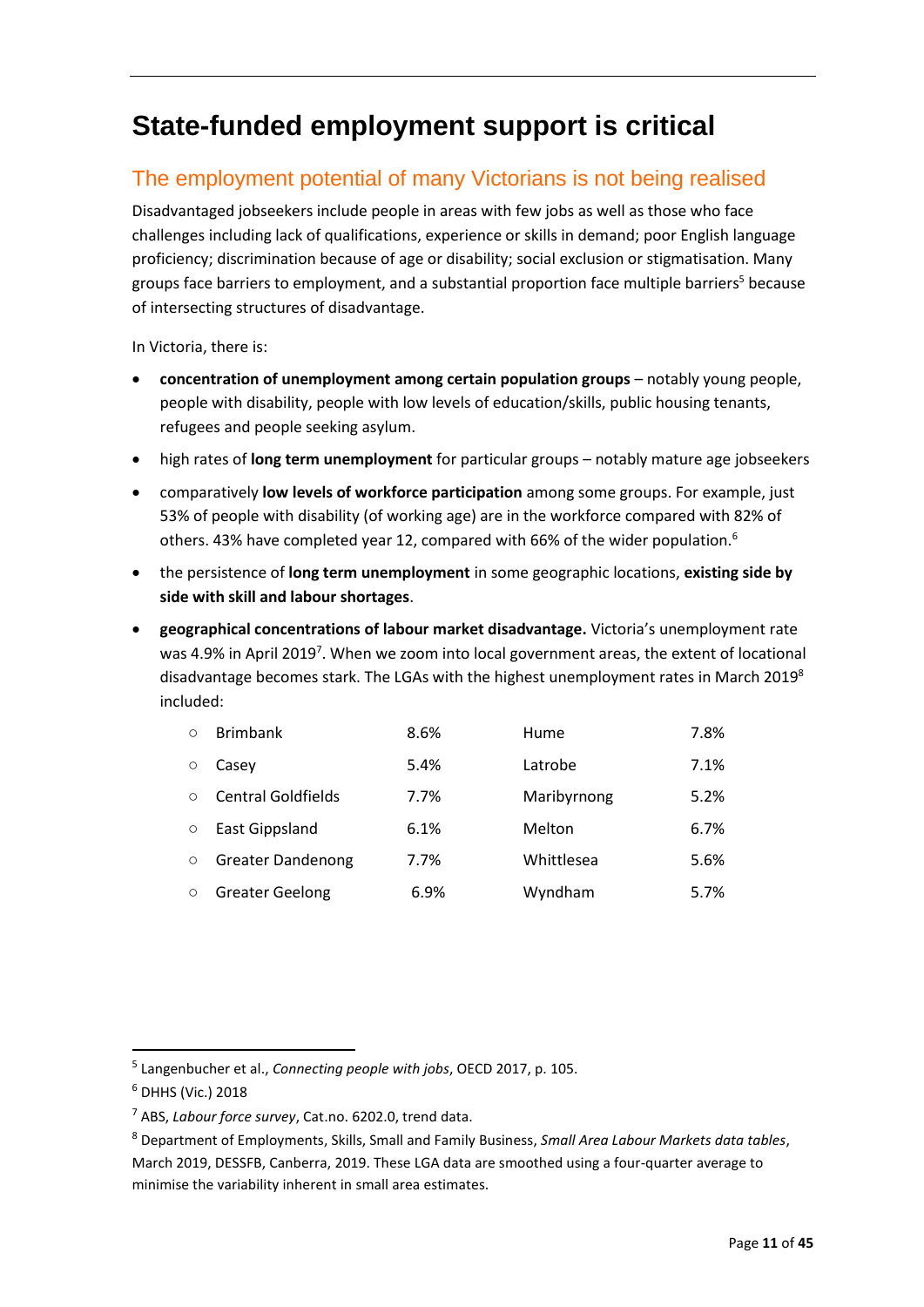# jobactive is not working well for jobseekers experiencing disadvantage

While the experiences of some jobactive users are positive, outcomes for jobseekers experiencing disadvantage are generally poor:

- More than two-thirds remain with the service for over a year, and around half for over two years; and for those in Stream C (highly disadvantaged), the average time is five years.
- Unemployed and underemployed workers are cycling between precarious work and employment services. Most jobactive employment placements are in short-term, casual and seasonal work—often through placements with labour hire firms. 'Short-termism' and its associated churn create long-term harm, together with long-term costs for governments and communities.

Our recent study of the experience of mature age jobseekers<sup>9</sup> heard repeatedly from people 'trapped in temporary work'. One woman had been cycling on and off Newstart for 20 years. A man we interviewed had three casual jobs, but remained on Newstart because he couldn't secure adequate, stable work.

- Those at the margins of the labour market are not receiving the information, advice, pathways and support that they need. Investment in building skills and capabilities is low. Providers (which receive little reward for training outcomes) are increasingly taking a short-term, work first approach—prioritising moving people into any job over raising education or skill levels. $^{10}$
- The system is not designed with the future of work in view. Jobactive does little to assist unemployed and underemployed workers to develop the skills and attain the qualifications and experience needed for the emerging labour market.

[The jobactive provider] said I should forget about ever returning to full-time work, and embrace insecurity as the new normal. The future will be dictated by short-term contracts, casual, on-call work … You get steered into low-skilled and insecure jobs, they argue that is all that exists in the local labour market … This means you just end up in the never-ending roundabout of low-paid, low-skilled, casual jobs that last a few weeks or months. This situation sets in train a pernicious cycle of going in and out of work. **Correspondent with BSL 2018**

 The compliance-heavy approach is diverting front-line employment services staff from assisting clients in the way that they want to. This contributes to high staff turnover. It also undermines the trust and engagement of those seeking meaningful employment assistance.<sup>11</sup>

<sup>9</sup> See [<www.workingforeveryone.com.au>](http://www.workingforeveryone.com.au/); also D Bowman, A Randrianarisoa & S Wickramasinghe, *Working for everyone? Enhancing employment services for mature age jobseeker*s, Brotherhood of St Laurence, Fitzroy, Vic., 2018.

<sup>10</sup> JM Lewis, M Considine, S O'Sullivan, P Nguyen & M McGann*, From entitlement to experiment: the new governance of welfare to work*, Australian Report back to Industry Partners, 2016.

<sup>&</sup>lt;sup>11</sup> D Bowman, M McGann, H Kimberley & S Biggs, 'Activation and active ageing? Mature-age jobseekers' experience of employment services', *Social Policy and Society*, vol. 15, no. 4, pp. 647–58.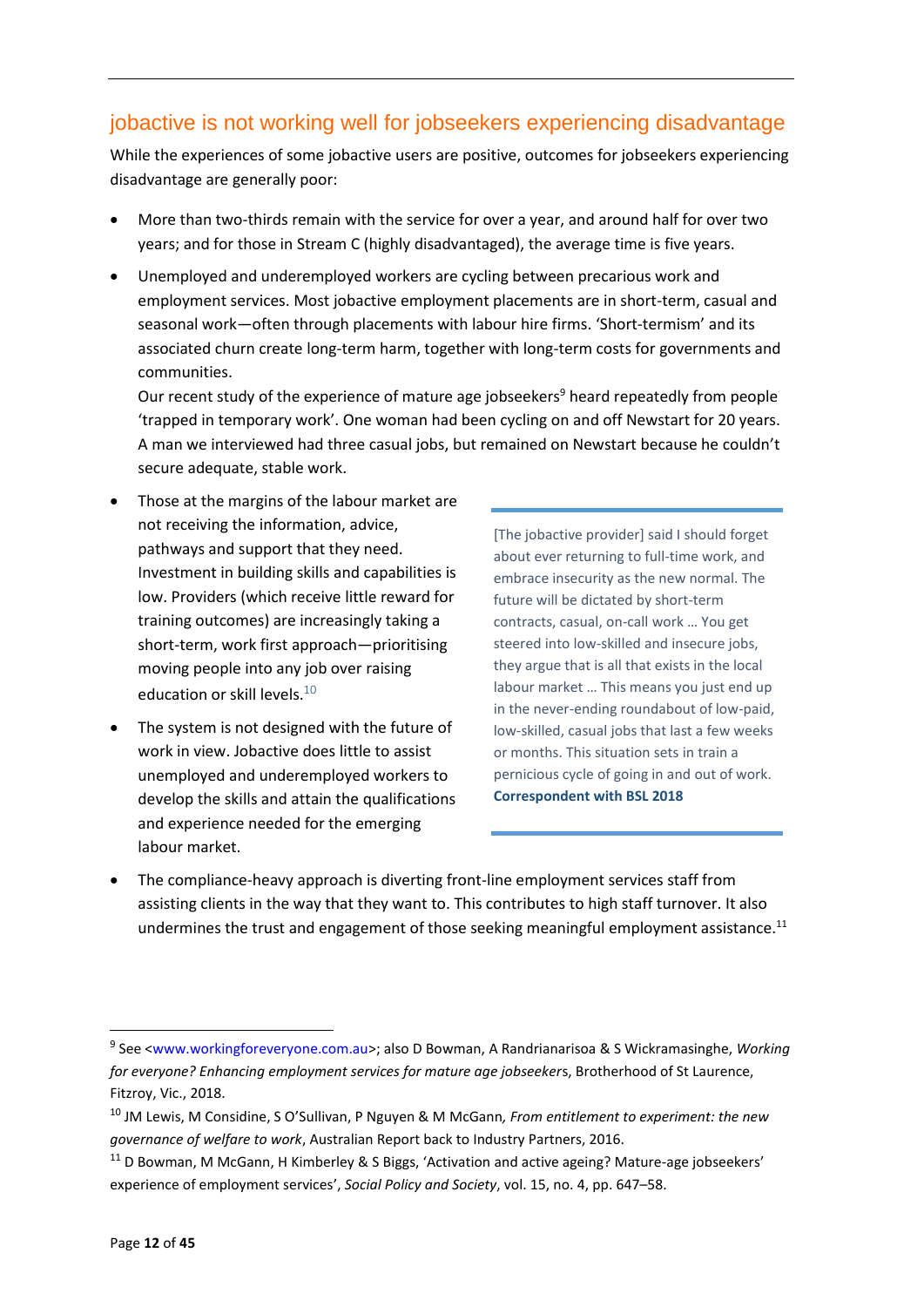- Jobseekers face an increasingly punitive approach, despite the chronic shortage of entry-level and low-skilled jobs, amplified by the Targeted Compliance Framework and its associated points demerit system.
- Unemployed and underemployed workers have little choice or control over their experience of employment support. This works against building motivation and capability.
- Employer engagement and confidence is low: just 4.7% of employers used public employment services in 2015, down from 8% in 2011.<sup>12</sup>
- What little employer engagement there is tends to focus on single or small batches of job placements. Strategic engagement with industry and employer bodies to meet broader recruitment needs is rare.
- Commissioning larger providers to operate across vast employment regions has diminished responsiveness to local circumstances and local collaboration, undermining some of the key benefits typically associated with outsourcing.<sup>13</sup> As smaller community organisations have been pushed out of employment services or absorbed into larger organisations, local knowledge and connections have been lost.
- The competitive market is eroding trust between providers, diminishing collaboration and sharing of evidence from programs and practice, and discouraging innovation.<sup>14</sup>
- Employment services are largely disconnected from complementary federal, state and local initiatives. Opportunities to align efforts and resources are being missed, with duplication in some areas and neglect of others.
- Increasing reliance on online servicing and automation, rather than face-to-face interaction, reduces access to individualised support.

# And many fall through the gaps of federally funded support

In our frontline services the Brotherhood sees many working age people who have disengaged from the national jobactive system; some are driven out by its punitive conditionality and are technically no longer in the formal labour market.

We also see people who are not receiving income support or have no formal job search participation requirements so are only eligible for the lightest touch employment assistance through jobactive—typically limited to a single interview during which they might receive assistance with preparing a resume or advice about the local labour market. No resources are allocated for their training or ongoing support. Many of these jobseekers may later become eligible for increased assistance (for example when their children are older or their health

1

<sup>12</sup> KPMG, *The Australian recruitment industry: a comparison of service delivery*, report for the Department of Employment, KPMG, 2016, p.19.

<sup>13</sup> Jobs Australia, *State of play: Jobactive employment services 2015–2020 tender results*, Jobs Australia, Carlton South, Vic., 2015.

<sup>14</sup> S Olney & W Gallet, *Issues in market-based reform of human services: lessons from employment services*, paper prepared for the Social Service Future Dialogue, 2016.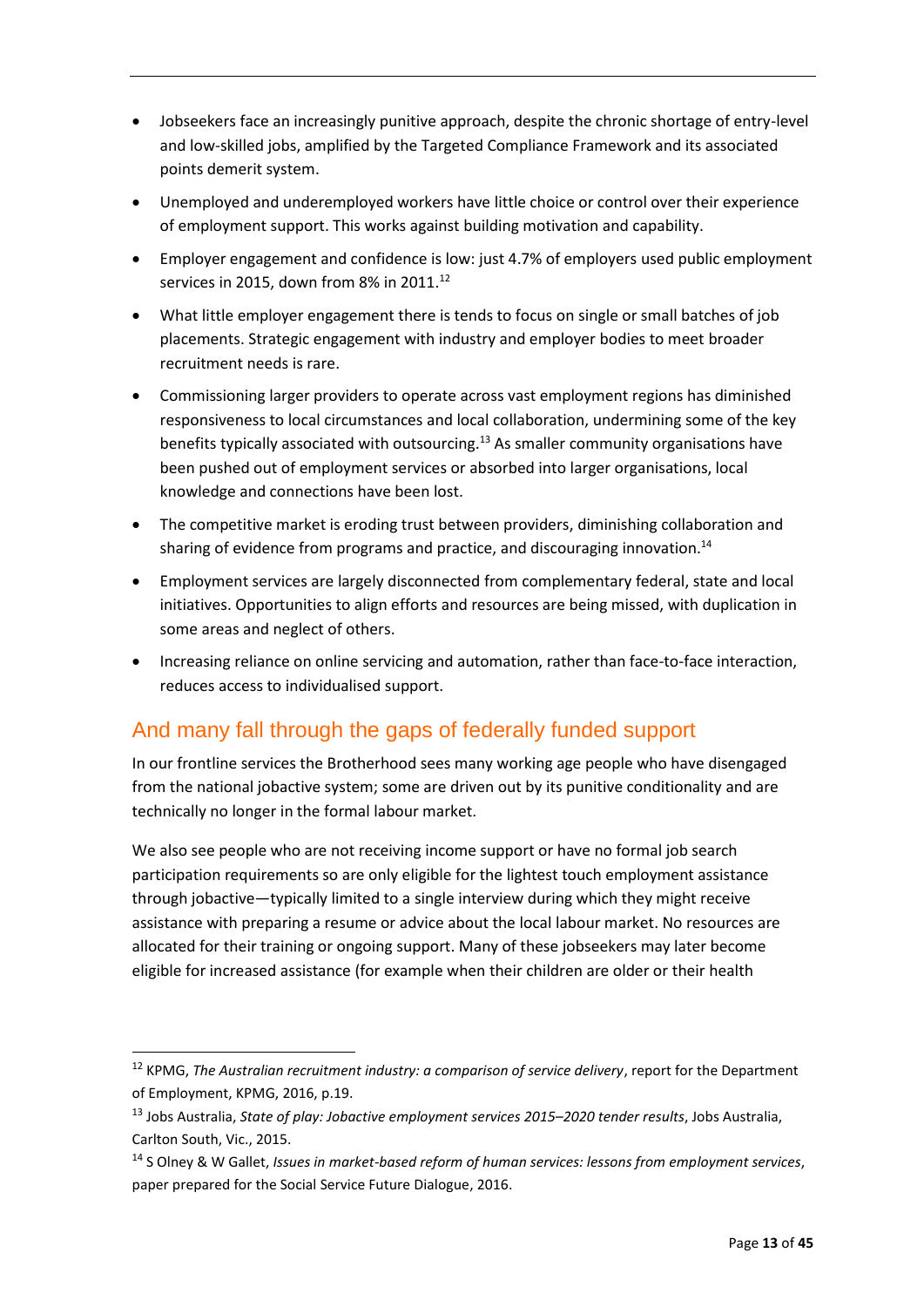changes). However, at a time when they are actively and independently seeking assistance, they receive very limited support. Such jobseekers may belong to the groups in Table 3.

#### **Table 3 Groups who are eligible for little or no support from jobactive employment services Groups**

Migrants with a legal right to work in Australia who do not qualify for income support. Changes to social security laws in 2018<sup>15</sup> extended waiting times for eligibility for income support and other social security benefits to three years after permanent residency is gained.

Refugees during their first 12 months in Australia

People seeking asylum who have work rights and are living in the Australian community

People on Disability Support Pension who are not required to seek work

Single and low income coupled parents (mostly mothers) who are not in the federally funded ParentsNext program and are receiving Parenting Payment but are not required to seek work due to the age of their youngest child

Underemployed workers with low wages

Low income women who are excluded from assistance because of to their partners' incomes

New Zealanders who moved to Australia after 2001 and are not Australian residents

People working below their skill level (e.g. the engineering-trained migrant working as a taxi driver)

While significant federal reforms are expected as part of the next wave of employment services, the details are not yet known. These will not be rolled out until 2022 at the earliest and will take several years to implement.

### Recommendation 1

**Affirm the value of state-funded employment support in addressing limitations of the nationally funded jobactive system and advancing Victoria's social and economic prosperity.**

<sup>&</sup>lt;sup>15</sup> Social Services Legislation Amendment (Encouraging Self-sufficiency for Newly Arrived Migrants) Bill 2018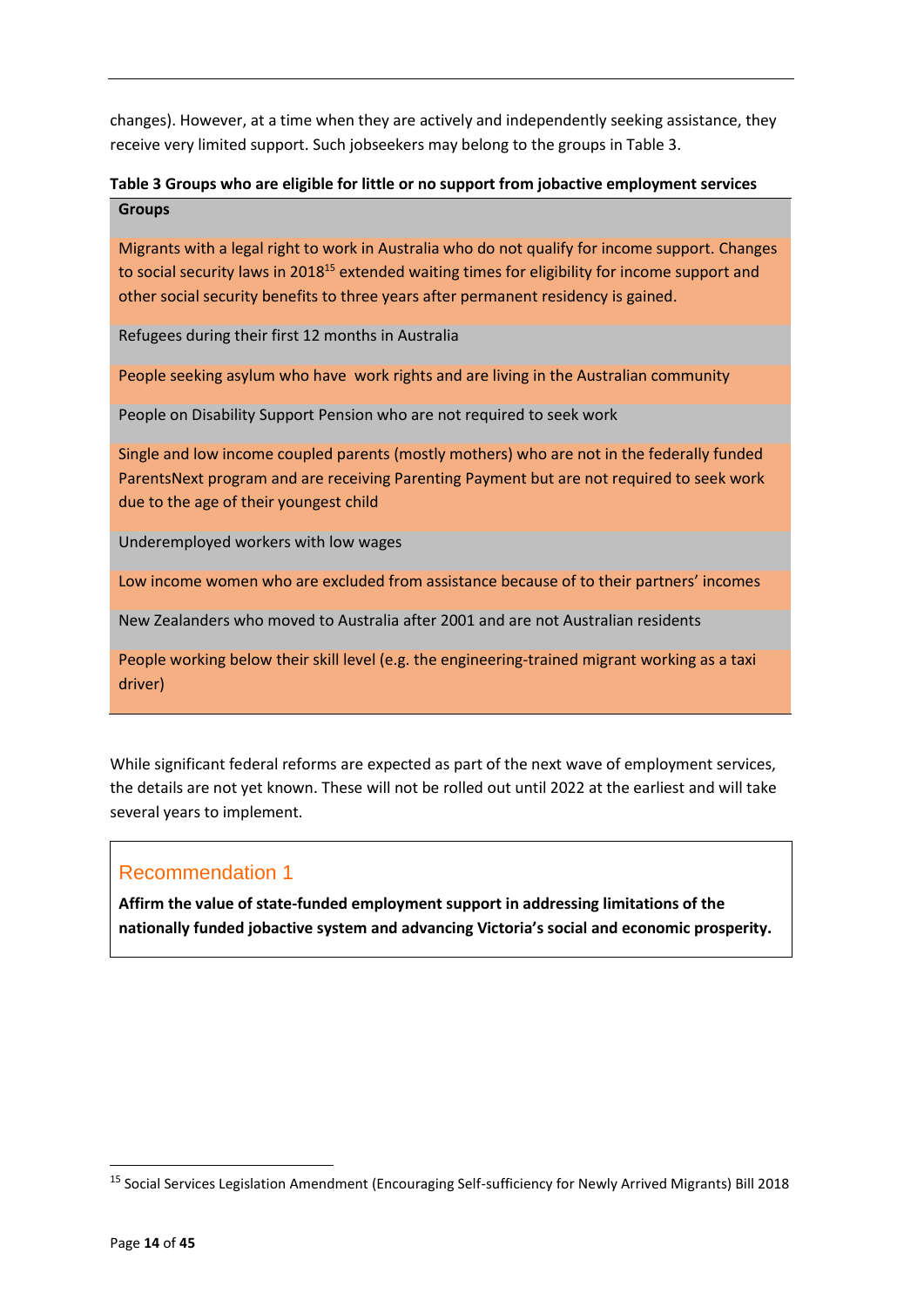# **Next steps for enabling jobseekers experiencing disadvantage into sustainable employment**

The shortcomings in federal employment policy and programs signal areas ripe for state involvement. Likewise, the opportunities and challenges of the Victorian labour market point to where efforts are best placed.

# There are opportunities for jobseekers experiencing disadvantage

State-funded employment assistance needs to leverage the opportunities emerging for jobseekers experiencing disadvantage, as well as tackling the barriers and challenges they face. Key opportunities, fostered by the current state policy environment, are shown in Table 4.

| <b>Opportunity</b>                                             | <b>Description</b>                                                                                                                                                                                                                                                                                                                                                                                               |
|----------------------------------------------------------------|------------------------------------------------------------------------------------------------------------------------------------------------------------------------------------------------------------------------------------------------------------------------------------------------------------------------------------------------------------------------------------------------------------------|
| <b>Current and projected</b><br>workforce shortages            | Around three-quarters of employers across Australia expect<br>imminent skills shortages. <sup>16</sup> Growth industries including construction<br>and social services (e.g. aged care, disability care, family violence and<br>mental health responses) need expanded workforces. Victoria has<br>developed (or is developing) workforce strategies in several of these<br>areas.                               |
| <b>Free TAFE and related</b><br>training reforms               | New incentives to take up training in areas of skills shortage are an<br>important component of building future workforces.                                                                                                                                                                                                                                                                                      |
| <b>Employer openness</b>                                       | Many employers, if given the right support, are willing to extend<br>opportunities to jobseekers experiencing disadvantage—whether to<br>meet their own workforce needs, meet social procurement<br>requirements in contracts, or deliver their corporate social<br>responsibility objectives.                                                                                                                   |
| <b>Social procurement</b><br>and local content<br>requirements | Victoria's Social Procurement Framework and the Major Projects Skills<br>Guarantee (10% apprentices/traineeship on big infrastructure<br>projects and 2% Aboriginal employment targets), are opening up<br>opportunities for jobseekers experiencing disadvantage with both<br>mainstream employers and social enterprises.<br>Local content requirements can stimulate regional economies and<br>generate jobs. |
| <b>Changing landscape</b><br>for people with<br>disability     | The NDIS has elevated the conversation around disability and is<br>contributing to shifts in attitudes about what people with disability<br>can do. Recent Victorian disability employment initiatives (targets for<br>disability employment in the Victorian public sector of 6% by 2020,                                                                                                                       |

#### **Table 4 Opportunities for jobseekers experiencing disadvantage**

**.** 

<sup>16</sup> Australian Industry Group, *Skilling: a national imperative*, AIG,2018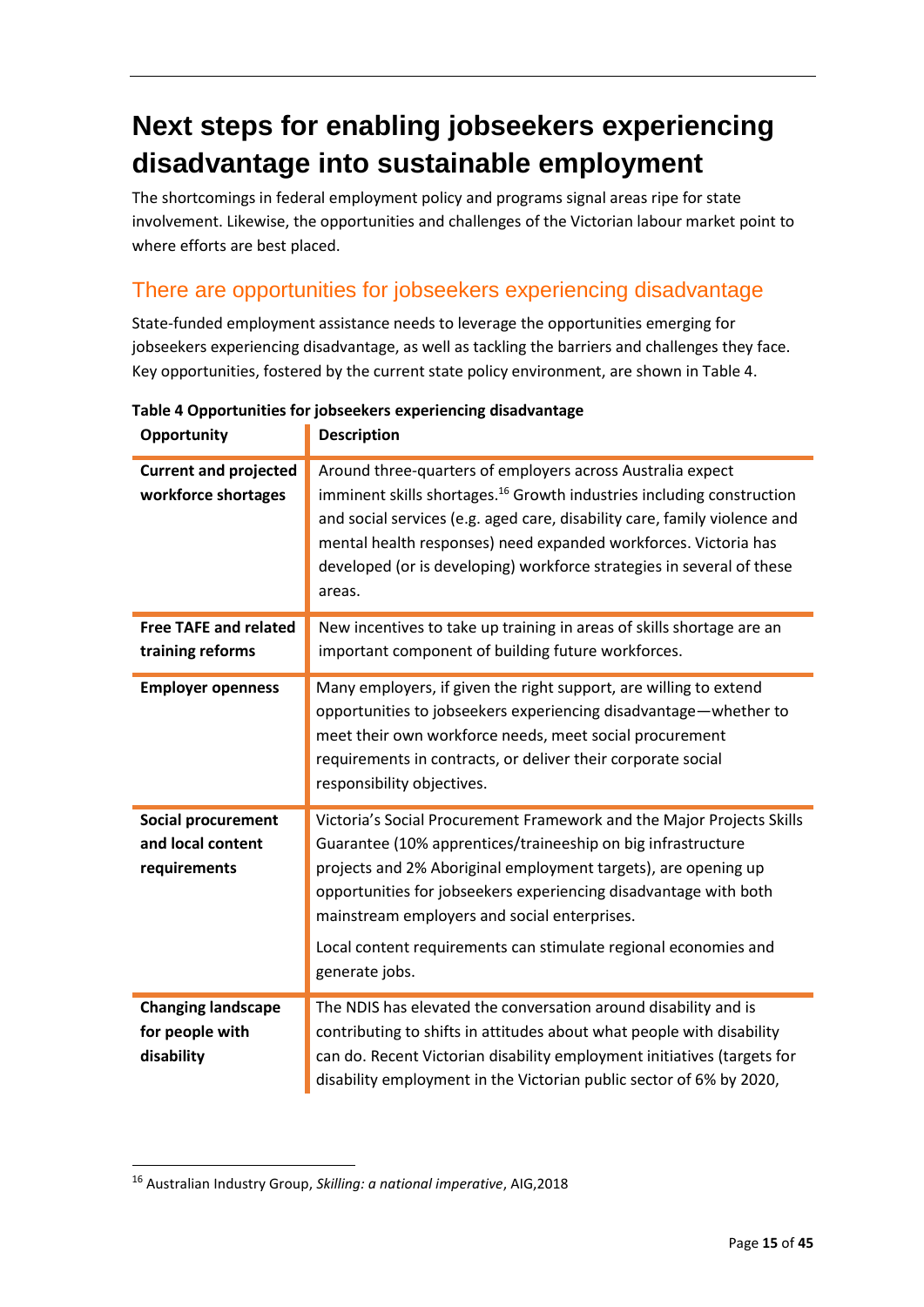| <b>Opportunity</b> | <b>Description</b>                                                                                                                                        |  |
|--------------------|-----------------------------------------------------------------------------------------------------------------------------------------------------------|--|
|                    | 12% by 2025 <sup>17</sup> ; disability focused social procurement initiatives; and<br>investment in school to work transition and NDIS employment-related |  |
|                    |                                                                                                                                                           |  |
|                    | linkages) are opening new opportunities. The fast-growing NDIS                                                                                            |  |
|                    | workforce offers real employment prospects for people with                                                                                                |  |
|                    | disability. Recommendations of the Royal Commission on Victoria's                                                                                         |  |
|                    | Mental Health System are likely to advance this further.                                                                                                  |  |
|                    |                                                                                                                                                           |  |

# But there are also challenges

The economy is changing, and with it the future of work. How far the adverse impacts of automation and other technological changes, and precarious working conditions become reality will be strongly influenced by political decisions. While not all the relevant policy levers rest with the Victorian Government, key challenges relevant to jobseekers experiencing disadvantage that need to be considered in state policy include those in Table 5:

| Challenge                                                        | <b>Description</b>                                                                                                                                                                                                                                                                                                                                                               |
|------------------------------------------------------------------|----------------------------------------------------------------------------------------------------------------------------------------------------------------------------------------------------------------------------------------------------------------------------------------------------------------------------------------------------------------------------------|
| <b>Requirement for</b><br>qualifications                         | The vast majority of new jobs created in Australia now require a<br>vocational or university qualification <sup>18</sup> and increased credentialism<br>means higher qualifications are demanded for the same-level jobs.<br>Around 650,000 of adult Victorians are at the lowest levels of literacy<br>and 970,000 have very low numeracy. <sup>19</sup>                        |
| A shortfall of low-<br>skilled jobs                              | Anglicare's Job Availability Snapshot shows that for the sample month<br>of May 2018, there were 110,735 jobseekers with various barriers to<br>work; however low-skill, entry-level jobs (ANZSCO Level 5) made up<br>only 14 per cent of jobs advertised, a total of only 25,997 jobs. In<br>Victoria, for every level job advertised there were 3.17 jobseekers. <sup>20</sup> |
| <b>Stark and entrenched</b><br><b>locational</b><br>disadvantage | The Dropping off the edge 2015 report <sup>21</sup> found that disadvantage is<br>highly concentrated in a small number of locations, with these<br>communities experiencing a 'complex web of disadvantage'. In<br>Victoria, 27 postcodes (4% of the total) make up 28.2% of the highest<br>rank [top 5%] positions across 22 indicators of disadvantage such as                |

#### **Table 5 Challenges for jobseekers experiencing disadvantage**

<sup>17</sup> Victorian Government, *Every Opportunity Victorian economic participation plan for people with disability* 2018–2020.

<sup>18</sup> The Australian Industry Group, *Skilling: a national imperative*, 2018.

<sup>19</sup> Victorian Government, *Future opportunities for adult learners Discussion Paper*, 2018. Data from ABS, *Programme for the International Assessment of Adult Competencies, Australia, 2011-12*, Cat. no. 4228.0, ABS, Canberra, 2013.

<sup>20</sup> Anglicare Australia, *Jobs availability snapshot*, Anglicare Australia, 2018.

<sup>21</sup> T Vinson, M, Rawsthorne, A, Beavis & M Ericson, *Dropping off the edge 2015*, Jesuit Social Services/Catholic Social Services Australia, 2015.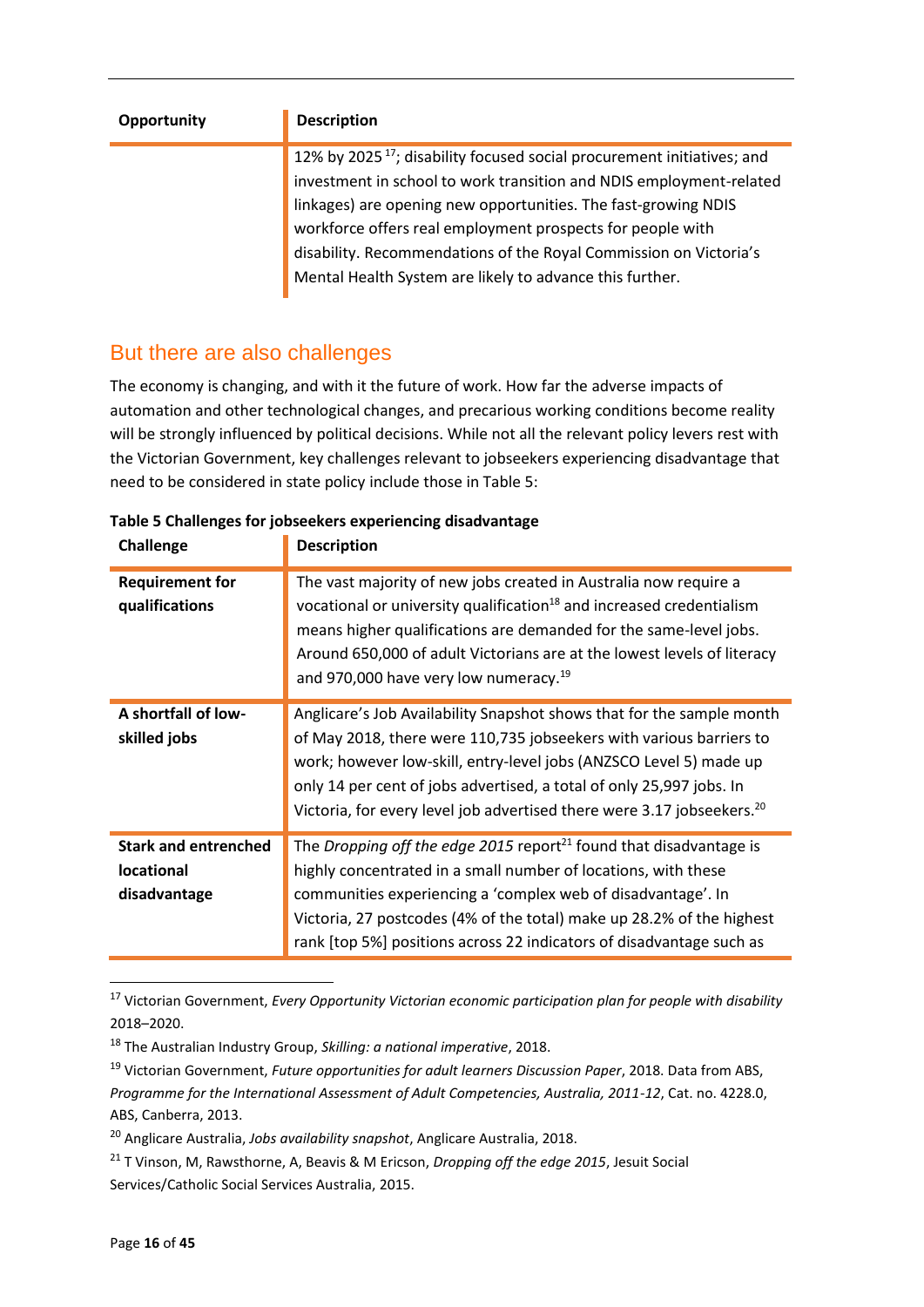| <b>Challenge</b>                                                            | <b>Description</b>                                                                                                                                                                                                                                                                                                                                                                                                                                                                                                                                                                                                                                                                                                                                                                                                                     |
|-----------------------------------------------------------------------------|----------------------------------------------------------------------------------------------------------------------------------------------------------------------------------------------------------------------------------------------------------------------------------------------------------------------------------------------------------------------------------------------------------------------------------------------------------------------------------------------------------------------------------------------------------------------------------------------------------------------------------------------------------------------------------------------------------------------------------------------------------------------------------------------------------------------------------------|
|                                                                             | unemployment (3 times more likely to experience long term<br>unemployment), disability (2.4 times more likely to be on disability<br>support) and family violence (2.6 times more likely to experience<br>domestic violence). This disadvantage is not only concentrated, but<br>entrenched, with 25 out of 40 'most disadvantaged' postcodes in the<br>2015 study also being 'most disadvantaged' in the previous 2007<br>study.                                                                                                                                                                                                                                                                                                                                                                                                      |
| <b>Displacement of</b><br>workers and<br>increasing<br>polarisation of jobs | Technological change, globalisation and climate change mean the<br>kinds, types, distribution and quality of jobs are shifting. <sup>22</sup> With this<br>will come ongoing displacement of workers, as Victoria has already<br>experienced with offshoring of car manufacturing and the shift to<br>sustainable methods of energy generation.<br>Greater polarisation between low and high paid work is expected;<br>there will be fewer mid-range jobs.                                                                                                                                                                                                                                                                                                                                                                             |
| Increasing precarity of<br>employment                                       | It is common for people with barriers to employment to move<br>between periods of employment, unemployment and precarious<br>employment. Over time, this instability exacerbates the very problems<br>that initially contribute to disadvantage.<br>Underemployment is high (8.3% Victoria, June 2019 trend figures). <sup>23</sup><br>Australia's rate of part-time employment is the third highest in the<br>OECD <sup>24</sup> . Part-time and casual workers are increasingly confronted<br>with unpredictable and irregular weekly rosters. <sup>25</sup> Many<br>underemployed jobseekers are trapped in temporary jobs, which do<br>not provide economic security.<br>In the rising gig economy, marginal self-employment is growing,<br>particularly among part-time, unincorporated and solo<br>entrepreneurs <sup>26</sup> . |

1

<sup>22</sup> T Balliester & A Elsheiki, *The future of work: a literature review*, Working paper no. 29, International Labour Office, 2018*.*

<sup>23</sup> Australian Bureau of Statistics (ABS), *Labour force, Australia, June 2019*, cat. no. 6202.0, table 22, ABS, Canberra, 2019.

<sup>24</sup> OECD, *Part-time employment rate (indicator)*, OECD, 2018, viewed 30 July 2018, [<https://data.oecd.org/emp/part-time-employment-rate.htm>](https://data.oecd.org/emp/part-time-employment-rate.htm).

<sup>25</sup> ABS, *Labour force, Australia, June 2018*, cat. no. 6292.0, table 22, ABS, Canberra, 2018; OECD, 'The future of social protection: what works for non-standard workers?', Policy Brief on the Future of Work, 2018, viewed 2 August 2018, <https://www.oecd.org/social/Future-of-social-protection.pdf>.

<sup>26</sup> T Carney & J Stanford, *The dimensions of insecure work: a factbook*, Centre for Future Work, The Australia Institute, 2018.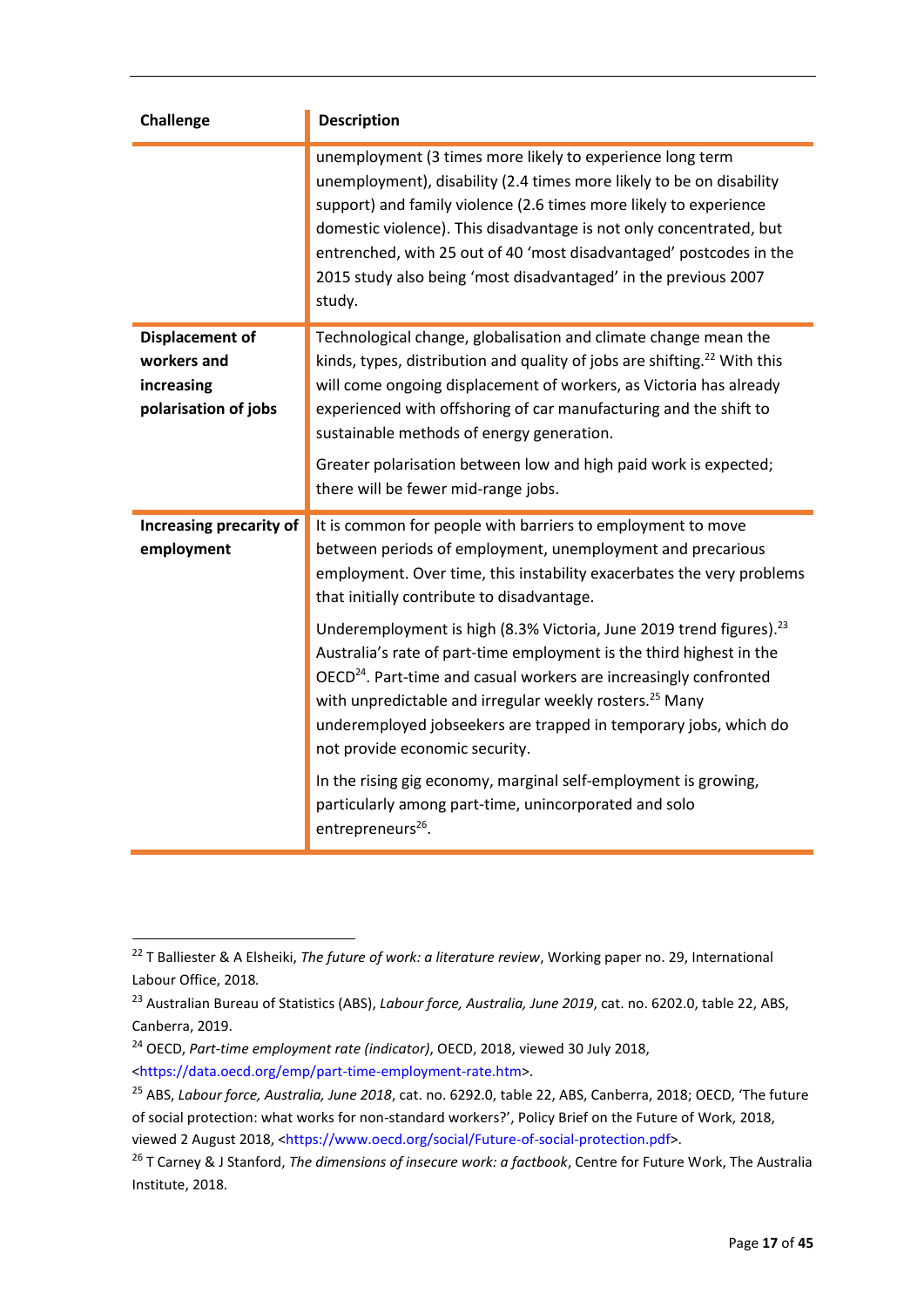| <b>Challenge</b>                                                              | <b>Description</b>                                                                                                                                                                                                                                                                                                                                                                                                                                                                                                                                                                                                                                                                                                                                                                                                                                                                                                                                                                                                                                               |  |
|-------------------------------------------------------------------------------|------------------------------------------------------------------------------------------------------------------------------------------------------------------------------------------------------------------------------------------------------------------------------------------------------------------------------------------------------------------------------------------------------------------------------------------------------------------------------------------------------------------------------------------------------------------------------------------------------------------------------------------------------------------------------------------------------------------------------------------------------------------------------------------------------------------------------------------------------------------------------------------------------------------------------------------------------------------------------------------------------------------------------------------------------------------|--|
|                                                                               | Even for those who are currently employed, there is a decline in<br>perceived job security. <sup>27</sup> For those in bottom end jobs, minimum<br>wages have declined relative to average wages and wage growth has<br>stagnated.                                                                                                                                                                                                                                                                                                                                                                                                                                                                                                                                                                                                                                                                                                                                                                                                                               |  |
| <b>Increasing poverty</b><br>among unemployed<br>and underemployed<br>workers | The sub-poverty level rates<br>of Newstart and Youth<br>I want to tell you that I can't come in<br>Allowance coupled with<br>today because I have big problem for my<br>unaffordable rents <sup>28</sup> and<br>family and I am homeless.<br>long public housing wait lists<br><b>SMS from BSL participant explaining</b><br>why they couldn't attend training 2019<br>are pushing many into deep<br>economic and social<br>exclusion <sup>29</sup> , and<br>homelessness. <sup>30</sup> This poverty operates as a barrier to employment, so<br>many people seeking assistance from state employment services face<br>compounding disadvantage and complex needs.<br>Drastic changes to eligibility for income support through the federally<br>funded Status Resolution Support Service mean that some people<br>seeking asylum living in the Victorian community are facing<br>destitution.<br>Further, it is practically impossible for people living below the poverty<br>line to meet the costs of work search, such as transport and<br>phone/data usage. |  |
| <b>Discrimination</b>                                                         | Discrimination is a live issue for marginalised groups. For example,<br>widespread and systemic employment discrimination against mature<br>aged people and people with disability was highlighted in the 2016<br>reports of the Human Rights Commission, Willing to work. <sup>31</sup>                                                                                                                                                                                                                                                                                                                                                                                                                                                                                                                                                                                                                                                                                                                                                                         |  |

# A state-wide model grounded in evidence of what works

Successive Victorian Governments have invested in positive employment assistance initiatives to tackle pockets of high unemployment and entrenched disadvantage. There is opportunity to build on these efforts, using the learnings from the Jobs Victoria Employment Network, Victoria's Work

<sup>27</sup> J Foster & R Guttmann, 'Perceptions of job security in Australia', *Bulletin (Reserve Bank of Australia)*, March quarter, 2018, pp. 80–99.

<sup>28</sup> SGS Economics, *Rental affordability index*, May 2018.

<sup>29</sup> [Saunders,](https://theconversation.com/new-budget-standards-show-just-how-inadequate-the-newstart-allowance-has-become-82903) *New budget standards*.

<sup>&</sup>lt;sup>30</sup> Nicholson, T 2017, *Rough sleeping in Victoria: situation appraisal – May 2017*, p. 47, viewed 26 July 2018, [<http://chp.org.au/services/rough-sleeping-situation-appraisal/>](http://chp.org.au/services/rough-sleeping-situation-appraisal/).

<sup>31</sup> See also Australian Human Rights Commission, *National prevalence survey of age discrimination in the workplace*, AHRC, 2015.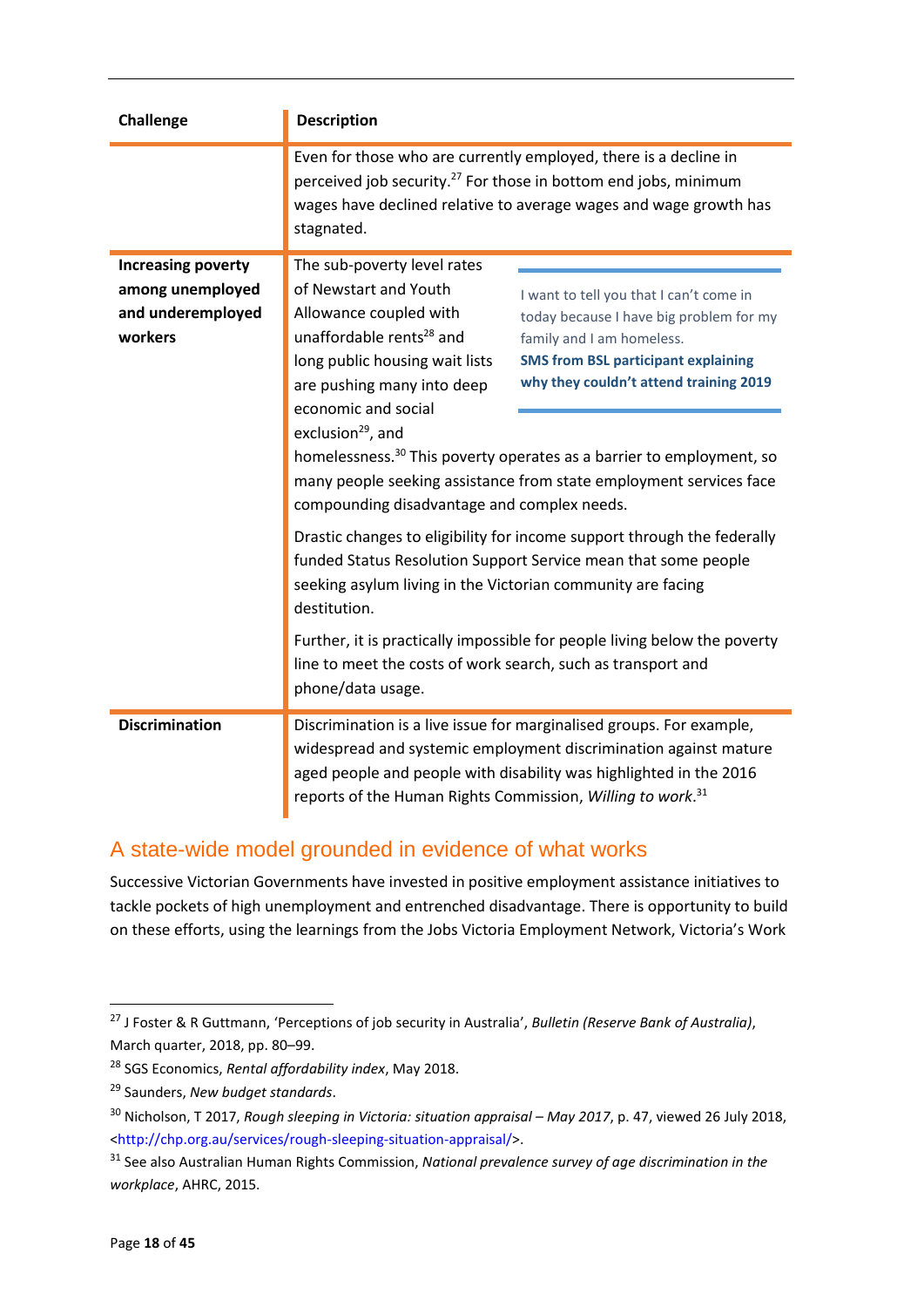and Learning Centres and programs elsewhere—such as the nationally funded Transition to Work (for people aged 15–21 years) which is delivering strong outcomes.

While Jobs Victoria has provided an important umbrella for alignment of state employment initiatives, employment support delivered throughout the JVEN network remains fragmented, with myriad services delivering a multitude of models. Some locations have multiple state-funded services, sometimes operating in competition, while other locations of need have none.

We believe there is much to be gained by delivering a coherent, evidence-informed model of employment assistance in locations with high concentrations of jobseekers experiencing disadvantage. Such an approach would mean both jobseekers and employers have an obvious point to connect with and could be confident about the type of assistance they can receive, wherever they are. It would create the foundation for deep collaboration between providers and sites, sharing of learnings, mechanisms for continuous improvement and development of a strong Victorian evidence base on what works, how and why. Moreover, it would enable a nimble, statewide response to emerging opportunities and risks.

The core elements of the model we propose for a state-wide service are informed by research<sup>32</sup> 33 and our practice experience. It would address employment-related disadvantage through a combination of place and person-focused interventions and by using both supply and demandside approaches. A high-level summary follows, with later parts of this submission delving into some of the key components.

The proposed state-wide model delivered by community employment service providers in locations of concentrated disadvantage:

- Applies **proven methodologies to build the agency, motivation, and confidence** of jobseekers experiencing labour market disadvantage, recognising that some require more intensive and sustained assistance than others
- Seizes the opportunity to **recognise and build jobseekers skills and capabilities** by supporting people to train, retrain or update their qualifications. For some jobseekers, attaining functional literacy, numeracy, digital literacy and English proficiency is an essential first step. Some need practical training so they can demonstrate their suitability for available roles, or work-specific training such as obtaining a

Consultations with clients demonstrated that the time spent at the WLC had been transformational for many, and that the support received had provided them not only with the skills to seek employment, but the attitude and confidence as well. **W&LC evaluation, 2019**

We listen to [our participants], and work with them to find the best opportunities to suit their aspirations – they are not a number or a statistic, they are people with real challenges, and real hopes and dreams**. Program manager, Transition to Work Study, 2017**

1

<sup>32</sup> J Borland, M Considine, G Kalb & D Ribar, *What are best-practice programs for jobseekers facing high barriers to employment?*, Working paper, No. 4/16, Melbourne Institute, 2016.

<sup>33</sup> Langenbucher et al., *Connecting people with jobs*.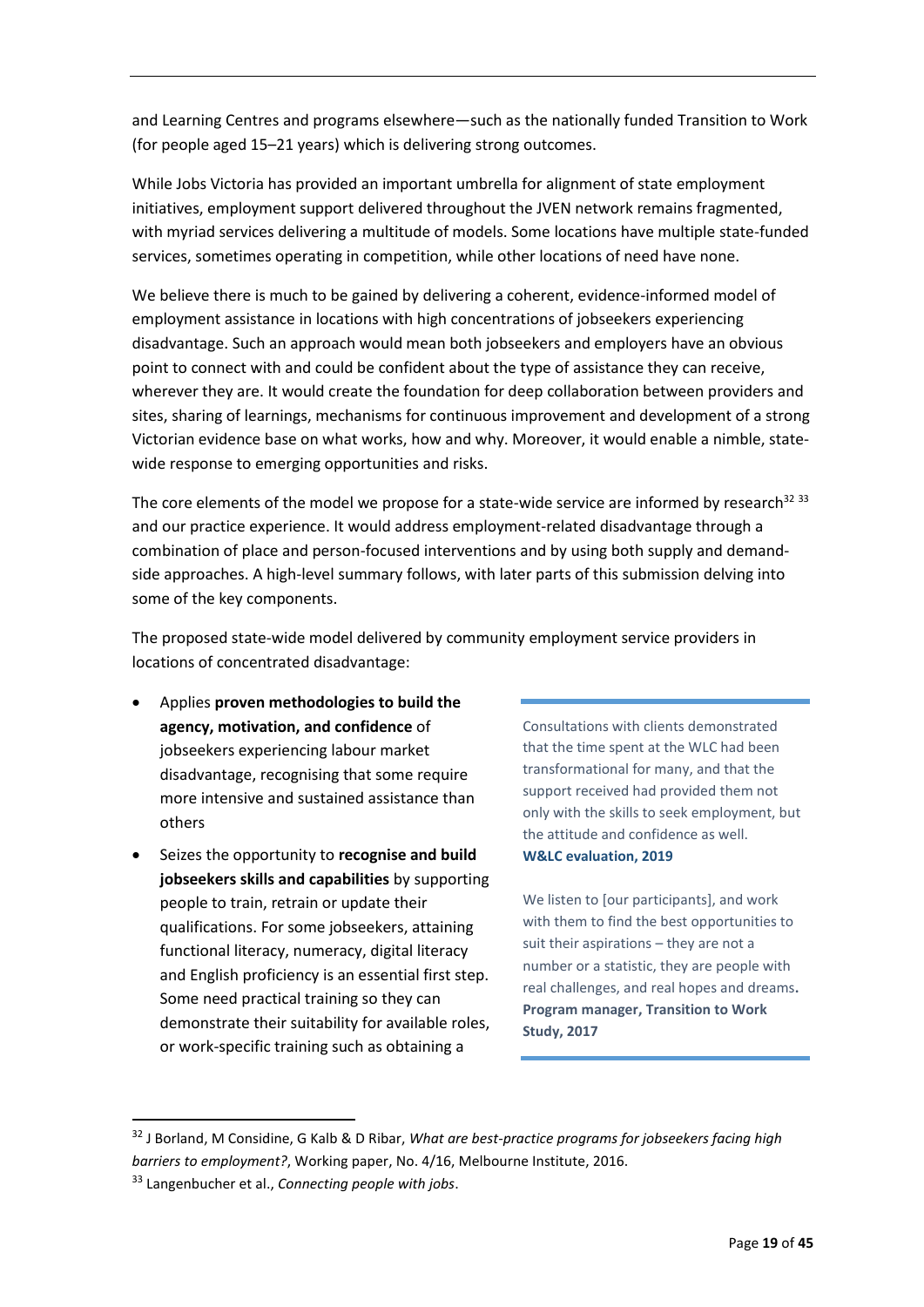driver's licence, forklift licence or industry tickets.

- Brings together **assistance for employers and jobseekers in the one place**, providing an intermediary to foster and align both supply and demand and drive innovative arrangements.
- **Fosters government, community sector and business procurement and employment practices** to deliver positive outcomes for marginalised jobseekers and local communities.
- Focuses on **leveraging and mobilising opportunities in place.** Harnessing local resources, networks and opportunities enables local communities to tackle unemployment and disadvantage, and to foster economic development. In partnership with employers, local government and TAFEs, the model would connect key stakeholders, and would learn from and buttress existing efforts (e.g. Hume Council's Local Jobs for Local People).
- **Builds intentional connections between employment and other state policy priority areas:** Recognising that many of the people seen by state employment services are experiencing multiple forms of disadvantage, the model would support priority state policy objectives in areas including housing, mental health and family violence.
- Works with jobseekers towards **sustainable employment outcomes,** recognising this may take time and may require stepping stone jobs, supported employment options, structured opportunities for work and learning and ongoing assistance to find more secure work.
- Would have a **flexible funding model** (like Work & Learning Centres) at least for some proportion of the caseload, to enable extended and intensive support for highly disadvantaged jobseekers. This contrasts with the outcomes-based funding in JVEN and jobactive, which can operate as a disincentive to work with clients who are facing multiple barriers to employment.
- Is based on a collaboration of not-for-profit providers accountable for delivering a coherent model with fidelity to core service and practice elements, but flexibility to tailor delivery and partnerships for

… when I had a chance to meet up with people like [Work and Learning Advisor] here, and he can pick me up and take me in car and go to some bosses and say 'This person is looking for a job', that's when [I'm] successful. But I had already put in a resume there and they didn't call me back. But … when someone connects you with those people … I think we need that connection – someone who can stand up and say something. **Jobseeker, Work & Learning Centre Report, 2015**

- different cohorts of jobseekers, such as mature age people; people with disability, newly arrived communities, young people or First Nations communities.
- different local labour markets and communities, leveraging what already exists.

This model could be established across Victoria, building on existing Jobs Victoria programs, with priority given to areas with high concentrations of jobseekers experiencing disadvantage. If could coexist with specialised/tailored offerings for discrete groups where there is a strong case for them to exist separately.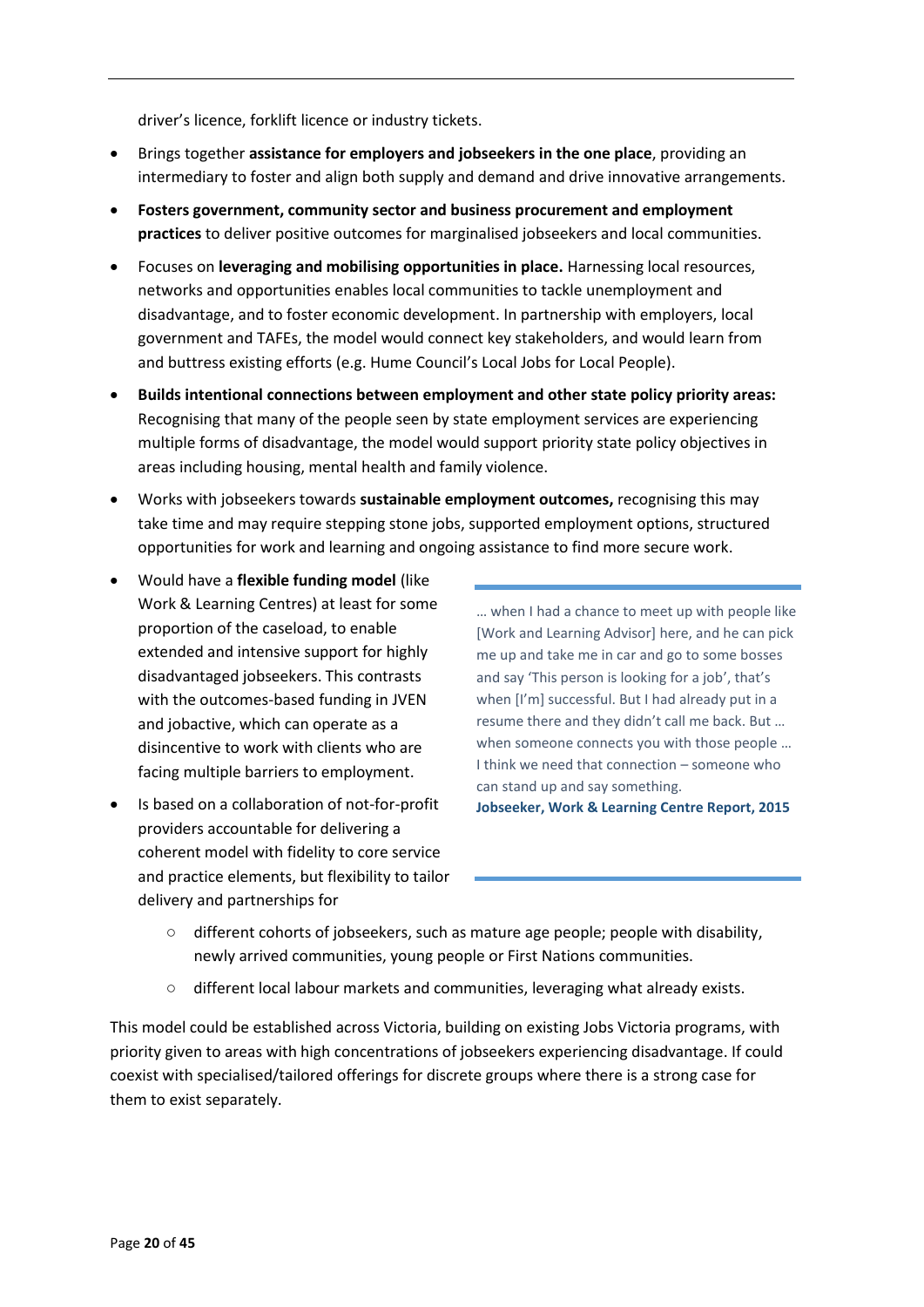#### Recommendation 2

**Establish a state-wide, evidence-informed model of support to prepare and connect disadvantaged jobseekers with training and jobs, designed to respond to the challenges and opportunities of the Victorian labour market.**

# Activating employers: co-design, parallel support and shared benefits

Employers are pivotal to enabling disadvantaged jobseekers to secure work. Accordingly, intensive emphasis on the demand side of the employment equation is key to opening up opportunities for people who may be otherwise screened out by mainstream recruitment methods and preparing jobseekers to meet workforce needs and fill skills and labour gaps.

Our research and experience of delivering employment programs has found that many employers are eager to play an increased role in providing employment for disadvantaged jobseekers, if given the right support. Employers want candidates who are work-ready; who understand the job

role and workplace requirements; and who are willing to learn. They also want to work with a single contact who understands their business; codesigns a recruitment pathway that meets their needs; sources appropriate candidates that match those requirements; navigates different program rules and subsidy opportunities, and assists them to support and retain staff.<sup>34</sup> We have found the following to be effective approaches:

… employers want that bespoke [service], someone who understands their business needs, and is able to go out and help them recruit, help them organise pre-employment training if it's required, you know—just … outsource what they don't have the capacity to do internally, and navigate the market for them as well, and source talent for them. **Employer association member, employer study, 2014**

### Demand-led approaches to support workforce needs

1

There is significant opportunity to equip jobseekers

to meet areas of labour shortage (where matched to their aspirations). The Brotherhood's use of demand-led approaches is producing results for both employers, disadvantaged jobseekers and local communities:

- The Victorian Government funded Work and Learning Centres partner with employers to prepare jobseekers for local opportunities. For example, the **Geelong** Work and Learning Centre (operated by Northern Futures) has co-designed training and employment pathways with major local employers including Barwon Health; and the centre in **Moe** (operated by GEST) has developed two courses in partnership with employers (Flavourite and Aussie Broadband) to provide a strong pathway into direct employment.
- Addressing skills shortages has been a focus of employer-led Community Investment Committees (profiled later) attached to the Transitions to Work program providers that have joined the Community of Practice convened by the Brotherhood. In the **Frankston Mornington Peninsula** area, an employment exposure program has been developed with

<sup>34</sup> VECCI & Brotherhood of St Laurence, *Barriers to hiring disadvantaged or vulnerable entry-level job seekers: Victorian employers' attitude survey*, December 2009.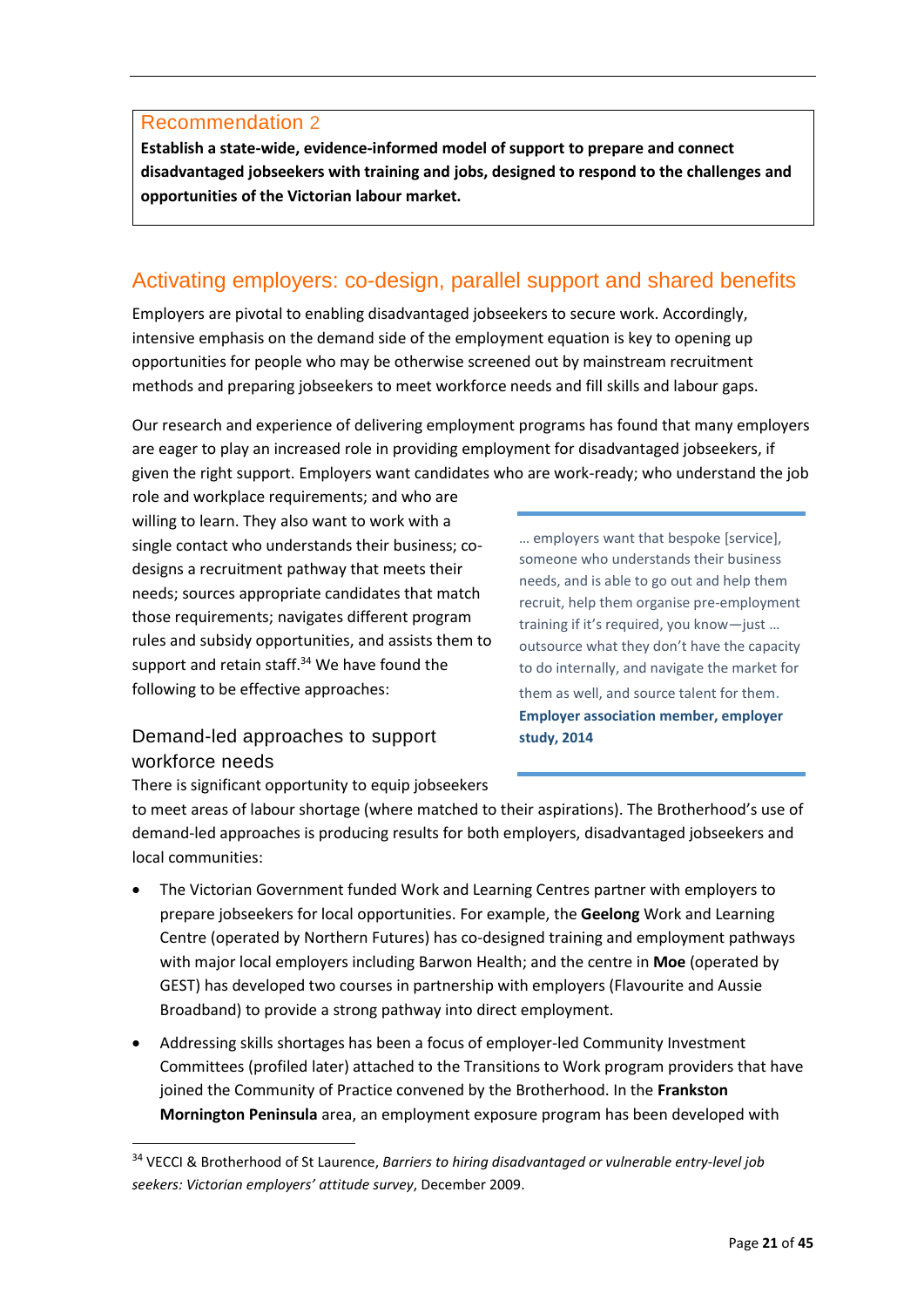Victoria's peak body for horticulture in response to the industry's difficulty in attracting young people. It includes a structured pre-employment program of tasters, hands-on learning and micro work experience. Employers are earmarking vacancies (ranging from casual to full-time, and including internships and apprenticeships) for program participants. Training pathways are being developed.

#### Parallel support for recruits and employers

The Brotherhood is achieving strong outcomes in employment programs by providing parallel support to both jobseekers and employers. Jobseekers are prepared for the role and culture of work through customised pre-employment training and are supported to retain their employment through ongoing field support. At the same, managers are trained, prepared and supported to take on disadvantaged workers and respond effectively to issues that may arise. Continuity of support before and during placement is a key success factor. Brotherhood programs using this approach are delivering outcomes (26 weeks sustained employment) greater than double that achieved by jobactive.

#### Supported labour hire/supported employment placements

The Brotherhood's Group Training Organisation provides a supported labour hire model that incorporates the parallel support to recruits and workplaces described above, but with the additional feature of the GTO as the initial employer supporting fixed term paid placements, including traineeships and apprenticeships, with host businesses. This model encourages businesses that might not otherwise do so to open up opportunities. It also reduces the risk and compliance burdens of direct employment; provides flexibility; and enables them to try out recruits before hiring them. Our status as the legal employer gives us greater leverage in performance management and advice to managers and supervisors. Running since 2007, the Brotherhood's Given the Chance partnership with ANZ Bank highlights the potential of this approach (see Box).

#### **Refugees being Given the Chance: A Brotherhood/ANZ partnership**

Our Given the Chance at ANZ program (principally focused on Refugees)) includes customised pre-employment training and supported work placements. Recruits are prepared for the role they will take on and are trained in Australian workplace culture and expectations. Workplace mentors and supervisors are trained to understand the needs and experiences of their recruits and provide appropriate support and guidance. Retention figures have been impressive: out of almost 200 participants, more than 90% have completed the six-month supported placement program and 86% gained ongoing work with ANZ. Of those, 94% are still working for ANZ six months later. Given the Chance has enabled ANZ to recruit skilled, loyal employees, increase workforce diversity and strengthen community connections in its branch network and call centres. The program is currently being expanded into ANZ branches in other states.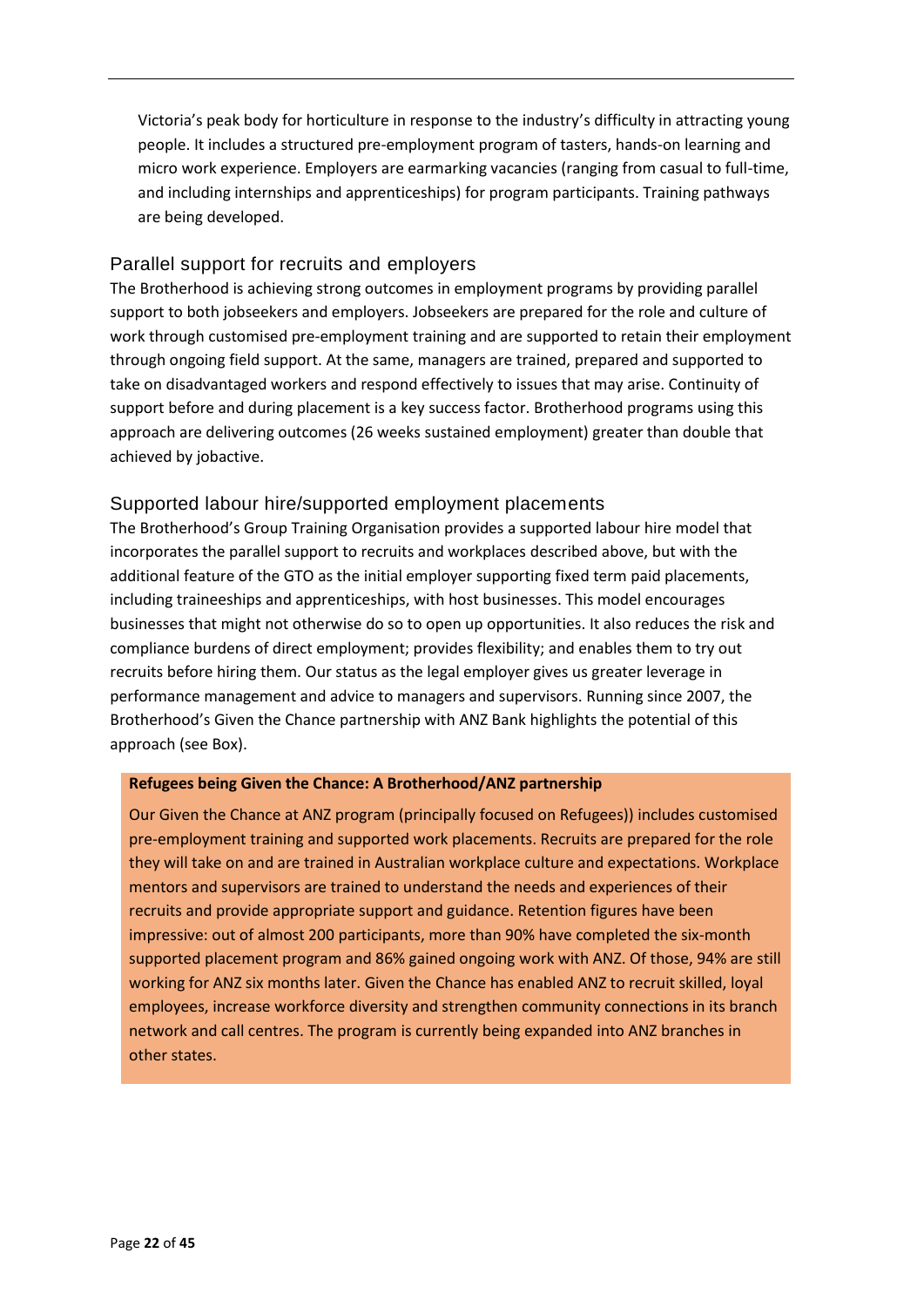## Streamlined support for larger employers and those operating in multiple locations

Our experience working with employers is that they prefer as few contact points as possible, or a 'one-stop-shop' approach. The Brotherhood has addressed this by having a centralised employer engagement function that is shared between different sites and programs.

A coherent, collaborative model of state employment support (outlined above) would be geared to support the workforce needs of employers operating in multiple Victorian locations, as well as delivering a streamlined approach for medium to larger employers to attract workers from further afield (e.g. Central Melbourne employers who draw workers from a wide radius).

### Promoting the business case for inclusive employment practice

Inclusive employment practices targeted at jobseekers experiencing labour market disadvantage enable employers to tap into talent that would likely be overlooked through traditional recruitment approaches. Well-designed approaches enable recruitment and retention of skilled, loyal employees, reduce staff turnover, increase workforce satisfaction and wellbeing, improve workforce diversity, can increase performance and

'Some of our Given the Chance graduates come from cultures that truly value older people in their society. That makes them ideal candidates for aged care work.' **Andrew Jamieson, Benetas, Organisational Development Manager**

productivity, improve brand reputation and improve community connections.<sup>35</sup> The Brotherhood enjoys repeat business of many employers who understand this business case, and are willing to champion it with others. The continuation of corporate social responsibility and social procurement initiatives depends on business experiencing positive benefits.

### A voice for employers in program design and governance

Employers, as well as employer and industry bodies need to be at the table—from having a voice in systems governance, to strategically advising how state employment providers can assist their present and future workforce needs; to co-designing training and recruitment pathways; to providing sustainable and decent opportunities for jobseekers and being supported to implement inclusive employment practices. The local Community Investment Committees, operating as part of model delivered by Transition to Work providers who are part of the Brotherhood-led Community of Practice are designed with this in mind (see Box).

#### **Transition to Work Community Investment Committees**

1

Providers collaborating in the TtW Community of Practice have established Community Investment Committees. These local employer-led economic development groups aim to:

 foster a sense of community ownership of the issue of local youth employment, and community agency in addressing it

<sup>35</sup> J O'Leary, G Russell, & J Tilly, *Building inclusion: an evidence based model of inclusive leadership*, Diversity Council of Australia, Sydney, 2015.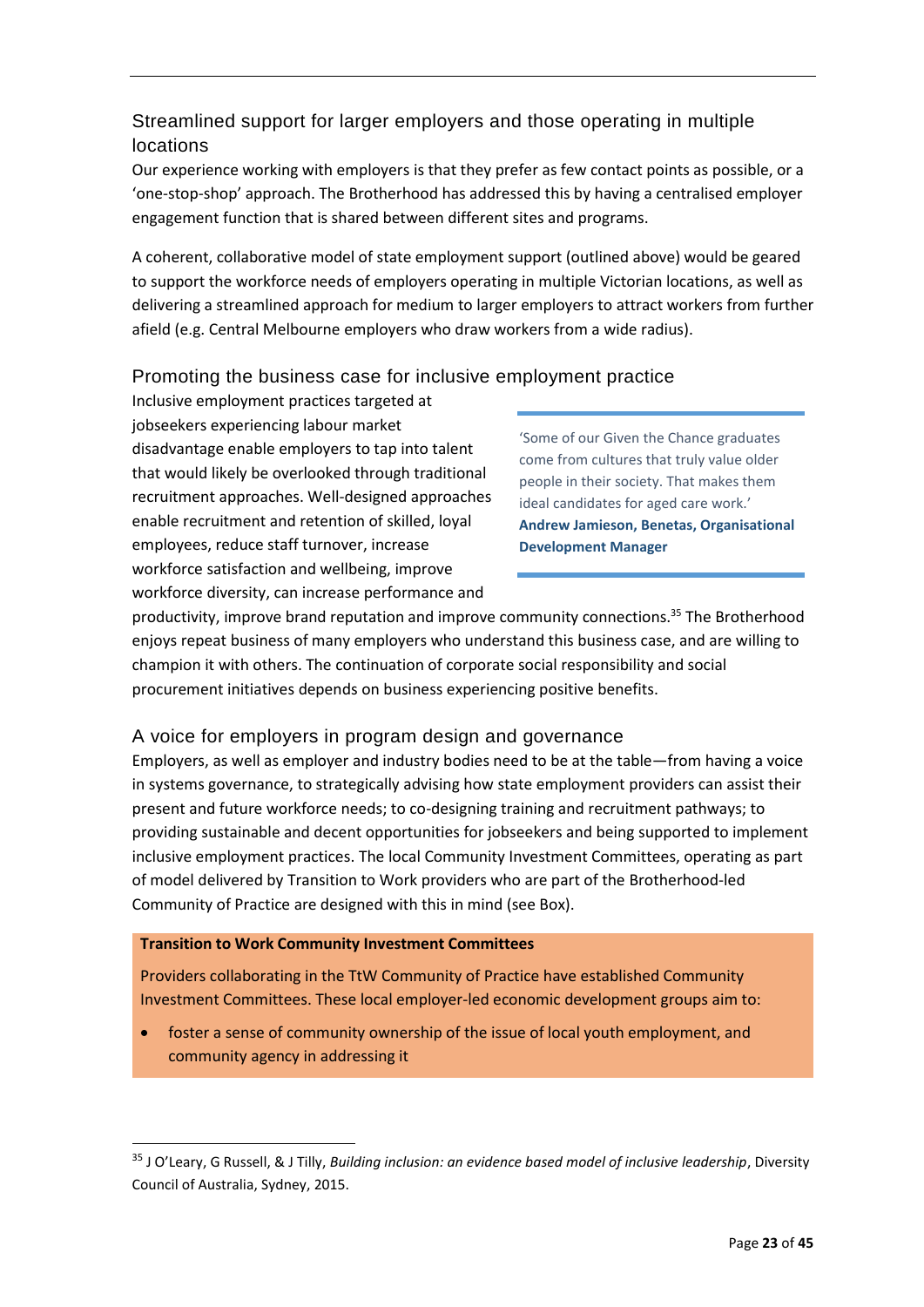- shift the way the community views young jobseekers, from passive service recipients to valuable, contributing members of the community
- build sustainable employment pathways for young people by mobilising community resources, networks and support
- involve business in the broader collaborative effort with government to co-create solutions to structural barriers to youth employment, and link the local effort with regional and national action for change.

The CICs must include the following core features:

- **Employer leadership** The CIC is not an education or youth network. In order to drive local economic development for young people, it must be led by key local employers and industry, and have an employer as the Chair.
- **Community representation** –This includes local council and major public and/or private education and training providers, as well community organisations (e.g. Headspace), service and sporting clubs.
- **Action focus** The CIC must set strategic tasks and achieve key outcome

The Victorian Government's recent establishment of an employer engagement body (Jobs Bank 2.0) is promising. It could provide a platform for strategic and coordinated employer engagement, enable a greater focus on demand-led approaches, inform the design and continuous improvement of state employment support and foster inclusive and sustainable employment practices. There may be opportunities for it to link with the National Youth Employment Body (see Box), particularly around Commonwealth/Victorian interface issues.

#### **National Youth Employment Body – employers engaged in addressing structural and demand side elements of youth unemployment**

Enabled by the Brotherhood, the recently established National Youth Employment Body provides a platform for multi-sector collaboration to address structural drivers of youth unemployment. Governance groups comprise an Advisory Group, a National Employer Reference Group, a Community of Interest bringing together key federal government agencies and a Youth Alliance. Focus areas include fostering demand side responses and developing a fidelity model to harness community investment to strengthen youth employment pathways. The NYEB aims to connect the local experience (expressed through place-based Community Investment Committees) with the national policy and program arena.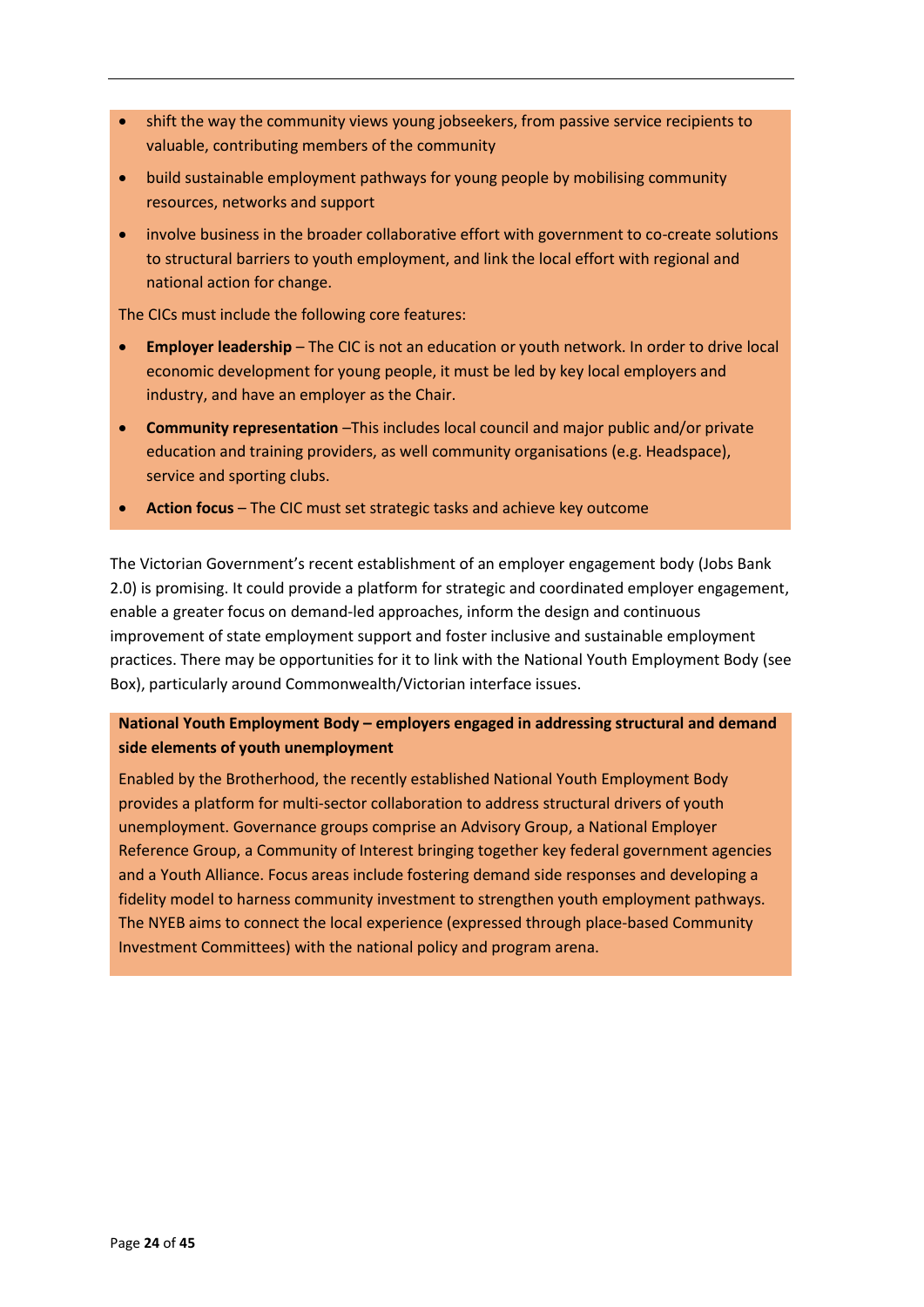#### Recommendation 3

**Work with employers to stimulate opportunities for people experiencing labour market barriers, by:** 

- **activating employers through co-design of employment pathways, particularly in skill shortage areas**
- **providing parallel support that combines preparing jobseekers for available roles with equipping employers to take on disadvantaged jobseekers**
- **expanding supported labour hire arrangements to create opportunities for disadvantaged jobseekers, while minimising employer risk**
- **using structures that streamline support for employers and industry bodies**
- **demonstrating the business case for inclusive employment by building an understanding of shared benefits**
- **embedding a voice for employers and their representative bodies in design and governance of state employment support**

# Mobilising local opportunities, resources, networks and supports

Unemployment and disadvantage have a strong geographic dimension. Intentional approaches to identify and mobilise community expertise and resources are needed to build integrated and inclusive support for disadvantaged jobseekers to achieve sustainable employment and to foster local economic development. The growing consensus is that our community will not make significant progress in addressing locational disadvantage unless the affected local communities are deeply involved in place-based solutions. $36$  Accordingly, collaborative structures to enable employers, governments, community services, local clubs, education and training providers, apprenticeship services and communities to play a role are critical.

'Harnessing community effort' is a common thread running through Brotherhood programs. We see it as a way of working in partnership with government, business, community organisations, and philanthropy and education providers to tackle unemployment. It is about valuing the community's expertise, knowledge and existing networks, and building on, rather than duplicating, community assets.<sup>37</sup>

Three examples of the Brotherhood's practical approaches to harnessing community efforts are described in the Box below.

1

<sup>36</sup> Brotherhood of St Laurence, *What next for place-based initiatives to tackle disadvantage? A practical look at recent lessons for Australian public policy*, Fitzroy, Vic, August 2015.

<sup>&</sup>lt;sup>37</sup> Transition to Work Community of Practice, Practice guide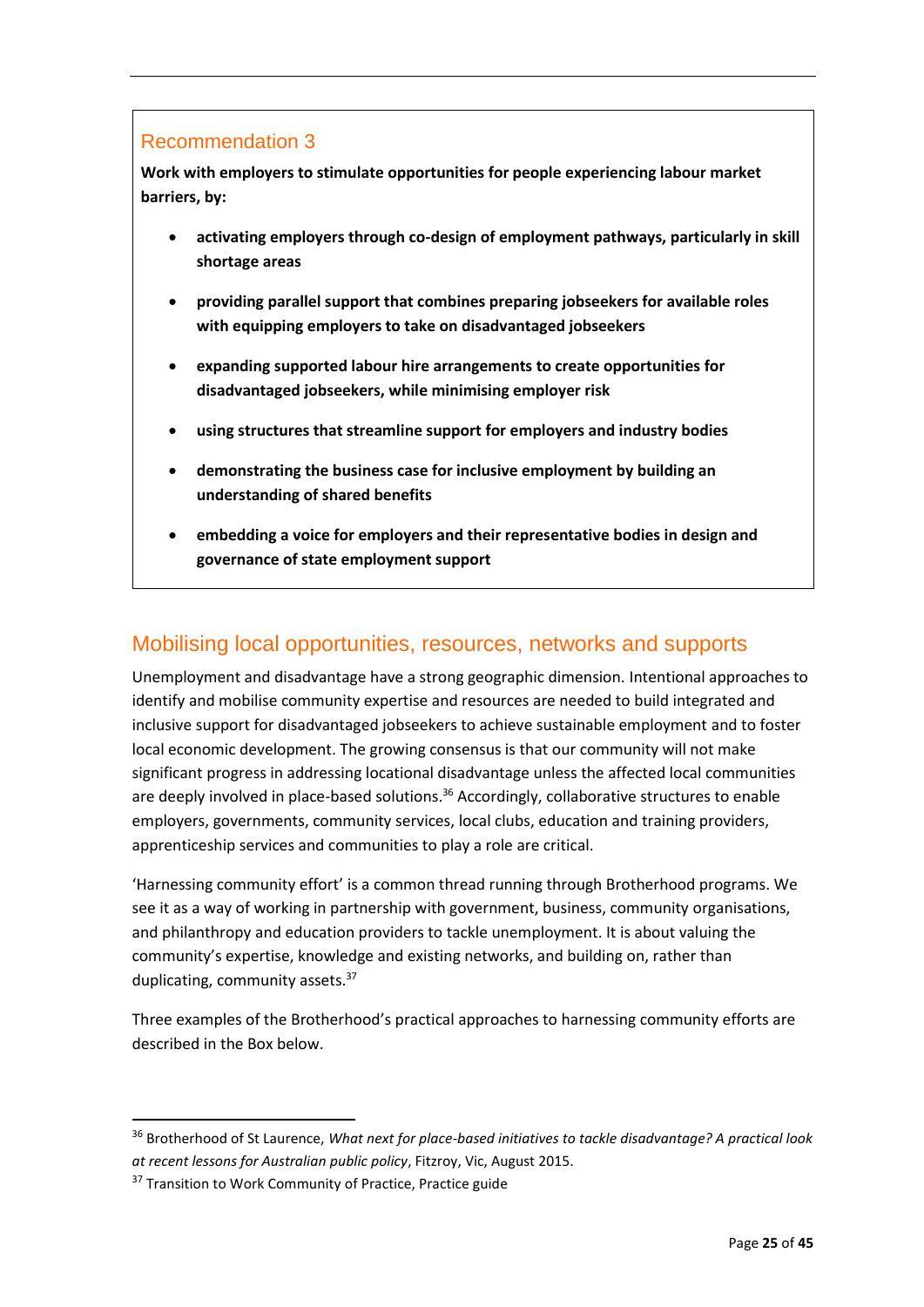**Community Investment Committees support the delivery of Transition to Work** (for providers that are part of the Brotherhood-led Community of Practice). CICs vary in different places, as they build on existing efforts. The CIC in Hume is a subcommittee of local government's Economic Development and Jobs Committee; and the Gold Coast CIC is connected to the local Jobs Council.

Each **Work & Learning Centre has a Local Advisory Panel** that includes representatives from business, jobactive providers, training providers, other community organisations and different levels of government. <sup>38</sup>

The **Flemington/North Melbourne JVEN Governance Group** meets quarterly and is nimbly codeveloping solutions. The group includes council staff, participants, employers, local MPs office, community groups, Learn Locals and jobactive providers. Together the Group collectively addresses priorities such as pathways for women and young people in public housing.

Locally embedded providers best placed to deliver *with* the community Providers that are embedded in their local community are best placed to deliver employment support to jobseekers experiencing labour market disadvantage. Leveraging their local relationships, they can connect jobseekers with other available services and supports; apply their understanding of local labour market constraints and opportunities; and engage with local training providers and employers. Local providers can rally a network of community support to help disadvantaged jobseekers find and sustain work. 39

We have found co-location to a powerful way to build alignment between supports. For example:

- The Brotherhood's **Transition to Work** service in Frankston is co-located with Headspace (youth mental health service); and in Hume, our TtW program has embedded employer engagement staff in Hume Council's Economic Development Unit.
- The **Work & Learning Centres** are co-located with or near other services (e.g. Ballarat WLC is a Neighbourhood House and Learn Local; Fitzroy is adjacent to community health, public housing and a children and families centre). The WLCs have established referral pathways: they refer clients to support services if they are not ready for employability training and receive referrals for clients from the other services when they are ready to seek employment.
- The Brotherhood's **Flemington/North Melbourne JVEN program** is co-located with council services and community agencies at the Flemington Community Centre on the housing estate. JVEN outreach staff are housed with delivery partners including The Huddle at North Melbourne Football Club, which specialises in engaging young people; and the Australian Oromo Community Assoc. (Vic.) and Multicultural Consulting Services (MCS) which provide outreach support to young Africans and Pacific Islanders. These partnerships enable mutual capacity building and culturally attuned employment supports.

<sup>38</sup> E Bodsworth, *What's the difference? Jobseeker perspectives on employment assistance: insights from Victoria's Work and Learning Centres*, BSL, Fitzroy, Vic., 2015

<sup>39</sup> See, for example, E Bodsworth, *Investing in local people and harnessing local communities: a progress report on Victoria's Work and Learning Centres*, Brotherhood of St Laurence, Melbourne, 2014.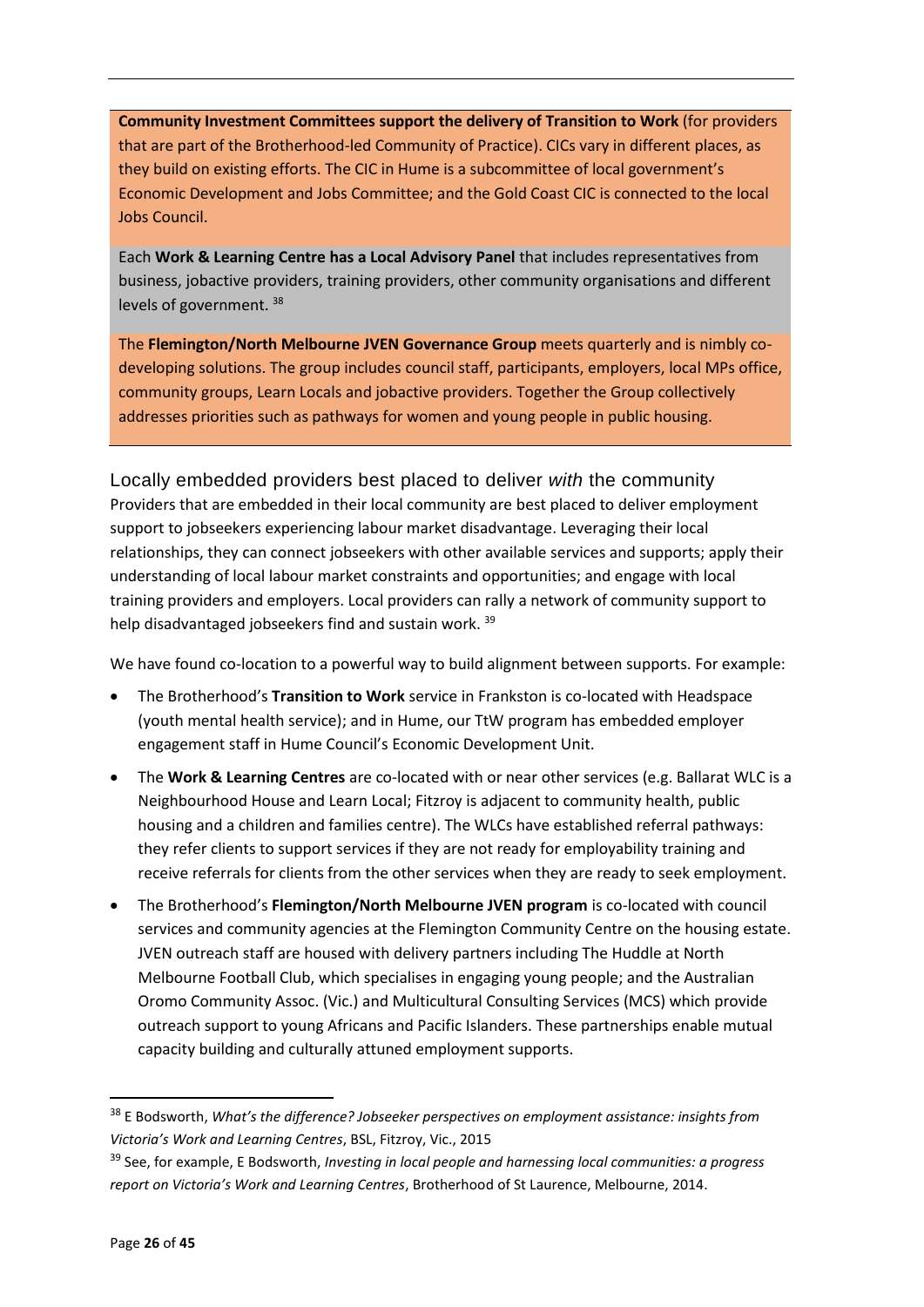We also point to the federal government's (short-lived) Local Connections to Work pilot, <sup>40</sup> which demonstrated a concerted approach to aligning supports for highly disadvantaged jobseekers (see Box).

#### **Local Connections' to Work**

The Local Connections To Work pilot targeted long-term unemployed jobseekers, disadvantaged young people and others with significant need. It brought together training, community, housing and welfare organisations with Commonwealth, state and local government services, JSA and DES providers in a coordinated response—with many of the organisations co-located in Centrelink offices. A change of government saw the pilot and evaluation prematurely ended, however the audit office found shared case planning strengthened jobseekers' engagement and motivation and improved the assessment of their circumstances.

Currently, most state-funded employment providers are local community organisations. This strength can be built on through future commissioning processes that preference tenderers that demonstrate strong local connections and the capacity to leverage wider community partnerships, collaborate and co-locate with other local services.

### Recommendations 4 and 5

1

**Embed collaborative mechanisms (e.g. employer-led Community Investment Committees) in the model for state-funded employment supports to mobilise local efforts, networks and resources.**

**Ensure state-funded employment support is delivered by local organisations with the connections, expertise and capacity to engage their community. Preference providers that co-locate or form consortia with key community agencies.**

# Tying the skills and jobs agenda together

In 2018, almost 78% of VET graduates nationally were employed full or part time six months after completing their training in 2017.<sup>41</sup> The Victorian Government is driving reform of the skills and training agenda including re-investment in TAFEs, free courses in areas of skills and labour shortages, Skills & Jobs Centres to provide vocational guidance, the Reconnect program to support learners experiencing disadvantage, extensive VET quality reforms and a current review of Adult Community Education. At the same time, significant investment has been made in employment related initiatives.

<sup>40</sup> Australian National Audit Office (ANAO), *Trials of intensive service delivery*, Audit report no. 40, 2013–14, ANAO, Canberra, 2014.

<sup>41</sup> Department of Jobs and Small Business, *Australian jobs 2018*, DJSB, Canberra, 2018, pp. 31–2.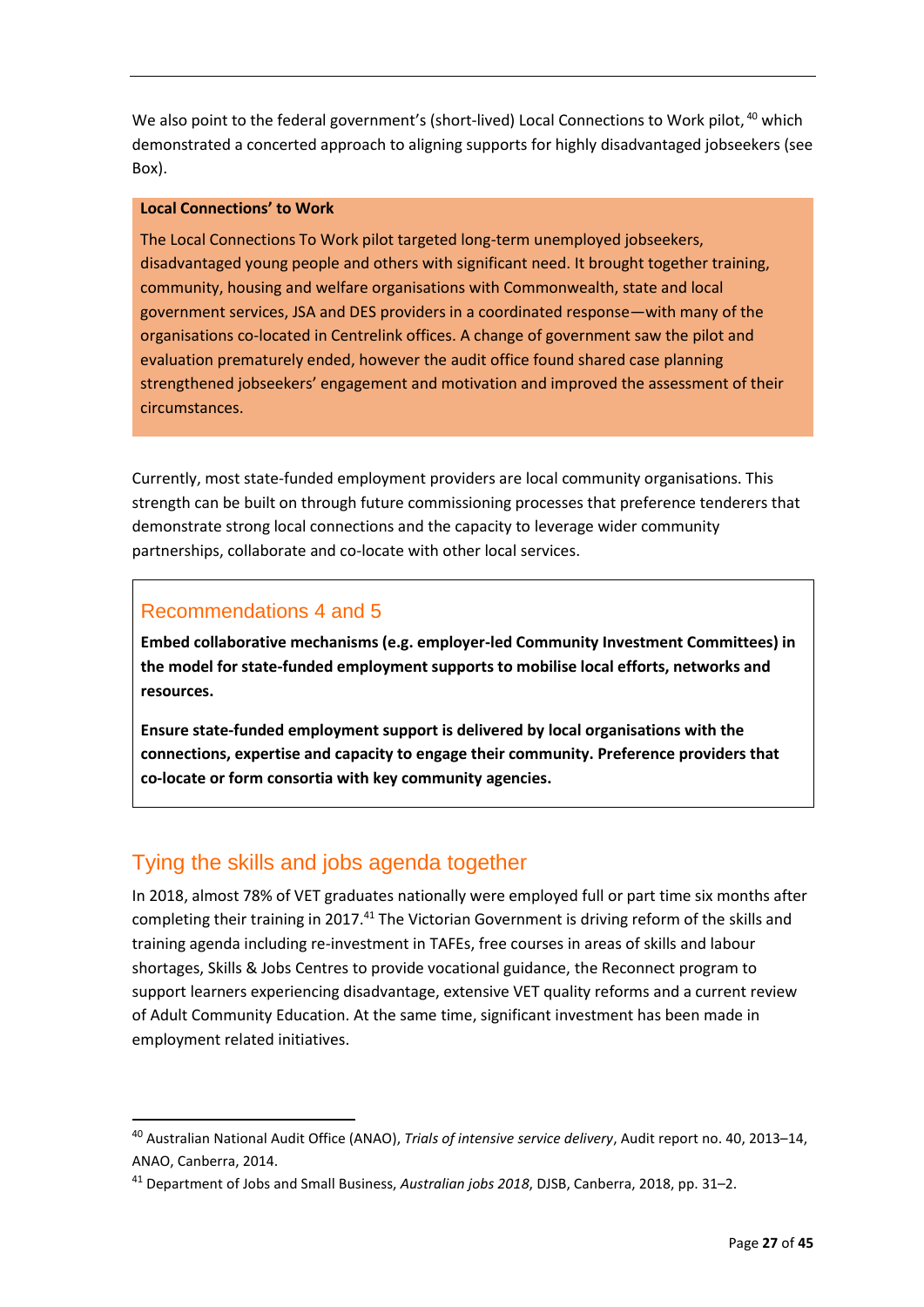A logical next step is to bolster mutually reinforcing approaches by deliberately intertwining training and employment support initiatives, backed by contractual arrangements and shared KPIs. We see immediate opportunities, including:

- Fostering **localised educational, training and employment pathways linked to regional labour market opportunities and skills shortage areas** – which would require collaborative mechanisms (discussed above) to mobilise employers, TAFEs, state employment support providers and community supports. It also involves co-design, with employers, of relevant courses and training.
- **Linking employment and training supports to regional economic development**, place-based and priority precinct initiatives. Incentives (e.g. free training) would reflect regional labour market needs.
- **Delivering training courses in host businesses**. For example, the Brotherhood delivers aged care training in aged care facilities, which contributes to high recruitment rates of participants.
- Embedding **connections between state-funded employment support, TAFEs and Learn Locals** to ensure jobseekers experiencing disadvantage can be prepared and supported – before, during and after, to take up training, including free TAFE courses. For some jobseekers this will involve complementary pre-accredited training to strengthen capacity to achieve accredited outcomes. The following example illustrates this in practice:

#### **Employment and Training collaboration in Broadmeadows**

In Broadmeadows, the Brotherhood has partnered formally with Bendigo–Kangan Institute of TAFE. The Brotherhood's Youth Transition Division, located on the TAFE campus, works closely with TAFE staff and learners in their Next Step and Reconnect Program, with the Learn Local Banksia Gardens, and with course coordinators to assist completing students to gain employment. This collaboration enables young people to have intensive support throughout their education and career journey and allows partners to leverage oneanother's expertise.

- Embedding **connections between state-funded employment supports and Skills and Jobs Centres** (provided these Centres are reinvigorated with an explicit mandate to engage people experiencing labour market disadvantage and steward local connections between Learn Locals, VET and other skill-building opportunities).
- Establishing **whole of system indicators and targets** for training and employment outcomes for people experiencing labour market disadvantage, clearly defining the components that different programs are delivering.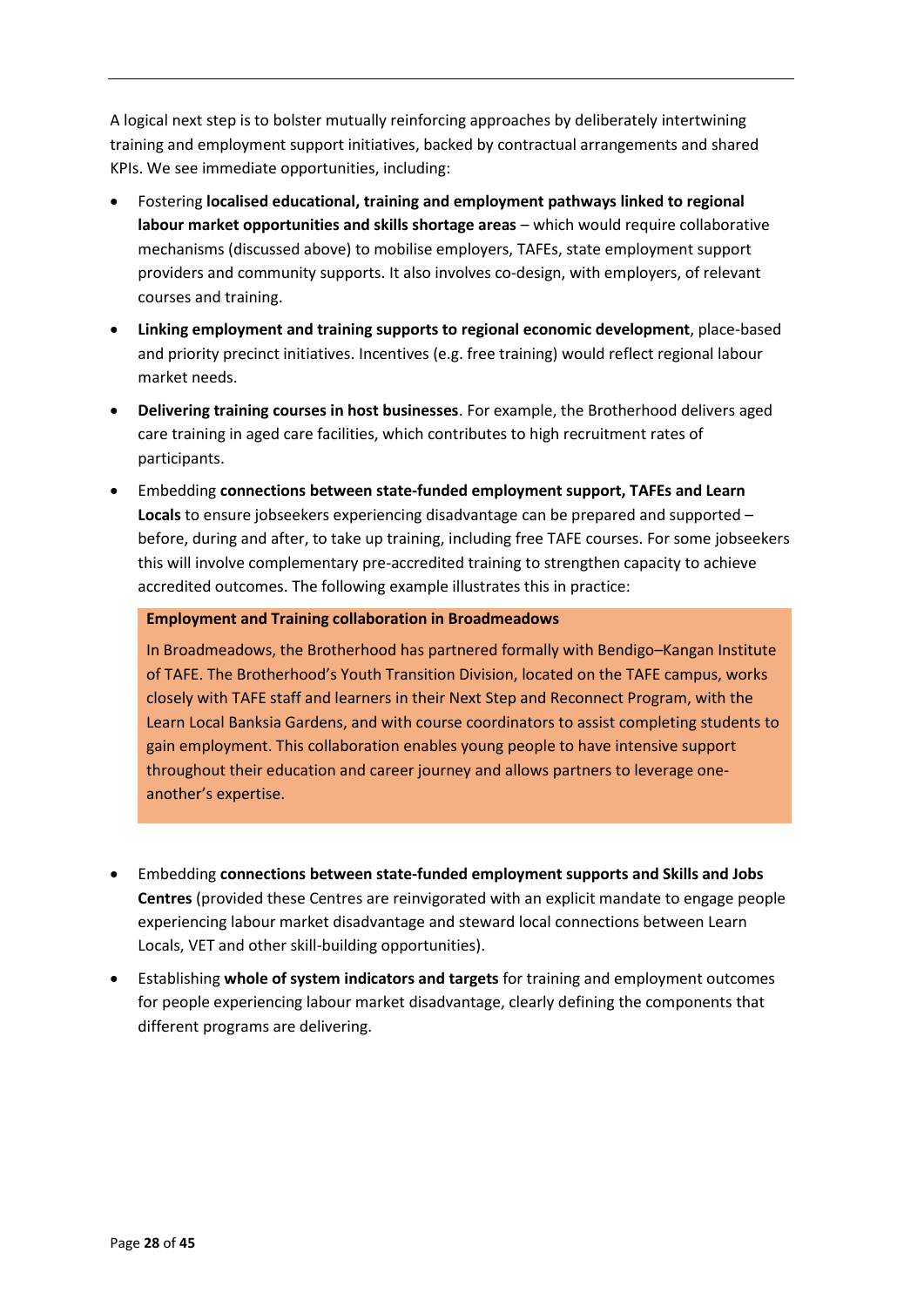#### Recommendation 6

**.** 

**Intertwine economic development, training and employment initiatives so that they are mutually reinforcing.**

# Strengthening the social and economic participation of people receiving state housing assistance

Victorians receiving state housing assistance are among the most disadvantaged and marginalised in our community. While the state's public housing system was originally built to cater for working families, decades of disinvestment coupled with population growth have left Victoria with the lowest stock of social housing in Australia. There is a long waiting list of over 39,000 applicants many of whom are living in private rental stress, or are experiencing or at risk of homelessness.<sup>42</sup> Public housing has become highly targeted, with many residents having complex needs: very low incomes (around 90% receive a Centrelink payment), experiences of homelessness and mental ill health. Not surprisingly, labour market participation is low and unemployment and underemployment are very high, with around 20% of working age residents receiving income from employment. Turnover of residents has declined by almost a third over the last decade, reflecting serious disadvantage and the lack of affordable options to transition into.

The former Neighbourhood Renewal program, and more recently the Brotherhood led **Work & Learning Centre** program demonstrate the potential to move beyond the dominant 'housing only' model and assist public housing residents and other highly disadvantaged jobseekers to build their confidence, motivation, skills and employability.

There are five Work & Learning Centres in Victoria, all co-located with public housing estates and closely connected with community and training supports, and local employers. A flexible funding model has enabled extensive, extended support to build social and economic participation. To date, the W&LC's have assisted more than 5390 highly disadvantaged jobseekers, including more than 2160 public housing residents. Most clients are successfully engaging with training and securing employment. They are exiting the centres with higher incomes, reduced reliance on income support, improved skills and abilities, improved life satisfaction and more positive mental health and vitality.<sup>43</sup>

Public housing residents make up over 30% of the caseload at the Flemington/North Melbourne site of the Brotherhood's JVEN program. In the last quarter, 70% of job placements at that site have been public tenants—mostly young people of African backgrounds.

Our Community Safety and Information Service (CSIS**)** is also delivering strong results with public housing residents (see Box).

<sup>&</sup>lt;sup>42</sup> More than 24,000 people in Victoria experience homelessness on any given night (ABS Census 2016). Around 116,000 people are assisted by Victorian homelessness services annually.

<sup>43</sup> E Bodsworth, E, *What's the difference? Jobseeker perspectives on employment assistance: insights from Victoria's Work and Learning Centres*, Brotherhood of St Laurence, Fitzroy, Vic., 2015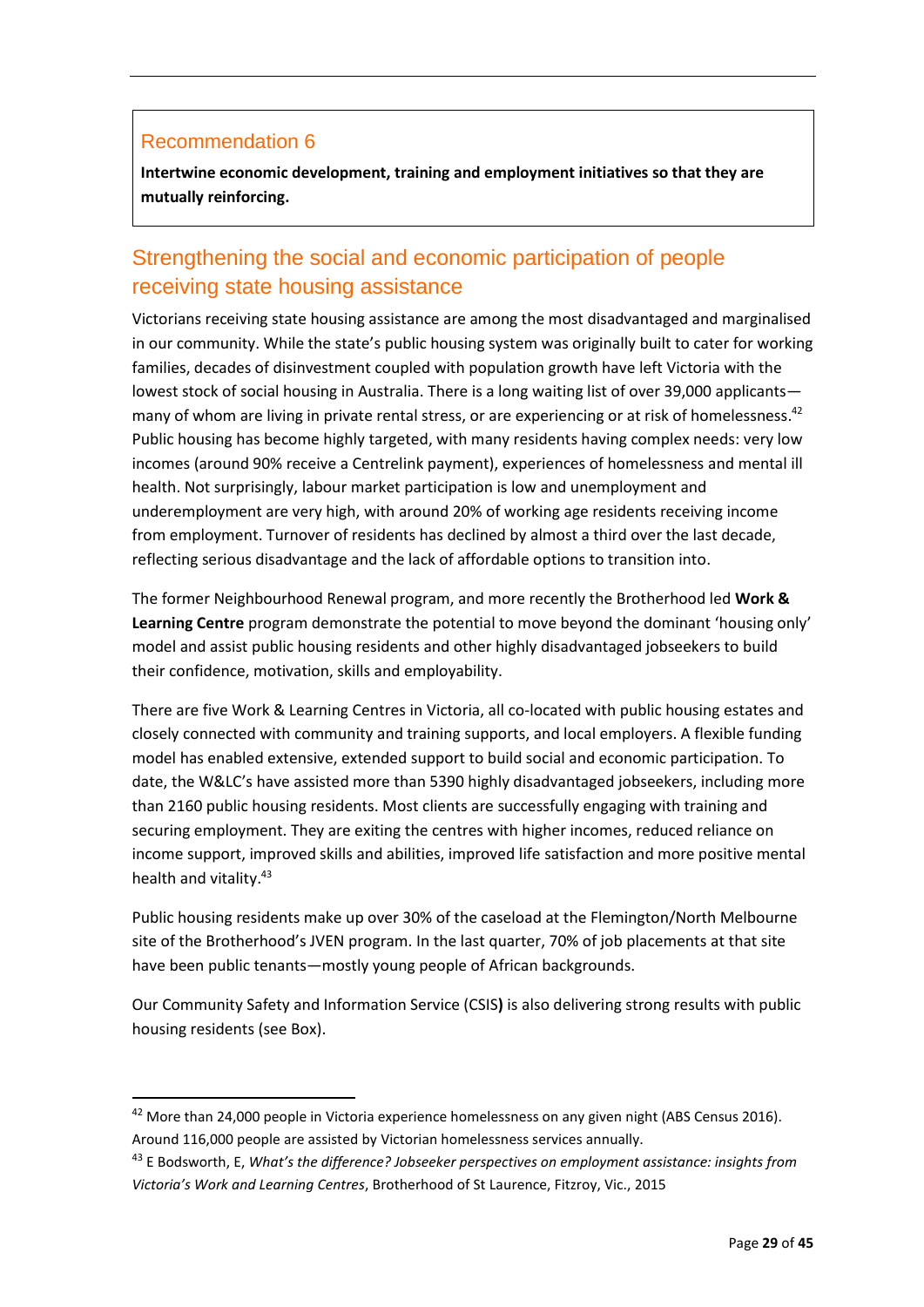#### **Community Safety and Information Service**

Funded by the Department of Health and Human Services and delivered by the Brotherhood, the Community Safety and Information Service has a record of success in employing public housing tenants as trainees to provide security and concierge services in the City of Yarra's high-rise estates. Last year, 91% of program graduates secured employment or went on to further training or education. Using an intermediate labour market approach, the program enables participants to combine training to Certificate III level in Security Operations with real employment experience over 12 months. The Brotherhood also supports participants' subsequent transition into sustained employment in the open labour market. Recent graduates have been placed with MSS, Wilson's Security, SecureCorp, David Jones and Southern Cross Protection providing security services in sites including the State Library of Victoria.

CSIS is delivered at similar costs to engaging a private security company for the same task, yet it adds significant value by improving safety, empowering communities and providing pathways into employment for disadvantaged jobseekers.

In additional to generating employment benefits, these programs also raise aspirations among public housing residents—as neighbour sees neighbour take up opportunities. They also increase housing mobility. Public housing rent increases with income.<sup>44</sup> Increased income from secure work creates housing choices – and critically opens options to move out of public housing, making room for others.<sup>45</sup>

A recent evaluation of Work & Learning Centres<sup>46</sup> confirms that a strong need remains for intensive employment support for public housing residents and other highly disadvantaged jobseekers.

Going forward, there is opportunity to integrate housing assistance (whether it be social housing or other housing support packages e.g. for family violence survivors) with support to build economic participation.

<sup>&</sup>lt;sup>44</sup> Public housing residents are required to pay either 25% of their household gross income, or the full market rent value - whichever is the lesser amount. For community housing residents, the rate is usually 30% of income.

<sup>&</sup>lt;sup>45</sup> Although the lack of affordable housing constrains these options. According to Infrastructure Victoria's 30 Year Strategy (check 2016) an estimated 75,000 to 100,000 of vulnerable low-income households do not have appropriate housing, with around 143,0000 households in private rental experiencing rental stress.

<sup>46</sup> Grosvenor Public Sector Advisory, Evaluation of Work & learning Centres, conducted for Jobs Victoria, 2019 (unpublished).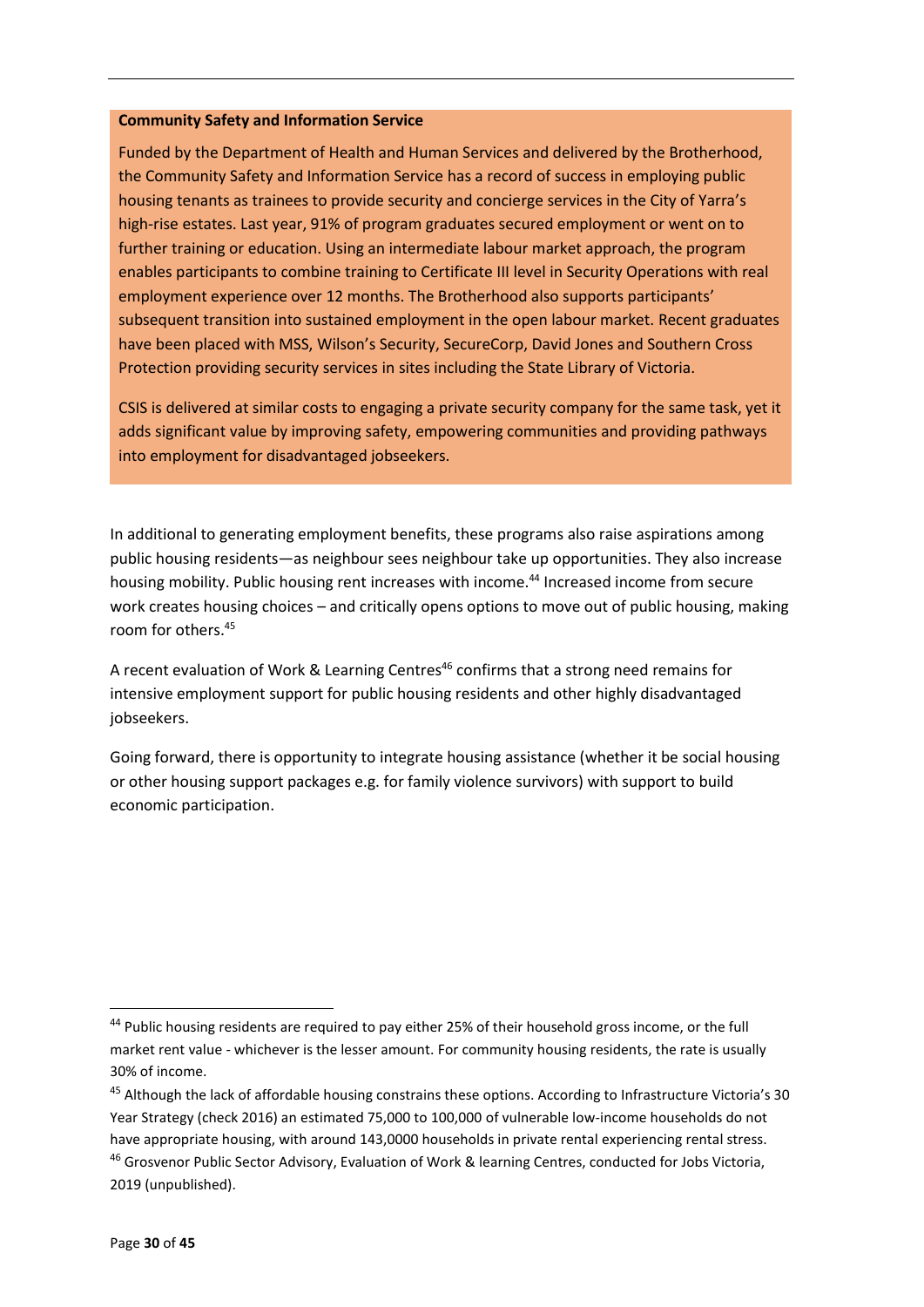#### Recommendation 7

**.** 

**Expand support to strengthen the social and economic participation of people receiving state housing assistance (including public housing). Provide flexible funding to enable sustained and intensive assistance for those that seek it, underpinned by provider targets reflecting local demographics.**

## Commission for collaboration and model fidelity

The Brotherhood has long believed that collaboration between service providers, built on trust and reciprocity, can foster innovation in human service delivery. Collaboration builds social capital (the glue that holds things together), enhances networks and creates opportunities to share ideas, experiment<sup>47</sup>, grow best practice and achieve effective solutions for people with complex needs<sup>48</sup>.

The Brotherhood currently plays an enabling role in several programs for which we are also registered providers. This approach—in which we deliver a program while concurrently collaborating with other providers to build their capacity—is sometimes described as 'having skin in the game'. The idea is that direct experience of delivery helps us to appreciate the practical challenges staff face, and prevents a 'disconnect' opening between the front line and the back office.

The commissioning process for the Work & Learning Centres is based on a collaborative Prime Provider model—not the type of 'prime provider' approach recently abandoned in the United Kingdom that involved big commercial operators managing sub-providers, but instead an enabling approach between community sector partners. The Brotherhood is funded not only to manage sub-providers, but also—and more importantly—to develop providers' capacity to build strong networks in their own communities. It has supported smaller, locally embedded organisations to provide front-line delivery and this approach mediates their risks.

#### **Strengths of Work & Learning Centre collaborative commissioning approach recognised**

A recent evaluation of Work and Learning Centres identified strengths of this approach: access to the Brotherhood's expertise, research and advocacy; melding this with local knowledge; professional development provided by the Brotherhood; and positive relationships between providers, which enable frank conversations and support to address challenges. It found that these benefits outweighed any small cost savings to be gained from direct contracting.<sup>49</sup>

An alternative approach to provider collaboration is occurring in our Transition to Work program. Aided by a commissioning model that appointed just one provider per region 12 community

<sup>47</sup> Productivity Commission, *Reforms to human services*; Productivity Commission, *Social capital: reviewing the concept and its policy implications*, Productivity Commission, Canberra, 2003.

<sup>48</sup> S Wickramasinghe & H Kimberley, *Networks of care*, Brotherhood of St Laurence Fitzroy, Vic.

<sup>49</sup>Grosvenor Public Sector Advisory *Evaluation of Work and Learning Centres*, Report for Jobs Victoria 2019 (Unpublished)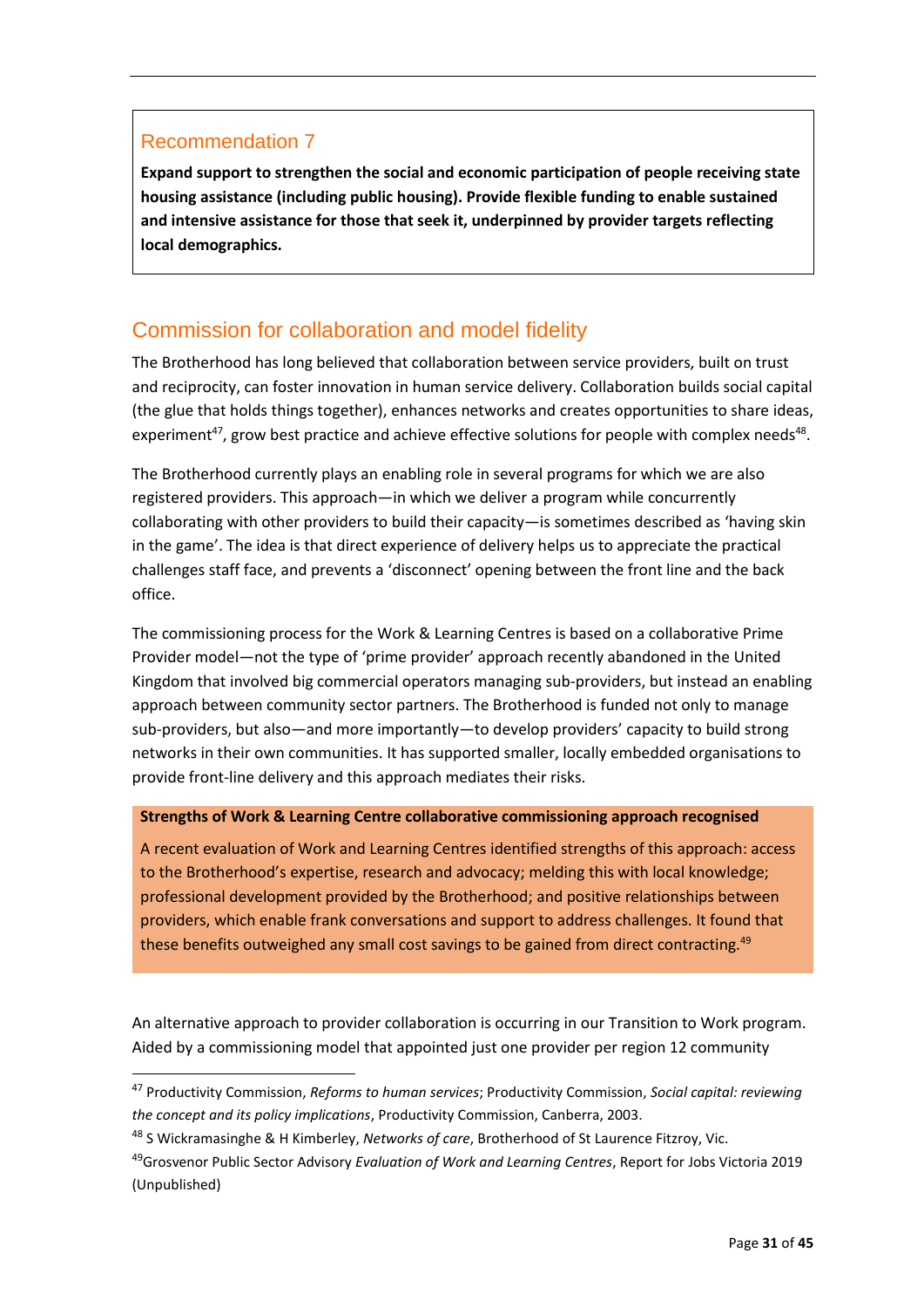organisations in 13 communities around Australia have formed a Community of Practice convened by the Brotherhood. Through a structured model and practice approach and shared resources, TtW CoP providers have been able (over the past two and a half years) to exchange service expertise and situated knowledge across the country. This has results in new skills, improved practice, collectively solved problems and generated innovative ideas and solutions. The CoP is demonstrating national application of a consistent service model and approach that is tailored locally to place.

… employers want that bespoke [service], someone who understands their business needs, and is able to go out and help them recruit, help them organise pre-employment training if it's required, you know—just … outsource what they don't have the capacity to do internally, and navigate the market for them as well, and source talent for them. **Employer association member, employer study, 2014**

## Recommendations 8 and 9

**Commission for collaborative mechanisms, such as a Community of Practice, to connect state employment support providers and underpin shared learnings, use of data and continuous improvement.**

**Commission 'enabling organisations' to build capacity of smaller organisations.**

# Realising the potential of Victoria's Social Procurement Framework

The Brotherhood has a long involvement in supporting social procurement, corporate social responsibility and inclusive employment measures. We commend Victoria's nation-leading Social Procurement Framework<sup>50</sup> and the related Major Projects Skills Guarantee. Already, the practical impacts of these measures can be seen—including new opportunities for disadvantaged jobseekers, the development of inclusive employment practices and the stimulation of local economies. Examples include:

- a pilot project to place family violence survivors in roles with the Level Crossing Removal Authority
- new relationships for placement with major infrastructure businesses including John Holland, Boral, McConnell Dowell, Rail Projects Victoria and CPB Contractors;

Effective social procurement is underpinned by strong partnerships between employment support providers, social enterprises and employers to tackle barriers to employment and plan in good faith for a genuine pathway for jobseekers experiencing disadvantage. State-funded employment services are pivotal to realising the potential of the Social Procurement Framework. They need to be designed as an effective intermediary both to prepare jobseekers for available

<sup>&</sup>lt;sup>50</sup> Operational since September 2018, the Social Procurement Framework applies across all 270 Victorian government agencies and departments and sets out seven social and three sustainable procurement goals aimed at creating social value.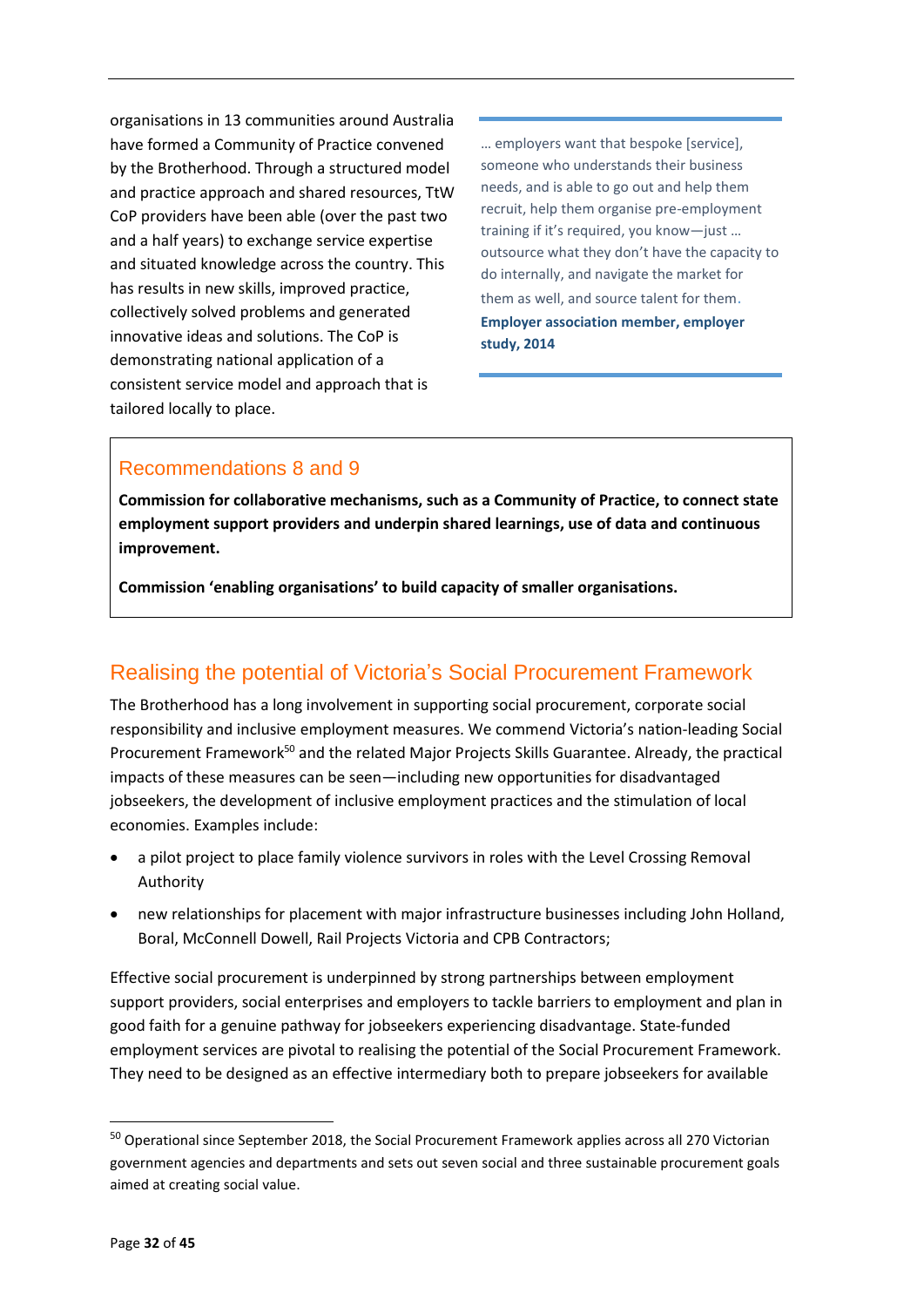opportunities and equip large contractors to have a positive experience of recruiting and retaining these jobseekers.

The Brotherhood's employment programs – especially our GTO - are working with major government contractors on effective ways to implement social procurement measures, and assisting them to source, prepare and retain recruits (including induction and supervision processes) and address teething issues, so as to create the best chance for successful and ongoing employment relationships.

A growing number of employers are seeking to engage about social procurement, recognising the framework can be used to address skills shortages, by tapping into jobseekers whose skills are being underutilised.

#### **Social procurement: a win–win**

**.** 

Major construction contractors are seeking engineers to undertake government-contracts. This is creating significant opportunities for refugees. The Brotherhood and other community providers have been assisting African born engineers to prepare for Australian workplaces, have their overseas qualifications recognised (although there are cost barriers) and supporting upskilling (e.g. an engineer with a background in structural design is being upskilled for civil construction).

While there has been some good early progress in rolling out Victoria's social procurement initiatives, there are some emerging risks, which are consistent with the wider evidence base $51$ :

- Implementation has been somewhat slow and inconsistent amplified by the variation in contracting guidelines between projects, and different bidding approaches.
- Cultural change is a critical component. Workplaces need to buy in to the social procurement agenda – but different employers and public agencies are at different stages of this journey.
- There has been difficulty in meeting prescribed targets (particularly mandated Aboriginal and Torres Strait Islander targets) in some locations. A variable target, reflecting the demographics of location, might be more effective. Research from overseas has found more targeted, placebased, and context-specific procurement approaches have the best chance of success.<sup>52</sup>

<sup>51</sup> For a synthesis of these risks, see M Mupanemunda, *Social procurement: creating employment opportunities through purchasing expenditure* Brotherhood of St Laurence, Fitzroy, Vic., 2019 (publication forthcoming)

<sup>52</sup> I Burkett, *Social procurement in Australia*, Centre for Social Impact, UNSW, Sydney, 2010, viewed 20 May 2019, ˂https://www.csi.edu.au/media/uploads/Social\_Procurement\_in\_Australia\_Report\_-

\_December\_2010.pdf; C Newman, S Rawlings & T Philippa, *A plan to use social procurement to generate employment outcomes for GROW*, GROW, [Geelong, Vic.], 2017, viewed 31 May 2019,

<sup>˂</sup><https://grow.g21.com.au/wp-content/uploads/pdf/GROW-SOCIAL-PROCUREMENT-Report.pdf>˃.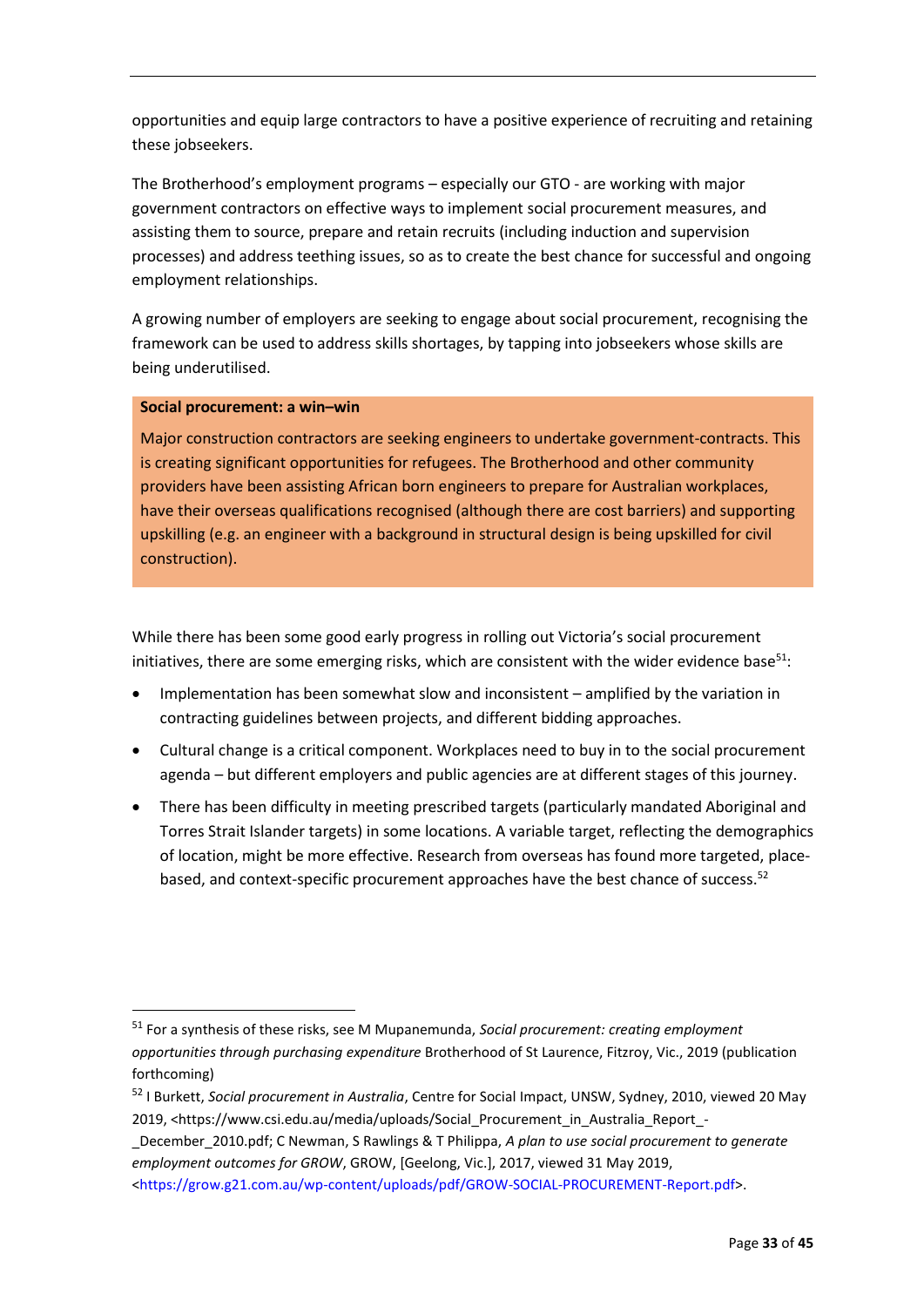- Social enterprises (most of which are very small outfits<sup>53</sup> delivering cultural and recreational services, retail trade and health and social assistance support<sup>54</sup>) have limited capacity to scale up efforts and impact in the sectors with current and emerging opportunities (e.g. construction). Initiatives such as the Victorian Social Enterprise Strategy are trying to address this, but there is a mismatch that needs to be bridged.
- Measuring and capturing public value and social impact can be difficult.

While Victoria's new social procurement initiatives are in their infancy, we see several immediate opportunities to address the risks mentioned above, and strengthen implementation.

Bringing together key stakeholders—some of which are already doing significant work—to provide oversight of and advice on implementation opportunities and risks is critical to keeping this important reform initiative on track.

Further, creating confidence in the continuation of social procurement in Victoria would encourage the fundamental changes needed. Social procurement legislation—as has occurred in the United Kingdom  $55$  and the United States $56$  —ought to be explored. This would make Parliament the ultimate guardian of ensuring that publicly funded contractors deliver social dividends.

˂<https://www.socialtraders.com.au/wp-content/uploads/2016/07/FASES-2016-full-report-final.pdf> ˃

<sup>53</sup> Castellas et al. 2017, *Map for Impact: the Victorian social enterprise mapping project 2017*, Centre for Social Impact, Swinburne University of Technology, Melbourne, 2017,viewed 20 May 2019, ˂[https://mapforimpact.com.au/wp-content/uploads/2017/11/Map-for-Impact-FINAL-REPORT\\_2.pdf](https://mapforimpact.com.au/wp-content/uploads/2017/11/Map-for-Impact-FINAL-REPORT_2.pdf) ˃.

<sup>54</sup> J Barraket, C Mason & B Blain, *Finding Australia's social enterprise sector 2016: final report*, Centre for Social Impact, Swinburne University of Technology, Melbourne, 2016, viewed 20 May 2019,

<sup>55</sup> The Public Services (Social Value) Act 2012 requires government to consider 'how procurement could improve the social, economic and environmental well-being of the relevant area'. See Department for Digital, Culture Media & Sport, *The Public Services (Social Value) Act 2012: an introductory guide for commissioners and policymakers*, Department for Digital, Culture Media & Sport, London, 2018, p.2.

<sup>&</sup>lt;sup>56</sup> Federal US law under the Javits-Wagner-O'Day Act of 1971 mandates all Federal Government agencies to procure select goods and services from not-for-profit organisations that employ people with severe disabilities. See Social Procurement Australasia 2014, *Social procurement: the business case*, Social Procurement Australasia, [Melbourne], 2014.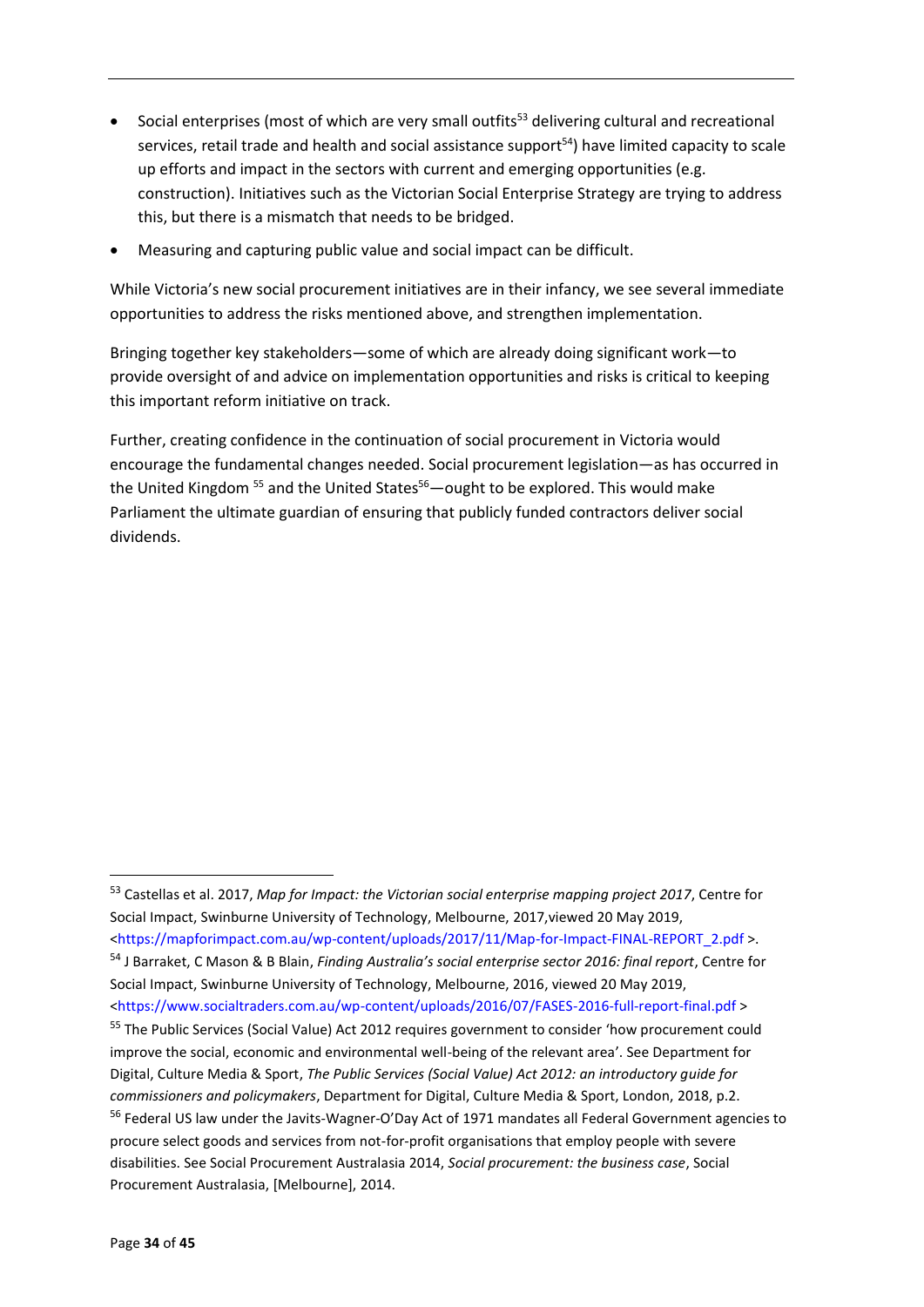#### Recommendation 10

**.** 

**Realise the potential of social procurement initiatives by:**

- **establishing a Social Procurement Advisory Group to harness voices across the sector —social enterprises, employers and participants—to keep government informed about key learnings, effective practices, and strategies to address emerging risks and challenges**
- **considering the flexible application of social procurement employment targets to reflect regional demographics and circumstances**
- **gearing state-funded employment services to provide parallel support to jobseekers and employers, to enable a positive experience of social procurement**
- **ensuring the new employer engagement body (Jobs Bank 2.0) has a mandate to build employer capacity for social procurement and inclusive employment**
- **developing social procurement legislation to embed, as a business-as-usual approach, a requirement for social, environmental and/or local economic dividends to accompany significant public expenditure.**

### Explore and enable employee-led co-operatives and mutual enterprises

Employee-led mutuals and cooperatives are re-emerging as an alternative platform for fairer, sustainable employment outcomes for jobseekers experiencing disadvantage. Of particular relevance to this Inquiry are employee owned businesses. Worker co-operatives and mutuals are owned and democratically controlled by the people who work in it. Employees are pivotal in decision-making. They define working conditions, salaries and benefits, and share in surpluses in proportion to salary earned or hours worked.

The 2015 McClure Review of Australia's welfare system emphasised the crucial role that mutuals and co-ops could play in disadvantaged communities, particularly among rural and regional communities.<sup>57</sup> It highlighted their 'comparative advantages' in supporting social and economic participation through job creation, local economic development and self-help initiatives. It noted their potential to generate economic and social resilience for individuals, communities and organisations; increase consumer engagement; and improve employee wellbeing. The report recommended that government work with the Business Council of Co-operatives and Mutuals to build an enabling regulatory, economic and social environment for mutuals and co-ops. However, related recommendations, made by a subsequent Senate Inquiry into Cooperative, Mutual and Member Owned Firms, were met with a lukewarm response by the Australian Government.<sup>58</sup>

<sup>57</sup> *A new system for better employment and social outcomes: report of the Reference Group on Welfare Reform to the Minister for Social Services*, Department of Social Services, 2015.

<sup>&</sup>lt;sup>58</sup> Australian Government response to the Senate Economics References Committee Report: Cooperative, mutual and members owned firms. November 2017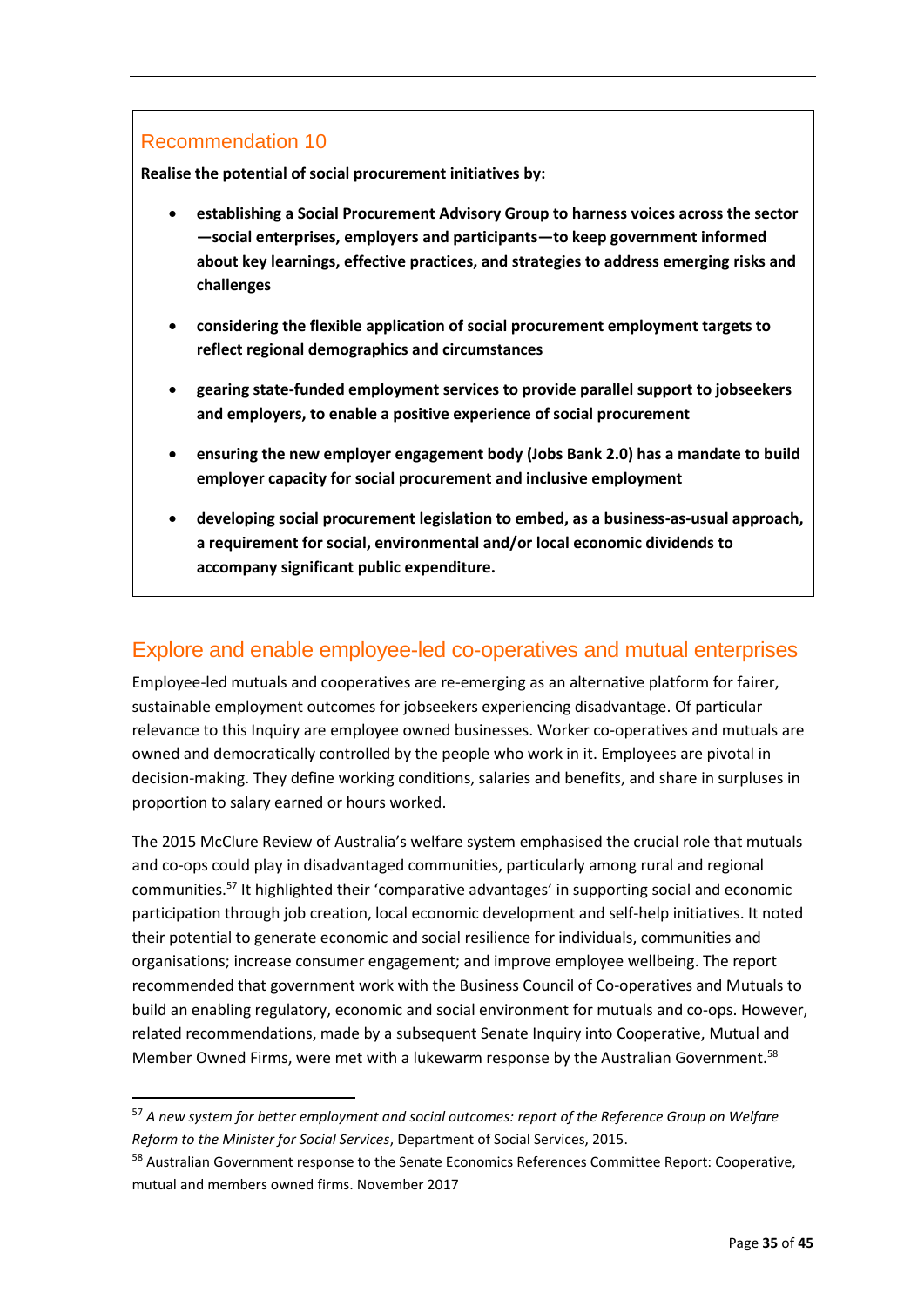Delivery of human services offers an area of growing employment opportunities. There are many contemporary European examples of mutuals and coops delivering disability, housing, aged care, employment and healthcare services.<sup>59</sup> Drawing on this experience, Australia's Business Council of Co-operatives and Mutuals (BCCM) maintains that co-ops and mutuals offer a better alternative to traditional privatisation<sup>60</sup> with the ability to generate better social outcomes, greater value for money, higher returns on investments, higher levels of consumer engagement, higher quality services and improved employee wellbeing.<sup>61</sup>

In 2018, Australia's first 'employee-led public service mutual'—Kudos Services (SA)—was established to deliver Early Childhood Early Intervention services for children with disability and developmental delay funded through the National Disability Insurance Scheme (NDIS).<sup>62</sup> Staff are transferring into the co-op from employment with the SA Government.<sup>63</sup>

There are myriad small purpose-built mutuals with workforces comprising people who have experienced disadvantage, but Australia is far from realising the potential of this sector

In the lead-up to the NSW state election earlier in 2019, both major parties promised to increase support for the mutual and co-op sector, including through renewing and extending loans programs and advice services, and streamlining registration, regulatory requirements and state/federal interfaces.

We believe there is value in exploring and enabling the establishment of employee-led enterprises in Victoria.

### Recommendation 11

**Explore scope for government to enable employee-led co-operative and mutual enterprises as alternative models of sustainable employment for jobseekers experiencing disadvantage.**

<sup>59</sup> D Donaldson & S Easton, 'The push for a 'third way': mutuals, co-operatives win favour', *The Mandarin*, 5 September 2014 [online] [<https://www.themandarin.com.au/?p=2557?p=2557>](https://www.themandarin.com.au/?p=2557?p=2557)

 $60$  Faston 2018

<sup>61</sup> Business Council of Co-operatives and Mutuals (BCCM), *Public service mutuals: a third way for delivering public services in Australia*, BCCM, 2014.

<sup>62</sup> S Easton, 'A spins off Australia's first employee-led public service mutual', *The Mandarin*, 6 March, 2018 [online] [<https://www.themandarin.com.au/89371-sa-spins-off-australias-first-employee-led-public](https://www.themandarin.com.au/89371-sa-spins-off-australias-first-employee-led-public-service-mutual/)[service-mutual/](https://www.themandarin.com.au/89371-sa-spins-off-australias-first-employee-led-public-service-mutual/)

<sup>63</sup> South Australian Department of Human Services (DHS), *Employee-led mutual to secure NDIS services for children and allied health jobs in South Australia*, media releases, 2 September, 2018 [online] <https://dhs.sa.gov.au/latest-news/media-releases-2018/Employee-led-mutual>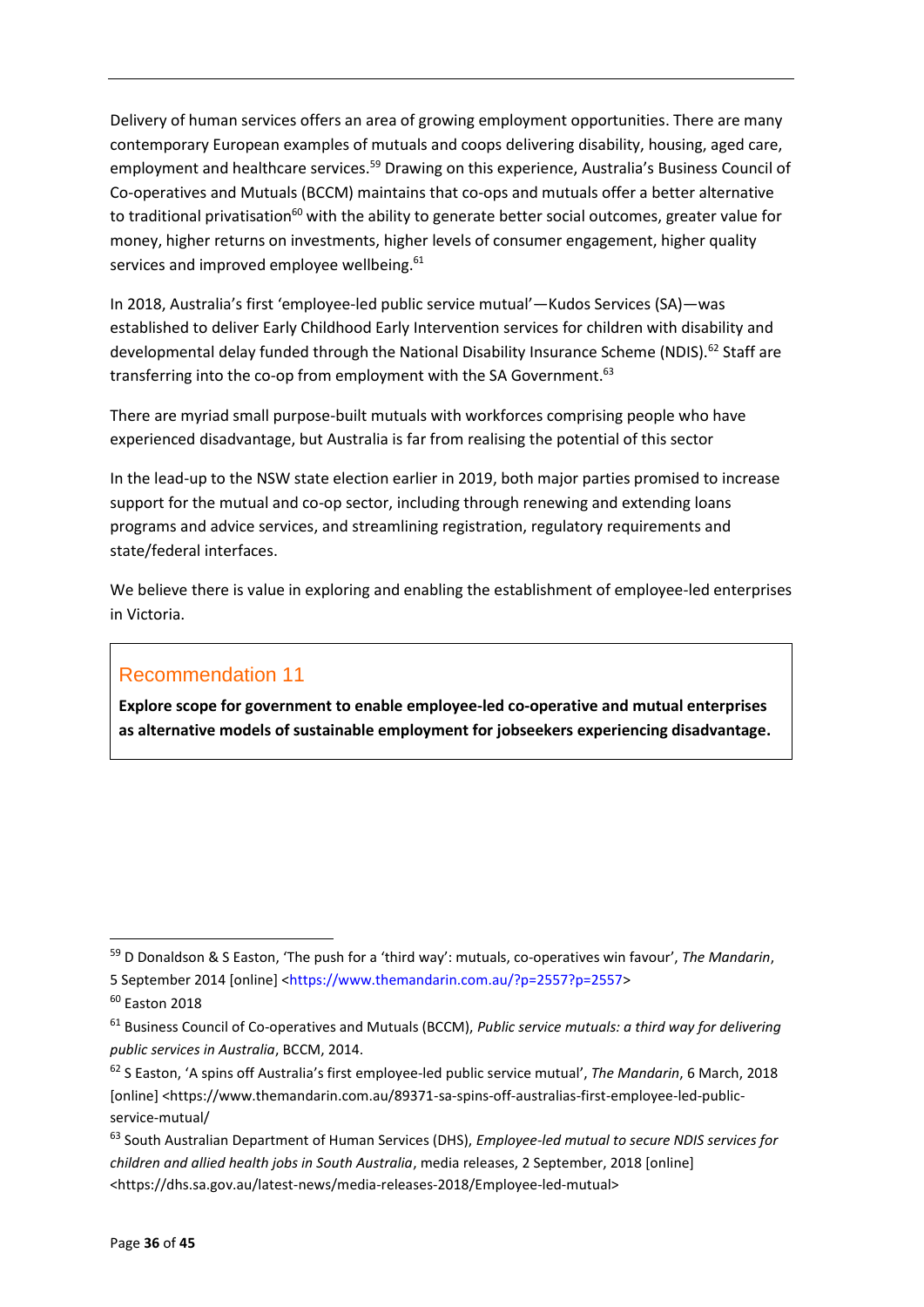

| Work and Learning Centres: a place-based approach for public housing tenants and other highly<br>disadvantaged jobseekers |                                                                                                                                                                                                                                                                                                                                                                                                                                                                                                                                                                                                                                                                                   |  |
|---------------------------------------------------------------------------------------------------------------------------|-----------------------------------------------------------------------------------------------------------------------------------------------------------------------------------------------------------------------------------------------------------------------------------------------------------------------------------------------------------------------------------------------------------------------------------------------------------------------------------------------------------------------------------------------------------------------------------------------------------------------------------------------------------------------------------|--|
|                                                                                                                           |                                                                                                                                                                                                                                                                                                                                                                                                                                                                                                                                                                                                                                                                                   |  |
| Objective                                                                                                                 | To provide a collaborative, place-based intervention to enable public housing residents and other people<br>experiencing high levels of labour market disadvantage                                                                                                                                                                                                                                                                                                                                                                                                                                                                                                                |  |
| Location                                                                                                                  | Geelong, Fitzroy/Carlton, Moe, Ballarat and Shepparton.                                                                                                                                                                                                                                                                                                                                                                                                                                                                                                                                                                                                                           |  |
| Duration                                                                                                                  | Sites opened between 2013 and 2014 and are funded until Dec 2020. They followed a Victorian<br>Government/BSL pilot which ran from 2006 in the City of Yarra                                                                                                                                                                                                                                                                                                                                                                                                                                                                                                                      |  |
| Target group                                                                                                              | Public housing residents (approx. 40% of participants) and other highly disadvantaged jobseekers. Around 45%<br>of clients had been unemployed for more than a year. A third of clients are under 25 years old.                                                                                                                                                                                                                                                                                                                                                                                                                                                                   |  |
| Model                                                                                                                     | Underpinned by a capabilities approach that meets individual needs and aspirations with opportunity.<br>$\bullet$                                                                                                                                                                                                                                                                                                                                                                                                                                                                                                                                                                 |  |
|                                                                                                                           | Focus on building community and economic participation<br>$\bullet$                                                                                                                                                                                                                                                                                                                                                                                                                                                                                                                                                                                                               |  |
|                                                                                                                           | Intensive and sustained assistance to support both short term and long-term career goals. Includes one-<br>$\bullet$                                                                                                                                                                                                                                                                                                                                                                                                                                                                                                                                                              |  |
|                                                                                                                           | on-one support; training; group based activities and workshops, pre-employment skills development,<br>post placement support and repeat assistance where needed (e.g. where initial placement in short term                                                                                                                                                                                                                                                                                                                                                                                                                                                                       |  |
|                                                                                                                           | work).<br>Strong engagement with local employers to understand and meet their workforce needs and workplace<br>$\bullet$<br>requirements                                                                                                                                                                                                                                                                                                                                                                                                                                                                                                                                          |  |
|                                                                                                                           | A place based approach that leverages local community networks and capacities to access support to<br>$\bullet$                                                                                                                                                                                                                                                                                                                                                                                                                                                                                                                                                                   |  |
|                                                                                                                           | address non-vocational barriers, training, community groups, job search and vocational guidance<br>activities, employers and jobs.                                                                                                                                                                                                                                                                                                                                                                                                                                                                                                                                                |  |
|                                                                                                                           | Each site has a Local Advisory Panel comprising community and training organisations, business and<br>$\bullet$<br>government agencies to drive alignment.                                                                                                                                                                                                                                                                                                                                                                                                                                                                                                                        |  |
|                                                                                                                           | Close working relationships with other support services. The WLCs are collocated with or nearby other<br>$\bullet$<br>services (e.g. Ballarat WLC is a Neighbourhood House and a Learn Local). The WLCs have established                                                                                                                                                                                                                                                                                                                                                                                                                                                          |  |
|                                                                                                                           | referral pathways from these support services and with other employment services such as JA providers<br>and JVENs. The WLCs refer clients to the support services required if they are not ready for                                                                                                                                                                                                                                                                                                                                                                                                                                                                             |  |
|                                                                                                                           | employability training and get referrals for clients from the other services when they are ready to seek<br>employment.                                                                                                                                                                                                                                                                                                                                                                                                                                                                                                                                                           |  |
|                                                                                                                           | Some sites offer outreach activities in nearby areas where there is high demand (such as Wendouree<br>from Ballarat and Morwell and Traralgon from Moe) and limited public transport                                                                                                                                                                                                                                                                                                                                                                                                                                                                                              |  |
| Commissioning                                                                                                             | The Department of Jobs, Precincts & Regions contracts with the Brotherhood as a prime provider. The<br>Brotherhood runs the Carlton and (as of July 2019) Shepparton WLCs and supports the following partner<br>organisations, who are embedded in the local communities, to deliver the model elsewhere: Northern Futures<br>at Geelong, Gippsland Employment Skills Training at Moe, and Ballarat Neighbourhood House in Ballarat. The<br>Brotherhood carries responsibility for ensuring model fidelity across the five sites and manages reporting,<br>compliance, evidence gathering, collaborative work practices and quality control as well as capturing the<br>learning. |  |
| Governance                                                                                                                | Contract is between Jobs Victoria and the BSL, who run to W&LC State Office which is responsible for oversight<br>of all five centres; stakeholder management; ensuring best practice; ensuring contractual obligations are met;<br>reporting and database management; and general operational support for each site                                                                                                                                                                                                                                                                                                                                                              |  |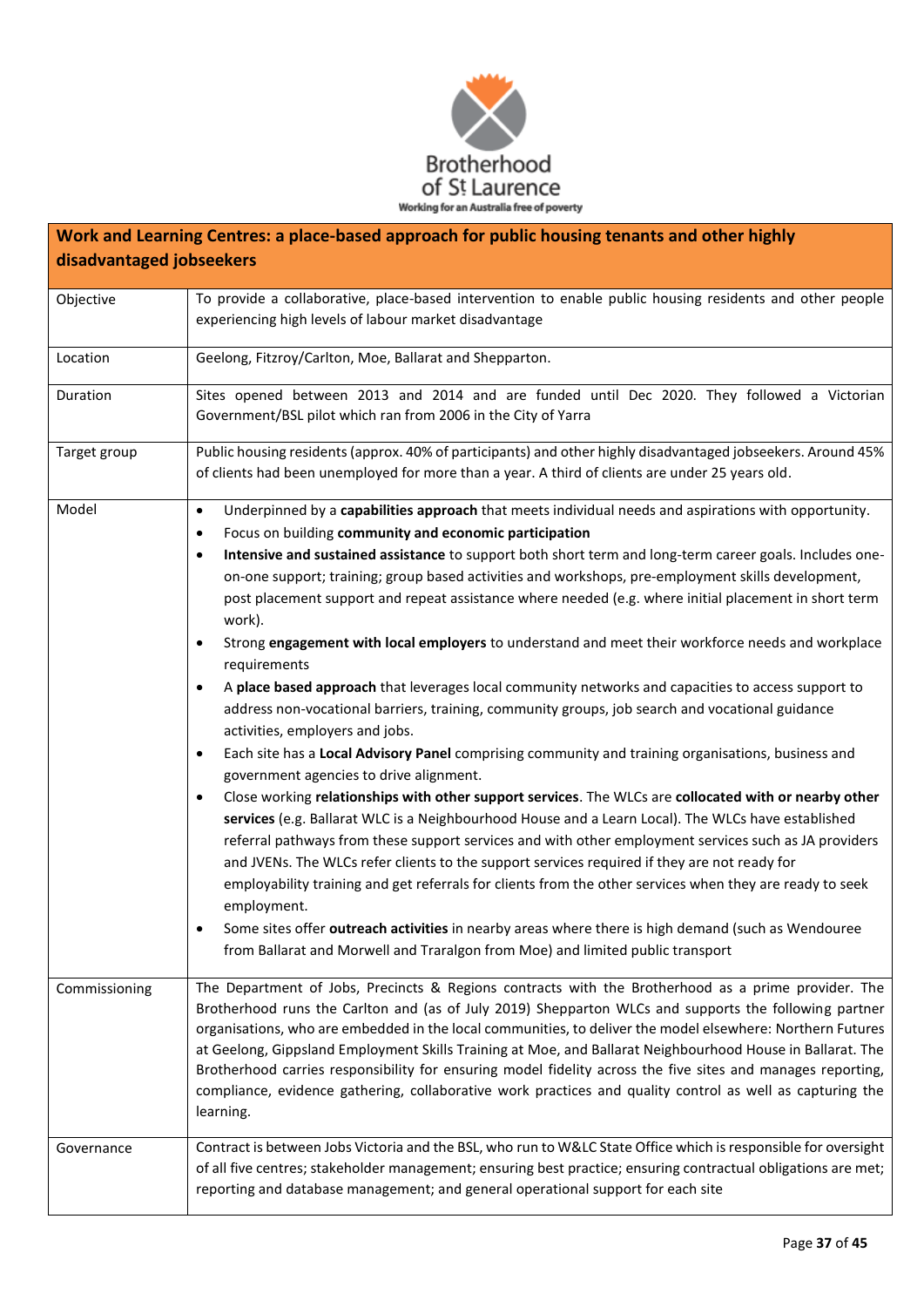|                                        | The program is overseen by a Management Advisory Group comprising DJPR, DHHS, DET, BSL and the W&LC<br>providers.                                                                                                                                                                                                                                                                                                                                                                                                                                                                                                                                                                                                                                                                                                                                                                                                                                                       |                                                                                                                                       |                                                                             |                      |  |
|----------------------------------------|-------------------------------------------------------------------------------------------------------------------------------------------------------------------------------------------------------------------------------------------------------------------------------------------------------------------------------------------------------------------------------------------------------------------------------------------------------------------------------------------------------------------------------------------------------------------------------------------------------------------------------------------------------------------------------------------------------------------------------------------------------------------------------------------------------------------------------------------------------------------------------------------------------------------------------------------------------------------------|---------------------------------------------------------------------------------------------------------------------------------------|-----------------------------------------------------------------------------|----------------------|--|
| Relationship<br>with<br>other programs | The majority of clients are registered with a federal employment services provider (jobactive or DES) or<br>programs (e.g ParentsNext), but voluntarily come to the Centres for meaningful support. They are typically<br>attracted through word of mouth from existing or previous clients of the WLCs. Some referrals are received<br>from JVEN and TtW providers. Strong connections (including co-location at some sites) with Learn Locals, at<br>some sites with TAFEs and Reconnect providers.                                                                                                                                                                                                                                                                                                                                                                                                                                                                   |                                                                                                                                       |                                                                             |                      |  |
| Funding                                | Flexible funding with targets. The lack of outcomes-based payments allows the WLC's to work with clients<br>who face significant barriers and may not be prioritised by JA or JVEN providers.                                                                                                                                                                                                                                                                                                                                                                                                                                                                                                                                                                                                                                                                                                                                                                           |                                                                                                                                       |                                                                             |                      |  |
|                                        | State Government funding for W&LCs is approximately \$1.75m pa until Dec 2020. There are also considerable<br>in-kind contributions from community agencies, employers and local businesses who work with Centre staff<br>to give people the chance for a better future.                                                                                                                                                                                                                                                                                                                                                                                                                                                                                                                                                                                                                                                                                                |                                                                                                                                       |                                                                             |                      |  |
| <b>Outcomes</b>                        |                                                                                                                                                                                                                                                                                                                                                                                                                                                                                                                                                                                                                                                                                                                                                                                                                                                                                                                                                                         | Work and Learning Centres - Headline Outcomes cumulative across five sites-<br>Carlton/Fitzroy, Geelong, Ballarat, Moe and Shepparton |                                                                             |                      |  |
|                                        | <b>Outcome Area</b>                                                                                                                                                                                                                                                                                                                                                                                                                                                                                                                                                                                                                                                                                                                                                                                                                                                                                                                                                     | 2012 - 2015 (WLC opening<br>staggered across FY 2012)                                                                                 | 2015 - May 2019                                                             | Total 2012- May 2019 |  |
|                                        | Number of clients assisted                                                                                                                                                                                                                                                                                                                                                                                                                                                                                                                                                                                                                                                                                                                                                                                                                                                                                                                                              | 2321                                                                                                                                  | 3309                                                                        | 5630                 |  |
|                                        | Number of clients in<br>public housing                                                                                                                                                                                                                                                                                                                                                                                                                                                                                                                                                                                                                                                                                                                                                                                                                                                                                                                                  | 1019                                                                                                                                  | 1140                                                                        | 2159                 |  |
|                                        | <b>Number of DHHS Clients</b><br>(including public housing)                                                                                                                                                                                                                                                                                                                                                                                                                                                                                                                                                                                                                                                                                                                                                                                                                                                                                                             |                                                                                                                                       | 1420                                                                        |                      |  |
|                                        | <b>Number of employment</b><br>placements                                                                                                                                                                                                                                                                                                                                                                                                                                                                                                                                                                                                                                                                                                                                                                                                                                                                                                                               | 1271 (721 retained for 16<br>weeks)                                                                                                   | 2026 (1443 retained for 12<br>weeks; 1158 retained for 26<br>weeks or more) | 3297                 |  |
|                                        | Number non-accredited<br>training placements                                                                                                                                                                                                                                                                                                                                                                                                                                                                                                                                                                                                                                                                                                                                                                                                                                                                                                                            | 1671 (1545 completed)                                                                                                                 | 2703 (2455 completed to<br>date)                                            | 4374                 |  |
|                                        | Number of accredited<br>training placements                                                                                                                                                                                                                                                                                                                                                                                                                                                                                                                                                                                                                                                                                                                                                                                                                                                                                                                             | 980 (571 completed)                                                                                                                   | 619 (527 completed to<br>date)                                              | 1599                 |  |
|                                        | <b>Employers connected with</b><br>the Centres                                                                                                                                                                                                                                                                                                                                                                                                                                                                                                                                                                                                                                                                                                                                                                                                                                                                                                                          | 279                                                                                                                                   | 123                                                                         | 402                  |  |
| Replication or                         | A 2019 independent evaluation (unpublished) commissioned by Jobs Victoria found that the program was<br>delivering strong outcomes with low costs compared with other programs. It enjoys high conversion rates<br>from registration to employment (35%). The place based delivery model was identified as a key success factor<br>of the program. And the prime provider contract model was endorsed. Potential areas identified for<br>improvement included greater clarify around targets, clearer interfaces with JVEN and other employment and<br>training supports and clearer reporting.<br>A 2015 evaluation found that W&LC participants had increased their income, reduced their reliance on income<br>support payments, improved their life satisfaction, indicated more positive mental health and vitality, and<br>increased their confidence.<br>The 2019 evaluation recommended increased funding to expand the capacity of current sites and extension |                                                                                                                                       |                                                                             |                      |  |
| upscaling                              | of the model to new locations - including Melbourne's growth corridors and additional regional centres<br>experiencing concentrations of disadvantage. Learnings from the W&LC model can be used to inform design<br>of state-funded employment supports.                                                                                                                                                                                                                                                                                                                                                                                                                                                                                                                                                                                                                                                                                                               |                                                                                                                                       |                                                                             |                      |  |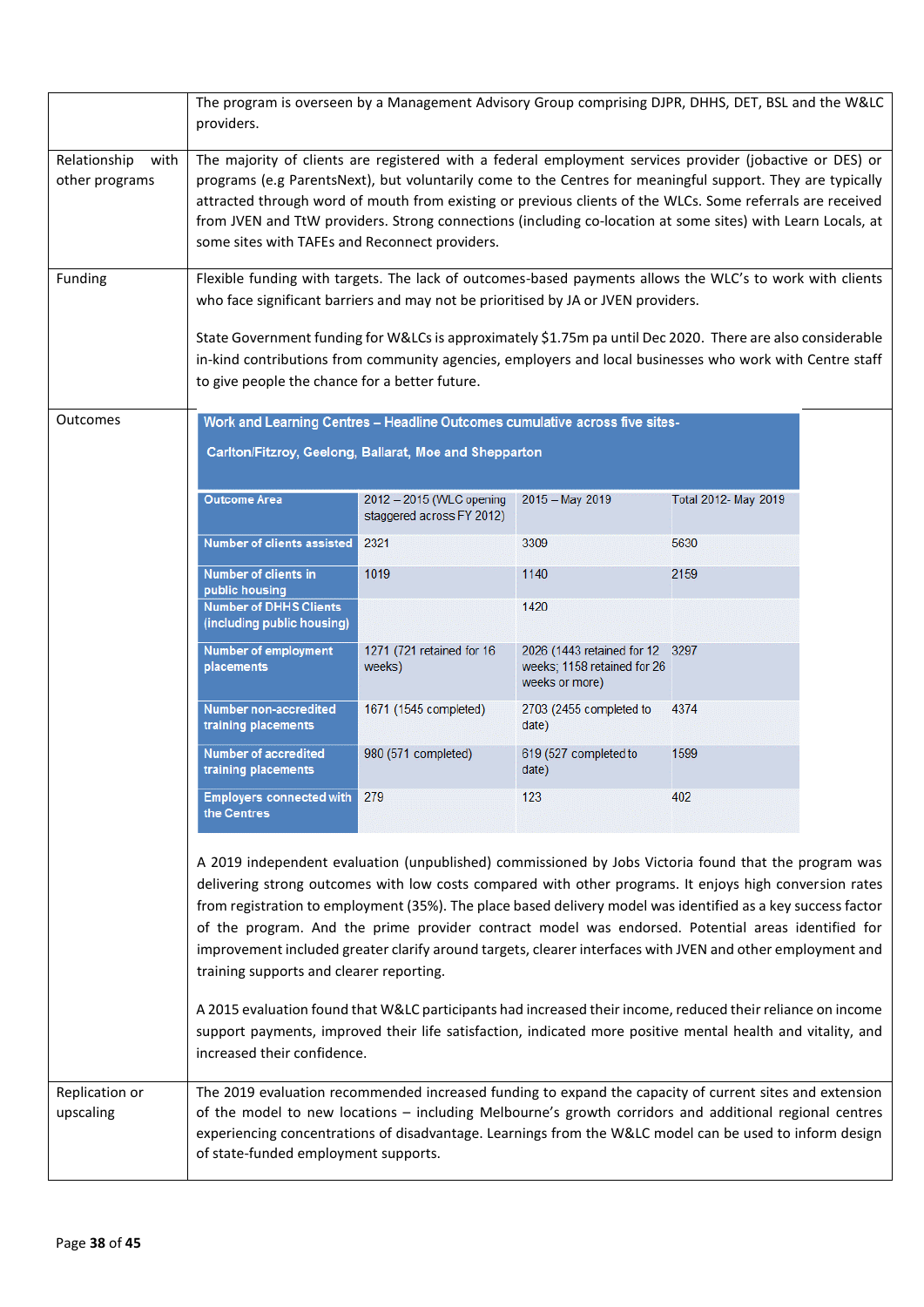

| Given the Chance: a demand-led, supported employment model |                                                                                                                                                                                                                                                                                                                                                                                                                                                                                                                                                                                                                                                                                                                                                                                                                                                                                                                                                                                                                 |                                                                                                                                                                                                                                                                                                                    |  |
|------------------------------------------------------------|-----------------------------------------------------------------------------------------------------------------------------------------------------------------------------------------------------------------------------------------------------------------------------------------------------------------------------------------------------------------------------------------------------------------------------------------------------------------------------------------------------------------------------------------------------------------------------------------------------------------------------------------------------------------------------------------------------------------------------------------------------------------------------------------------------------------------------------------------------------------------------------------------------------------------------------------------------------------------------------------------------------------|--------------------------------------------------------------------------------------------------------------------------------------------------------------------------------------------------------------------------------------------------------------------------------------------------------------------|--|
| Objective                                                  | To provide a high support, low risk, recruitment model to encourage employers to diversify their workforces by<br>taking on jobseekers experiencing disadvantage.                                                                                                                                                                                                                                                                                                                                                                                                                                                                                                                                                                                                                                                                                                                                                                                                                                               |                                                                                                                                                                                                                                                                                                                    |  |
| Location                                                   |                                                                                                                                                                                                                                                                                                                                                                                                                                                                                                                                                                                                                                                                                                                                                                                                                                                                                                                                                                                                                 | Metropolitan Melbourne                                                                                                                                                                                                                                                                                             |  |
| Duration                                                   |                                                                                                                                                                                                                                                                                                                                                                                                                                                                                                                                                                                                                                                                                                                                                                                                                                                                                                                                                                                                                 | GtC has been running in various forms since 2007.                                                                                                                                                                                                                                                                  |  |
| Target group                                               | Given the Chance has worked with multiple disadvantaged jobseeker groups including: Refugees and People<br>Seeking Asylum, young people, mature aged, Aboriginal and Torres Strait Islanders, People with Disability and<br>long-term unemployed                                                                                                                                                                                                                                                                                                                                                                                                                                                                                                                                                                                                                                                                                                                                                                |                                                                                                                                                                                                                                                                                                                    |  |
| Model                                                      | The Brotherhood's Group Training Organisation is a social enterprise that provides high support labour hire. The<br>Brotherhood acts as the initial employer supporting fixed term paid placements with host businesses, including<br>via traineeships and apprenticeships. This model encourages businesses which might not otherwise do so to open<br>up opportunities: it reduces the risk and compliance burdens of direct employment; provides flexibility; and<br>enables them to try out recruits before hiring them. Our status as the legal employer gives us greater leverage in<br>performance management and advice to managers and supervisors.<br>Given the Chance establishes a host hire agreement with partner employers and charges an hourly oncost rate<br>for participants hired by BSL who are placed in jobs at the partner's worksites. The enterprise does not charge<br>release fees for host employers to employ candidates directly, to remove any barriers to participants gaining |                                                                                                                                                                                                                                                                                                                    |  |
|                                                            | ongoing employment.<br>Key features of GtC include parallel support for recruit and the host employer:                                                                                                                                                                                                                                                                                                                                                                                                                                                                                                                                                                                                                                                                                                                                                                                                                                                                                                          |                                                                                                                                                                                                                                                                                                                    |  |
|                                                            | Employer<br>support                                                                                                                                                                                                                                                                                                                                                                                                                                                                                                                                                                                                                                                                                                                                                                                                                                                                                                                                                                                             | Developing and implementing diversity employment programs with larger employers                                                                                                                                                                                                                                    |  |
|                                                            |                                                                                                                                                                                                                                                                                                                                                                                                                                                                                                                                                                                                                                                                                                                                                                                                                                                                                                                                                                                                                 | A relationship manager to support employers, answer questions and provide<br>further support and services where needed throughout the contract.                                                                                                                                                                    |  |
|                                                            |                                                                                                                                                                                                                                                                                                                                                                                                                                                                                                                                                                                                                                                                                                                                                                                                                                                                                                                                                                                                                 | Assistance to structure positions suitable for entry level workers or disadvantaged<br>jobseekers or make reasonable adjustments.                                                                                                                                                                                  |  |
|                                                            |                                                                                                                                                                                                                                                                                                                                                                                                                                                                                                                                                                                                                                                                                                                                                                                                                                                                                                                                                                                                                 | Employer training that develops managers' skills to integrate new employees<br>into the workplace. The training provides practical tools and information to help<br>the whole team navigate cultural differences.                                                                                                  |  |
|                                                            |                                                                                                                                                                                                                                                                                                                                                                                                                                                                                                                                                                                                                                                                                                                                                                                                                                                                                                                                                                                                                 | Field support assistance to help the employer identify the most appropriate supervisory<br>and support strategies to both ensure a smooth transition and to embed the recruit into<br>the work team of the organisation.                                                                                           |  |
|                                                            | Recruit<br>support                                                                                                                                                                                                                                                                                                                                                                                                                                                                                                                                                                                                                                                                                                                                                                                                                                                                                                                                                                                              | Job preparation support through one-on-one assistance to navigate the<br>recruitment process, complete any necessary screening, such as medical and<br>police checks, as well as prepare CVs and gain interviewing skills. The model is<br>supported by three Jobs Victoria Employment Network Programs in Epping, |  |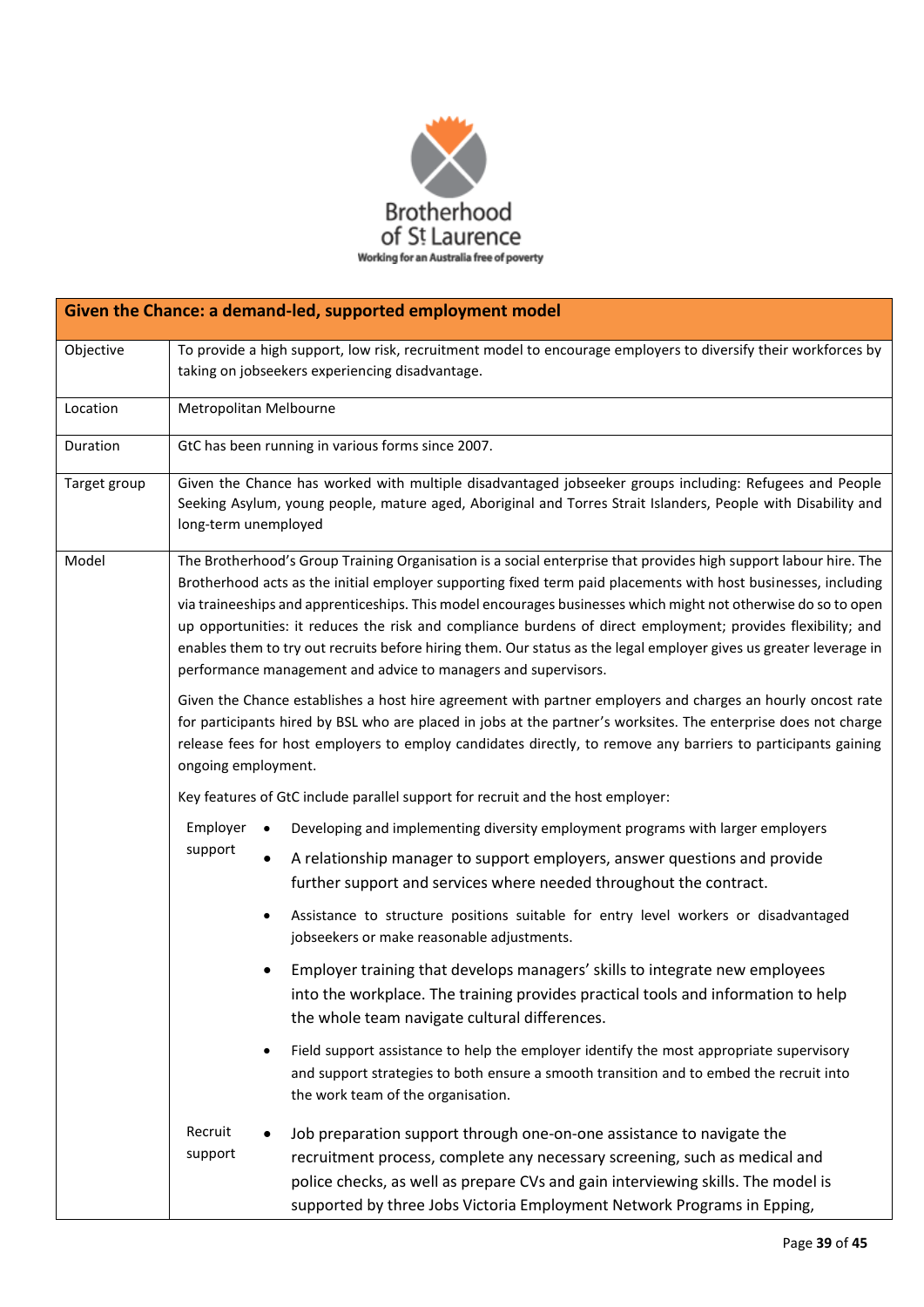|                                        | Dandenong and Flemington, funded by the Department of Jobs, Precincts and<br>Regions.<br>Tailored job preparation training with an emphasis on workplace culture and<br>behaviour. Training covers 11 modules over four days, including a practice job<br>interview.<br>Field support to help navigate the transition to employment.                                                                                  |
|----------------------------------------|-----------------------------------------------------------------------------------------------------------------------------------------------------------------------------------------------------------------------------------------------------------------------------------------------------------------------------------------------------------------------------------------------------------------------|
|                                        | Support to find direct employment with partner employers who come on board<br>and implement alternate recruitment pathways using BSL as their intermediary.<br>This approach ensures a level playing field by allowing candidates access to jobs<br>without having to compete with other more advantaged candidates through<br>ordinary exclusionary recruitment practises                                            |
|                                        | Using a specialist team of employer engagement staff, the GtC model provides a single point of contact to<br>actively brokers opportunities with employers (e.g. across a range of industries.                                                                                                                                                                                                                        |
| Governance                             | The program is governed by an internal BSL steering group. BSL is also a registered Group Training Company and<br>a national member of Apprenticeships Employment Network.                                                                                                                                                                                                                                            |
| Relationship<br>with other<br>programs | GtC recruits from the Brotherhood's JVEN sites (Epping, Dandenong and Flemington) and W&LCs and local<br>community agencies including Neighbourhood Houses, Aboriginal Organisations, LLEN's, RTO's, community clubs<br>(e.g. sports and cultural groups)                                                                                                                                                             |
| Funding                                | Given the Chance is financed by a combination of oncost fees made by participating businesses and private sector<br>funding. State and federal subsidies are accessed where relevant. Candidates recruited via the BSLS JVEN<br>programs count towards funded job outcomes.                                                                                                                                           |
| Outcomes                               | In the two financial years, the GTOs has placed over 300 people with 43 host employers. Around half of the<br>placements are in apprenticeships and traineeships and half in fixed term labour hire (minimum three months).<br>The program reduces transaction costs for both employers and jobseekers. It helps to build social and business<br>networks and lowers labour market risk for employers and jobseekers. |
|                                        | Past participants ensure high demand for services from new clients, as those who gain work recommend the<br>program in their communities. The program enjoys repeat business from employers, some of whom have<br>championed it to their partners and supply chain.                                                                                                                                                   |
| Replication or<br>upscaling            | With public investment, and greater social procurement for employment outcomes, there would be significant<br>opportunity to scale up supported employment approaches tailored to the needs of employers and industry<br>sectors.                                                                                                                                                                                     |
|                                        | The Given the Chance at ANZ program is currently being extended to ANZ branches outside of Victoria. The<br>Settling better report: reforming refugee and employment settlement services (Centre for Policy Development and<br>Boston Consulting 2017) pointed to the Brotherhood's Given the Chance program as a functional example of a<br>successful labour market program that could be replicated.               |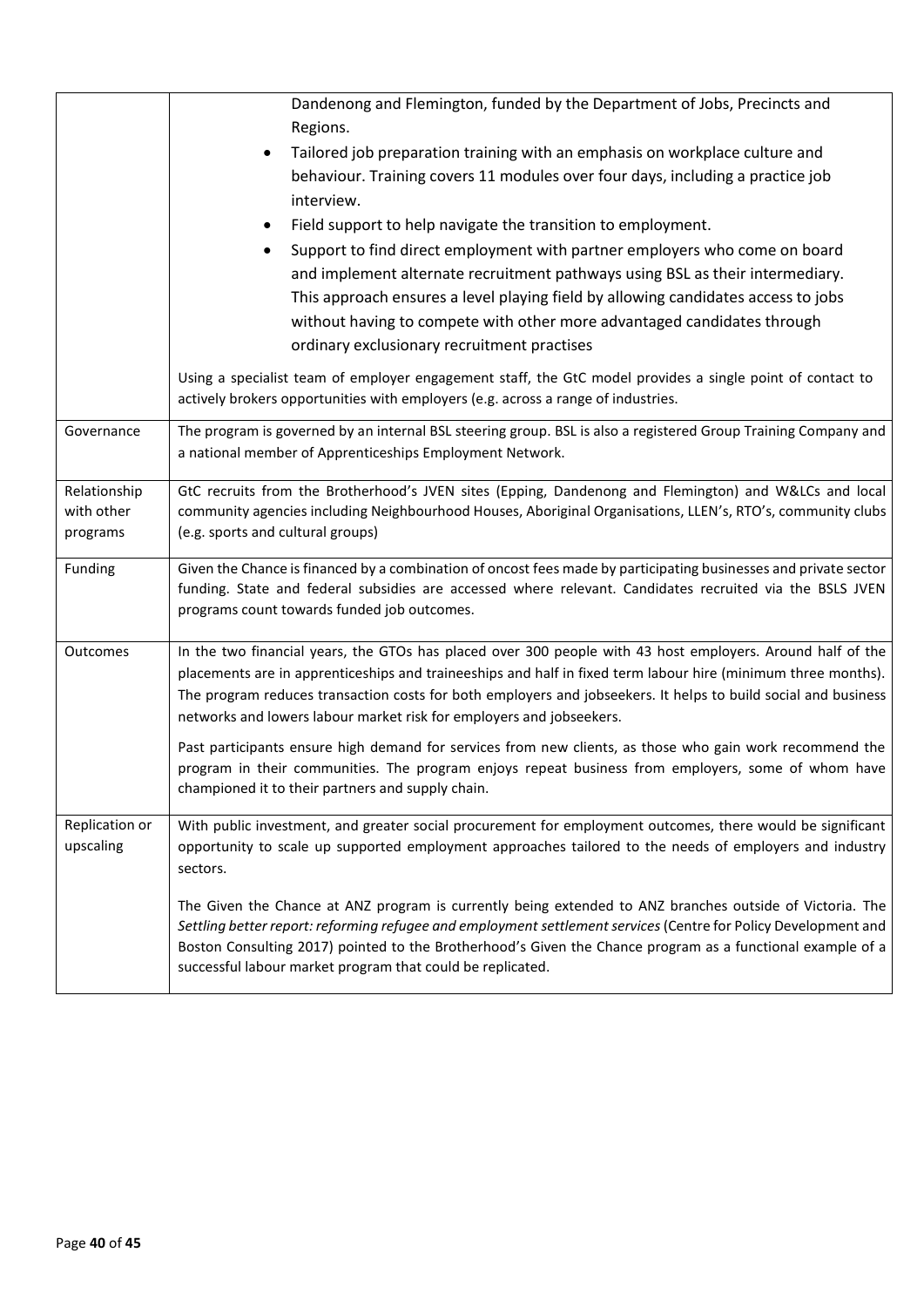

|              | Transition to Work: purpose build for young people                                                                                                                                                                                                                                                                                                                                                                                            |
|--------------|-----------------------------------------------------------------------------------------------------------------------------------------------------------------------------------------------------------------------------------------------------------------------------------------------------------------------------------------------------------------------------------------------------------------------------------------------|
| Objective    | To evidence an effective, capabilities based model that moves young people into sustainable<br>$\bullet$<br>employment<br>To work with government and communities to embed this approach in the mainstream response<br>to youth unemployment.                                                                                                                                                                                                 |
|              |                                                                                                                                                                                                                                                                                                                                                                                                                                               |
| Location     | BSL Direct Service Delivery in Broadmeadows, Frankston and Mornington Peninsula<br>$\bullet$<br>Sites attached to the BSL enabled Community of Practice include: Hobart, Gippsland, South<br>$\bullet$<br>Coast Victoria, Illawara South Coast, Greater Western Sydney, Gold Coast, Townsville, Cairns,<br>Darwin, Geraldton & Adelaide                                                                                                       |
| Duration     | Federal funding commenced 2016 for the national roll out of TtW.<br>$\bullet$                                                                                                                                                                                                                                                                                                                                                                 |
|              | The Brotherhood ran an earlier demonstration project - the Youth Transitions Program - from<br>$\bullet$<br>2010 in various Melbourne locations, which in part inspired design of TtW                                                                                                                                                                                                                                                         |
| Target group | Young people aged 15-22 years who have not completed year 12, are on youth allowance, and are<br>assessed as having a medium to high level risk of long term unemployment. Young people who are<br>not receiving income support or who are receiving non-activity tested income support such as<br>Parenting Payment are also eligible. The Australian Government has committed to a forthcoming<br>increase the upper age limit to 24 years. |
| Model        | The Brotherhood's TtW CoP model (currently delivered in 13 communities around Australia by the                                                                                                                                                                                                                                                                                                                                                |
|              | Brotherhood and 11 other community organisations) operates on a number of levels:                                                                                                                                                                                                                                                                                                                                                             |
|              | At the local level the model seeks to test the effectiveness of a distinctive fidelity model of service<br>delivery:                                                                                                                                                                                                                                                                                                                          |
|              | A capabilities approach delivered in practice as Advantaged Thinking, which builds                                                                                                                                                                                                                                                                                                                                                            |
|              | motivation and agency by working with young people according to their talents and<br>aspirations.                                                                                                                                                                                                                                                                                                                                             |
|              | An evidenced based service consisting of activities and opportunities that equip young<br>people with skills, experiences and networks; and a structured approach to service delivery<br>that provides young people with a plan for their journey to work.                                                                                                                                                                                    |
|              | Establishment of local Community Investment Committees which are designed to Harness                                                                                                                                                                                                                                                                                                                                                          |
|              | Community Effort through linkages with local employers and other community stakeholders                                                                                                                                                                                                                                                                                                                                                       |
|              | to increase opportunities for young people by combining 'supply side' support with 'demand<br>side' interventions.                                                                                                                                                                                                                                                                                                                            |
|              | At a national level the model seeks to test the effectiveness of a new approach to commissioning and                                                                                                                                                                                                                                                                                                                                          |
|              | influence practice and policy development, through:                                                                                                                                                                                                                                                                                                                                                                                           |
|              | The formation of a TtW Community of Practice among agencies using the Brotherhood's<br>TtW service model, which aims to:                                                                                                                                                                                                                                                                                                                      |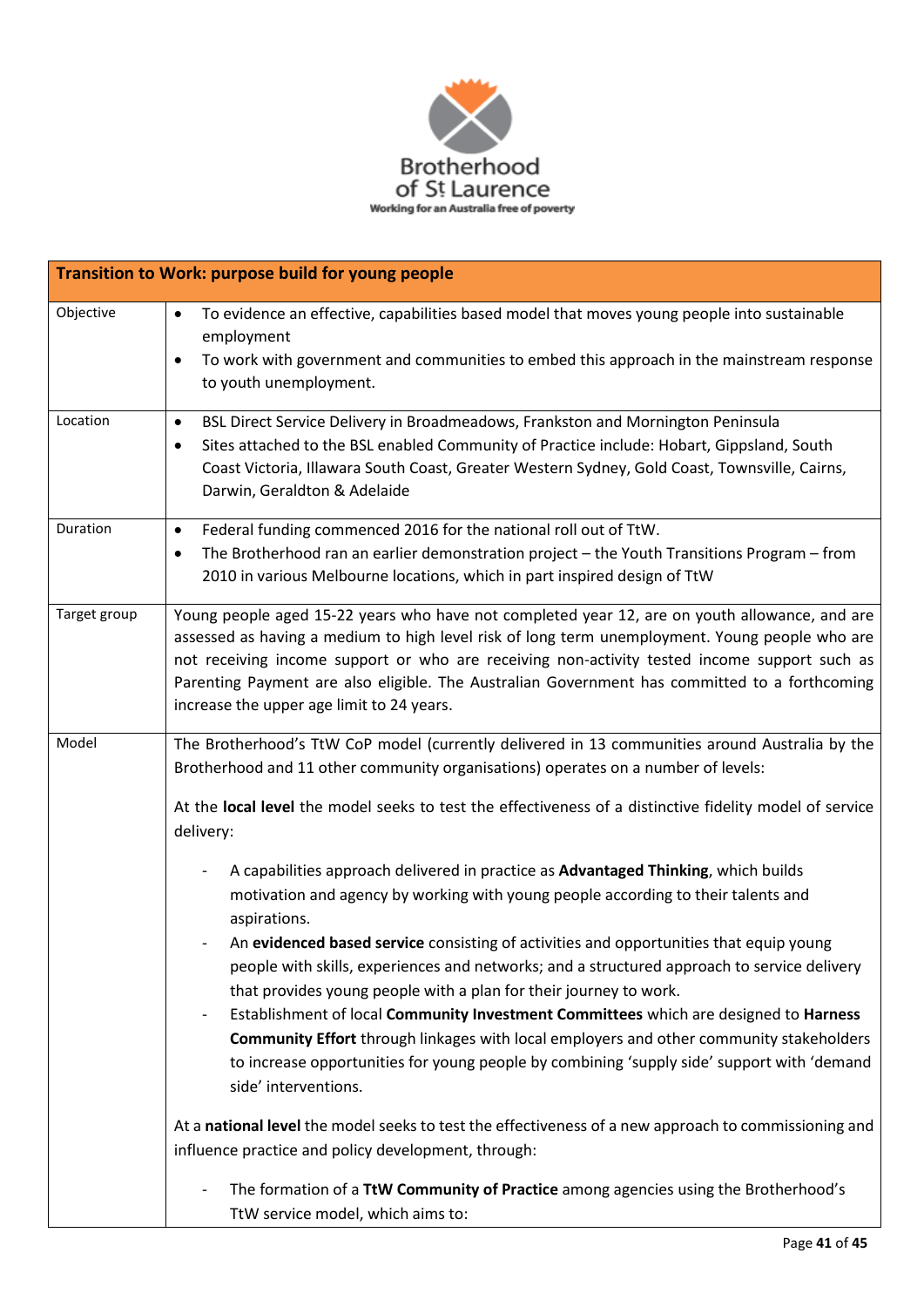|                                        | collaboratively develop and improve the service delivery model;<br>$\circ$<br>engage national employers and other stakeholders to harness community effort to<br>$\circ$<br>increase opportunities for young people; and<br>engage with and influence government in relation to issues affecting the delivery of<br>$\circ$<br>TtW and youth unemployment more broadly.<br>As the convenor of the CoP, the BSL acts as an enabling organisation and provides service<br>development, including Practice Guides, tools and resources, operational processes and the<br>TtW CoP website; training in the service model and practice approach via site visits to<br>organisations, training days, forums and e-learning modules; twice yearly CoP conferences;<br>and ongoing support, guidance and troubleshooting<br>The use of a collaborative learning and action research approach to evaluation, which<br>seeks to build the collective capacity of the Brotherhood and other TtW CoP partners in |
|----------------------------------------|------------------------------------------------------------------------------------------------------------------------------------------------------------------------------------------------------------------------------------------------------------------------------------------------------------------------------------------------------------------------------------------------------------------------------------------------------------------------------------------------------------------------------------------------------------------------------------------------------------------------------------------------------------------------------------------------------------------------------------------------------------------------------------------------------------------------------------------------------------------------------------------------------------------------------------------------------------------------------------------------------|
|                                        | relation to service innovation and adaptive management, as well as capturing the impact<br>and value of the model.                                                                                                                                                                                                                                                                                                                                                                                                                                                                                                                                                                                                                                                                                                                                                                                                                                                                                   |
| Commissioning                          | The commissioning process for TtW set up the conditions that have enabled success of the program<br>to date. The original discussion paper explained that the intention was to create:                                                                                                                                                                                                                                                                                                                                                                                                                                                                                                                                                                                                                                                                                                                                                                                                               |
|                                        | A collaboration-focused market in which there would be a single provider in each<br>employment region (with the number of employment regions being increased). Providers<br>would be encouraged to collaborate across regions. This would also provide employers with<br>a single point of contact in each region.                                                                                                                                                                                                                                                                                                                                                                                                                                                                                                                                                                                                                                                                                   |
|                                        | The CoP brings together providers in the pursuit of a shared ambition of developing and<br>demonstrating an alternative response to addressing youth unemployment, one that is premised<br>upon collaborative, multi-sectoral effort rather than competition. Each partner has their own<br>contract with Department of Employment, but also committed to the shared model of the CoP in the<br>bidding process (some partners have subsequently joined).                                                                                                                                                                                                                                                                                                                                                                                                                                                                                                                                            |
| Governance                             | TtW CoP is governed by an internal BSL Steering Committee comprising research, service<br>$\bullet$<br>development, practice and operational managers.<br>The CoP adopts a collaborative governance approach with a representation from senior<br>$\bullet$<br>managers from each partner organisation and the Department of Employment. There are a<br>number of working groups of CoP partners informing the COP advocacy agenda, model<br>development and monitoring and evaluation.<br>The CoP have also established a National Employer Reference Group which is made up of local<br>٠<br>employers and from each of the partner sites across the country. The NERG also feeds valuable<br>information into the BSL enabled National Youth Employment Body.<br>Each CIC has its own governance structure with an employment chair and local community and<br>٠<br>business representation.                                                                                                      |
| Relationship<br>with other<br>programs | Job Active: TtW picks up about 20% of unemployed young people aged up to age 22. It is an<br>$\bullet$<br>alternative employment services provider - young people can only be registered with one<br>service at a time. The Targeted Compliance Framework does not apply to TtW. Referrals can<br>happen both ways.<br>Reconnect: Recent administrative changes have prevented young people who are in TtW also<br>$\bullet$<br>receiving funded support from the Victorian Reconnect program                                                                                                                                                                                                                                                                                                                                                                                                                                                                                                        |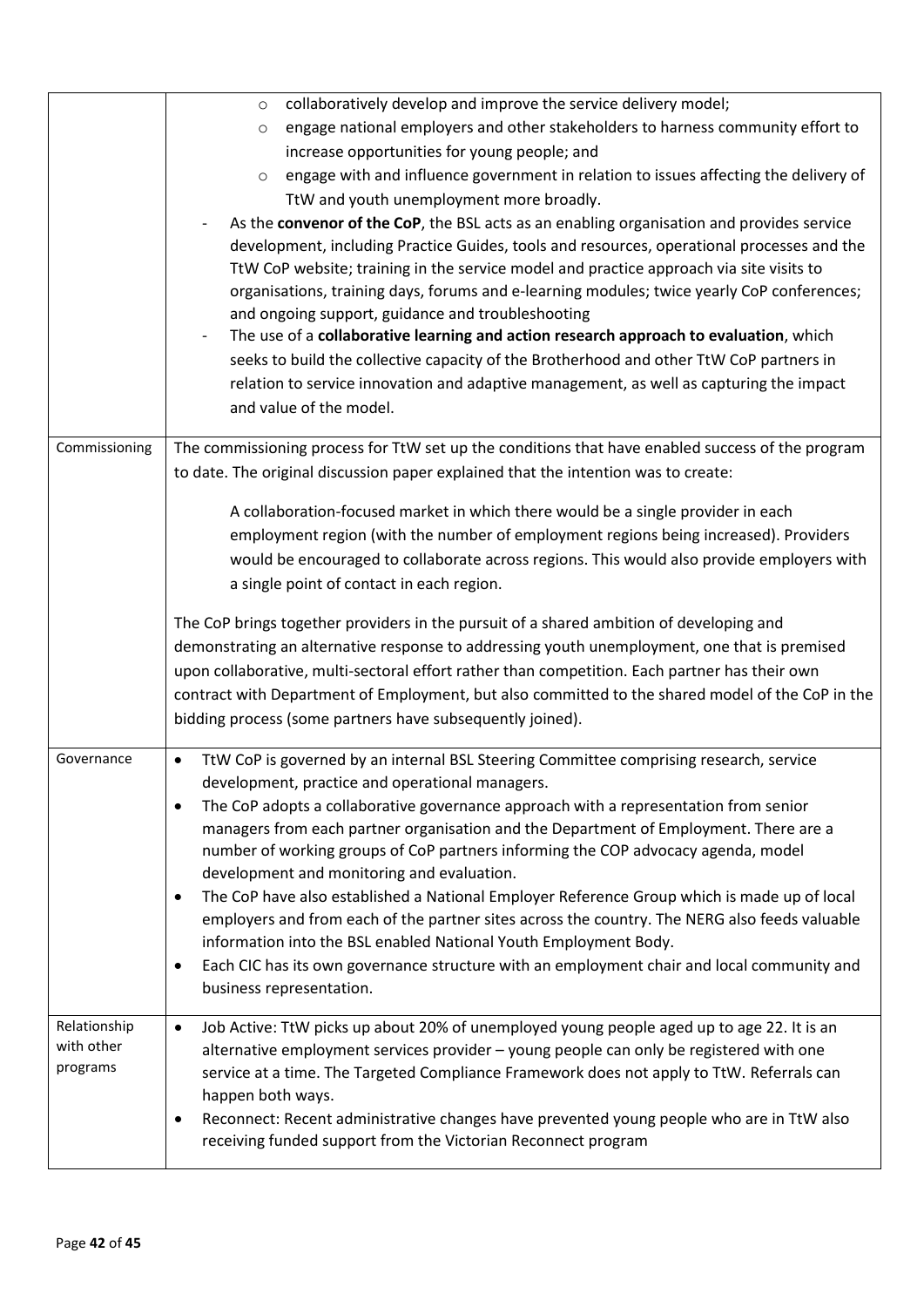| Funding                     | Funded in the 2015-16 Federal Budget by the Department of Employment, Skills, Small and<br>Family Business. Subsequent budgets have increased the capacity of TtW to see additional<br>young people, particularly Aboriginal and Torres Strait Islanders.<br>Provider contracts were recently extended from 2020 to 2022.<br>TtW contracts are funded according to a combination of allocated places and outcomes<br>payments<br>All members of the COP provide a contribution of 3% of their TtW contract value.                                                                                                                                                                                                                                                                     |
|-----------------------------|---------------------------------------------------------------------------------------------------------------------------------------------------------------------------------------------------------------------------------------------------------------------------------------------------------------------------------------------------------------------------------------------------------------------------------------------------------------------------------------------------------------------------------------------------------------------------------------------------------------------------------------------------------------------------------------------------------------------------------------------------------------------------------------|
| <b>Outcomes</b>             | TtW CoP sustainability outcomes for employment are strong. This is important because it<br>$\bullet$<br>reflects a consistently delivered model and approach across different regions.<br>The first Advantaged Thinking participant survey indicates young people across the TtW CoP<br>feel that Advantaged Thinking has enabled them to build positive and motivating relationships<br>with TtW staff and feel that they are treated respectfully. Survey results found that:<br>94% felt supported to find out about training, education and career opportunities and a high<br>$\overline{\phantom{a}}$<br>proportion of young people agreed they had access to opportunities and networks.<br>91% felt that staff helped them learn from the experience of positive risk taking. |
| Replication or<br>upscaling | Soon to have age eligibility extended to 24 years. Potential to deliver to a higher proportion of young<br>people experiencing unemployment.                                                                                                                                                                                                                                                                                                                                                                                                                                                                                                                                                                                                                                          |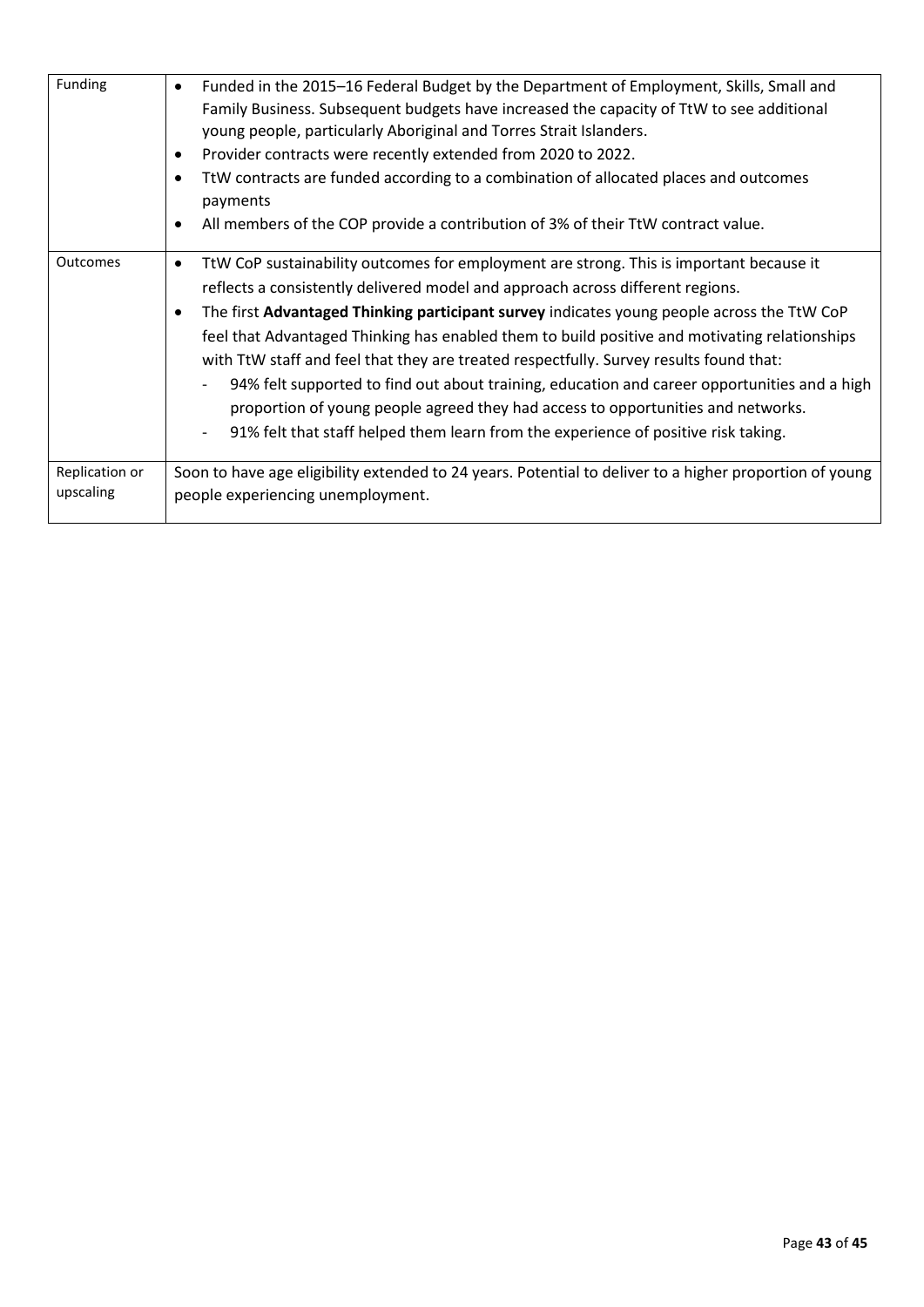

|                     | <b>Jobs Victoria Employment Network: the Brotherhood's approach</b>                                                                                                                                                                                                                                                                                                                                                                                                                                                                                                                                                                                                                                                                                                                                                                                                                                                                                                                                                                                                                                                                                                                                                                                                                                                                                                                                                                                                                                                                                                                                                                                                                                                                                                                                                                |
|---------------------|------------------------------------------------------------------------------------------------------------------------------------------------------------------------------------------------------------------------------------------------------------------------------------------------------------------------------------------------------------------------------------------------------------------------------------------------------------------------------------------------------------------------------------------------------------------------------------------------------------------------------------------------------------------------------------------------------------------------------------------------------------------------------------------------------------------------------------------------------------------------------------------------------------------------------------------------------------------------------------------------------------------------------------------------------------------------------------------------------------------------------------------------------------------------------------------------------------------------------------------------------------------------------------------------------------------------------------------------------------------------------------------------------------------------------------------------------------------------------------------------------------------------------------------------------------------------------------------------------------------------------------------------------------------------------------------------------------------------------------------------------------------------------------------------------------------------------------|
| Objective           | To support jobseekers experiencing disadvantage including refugees and asylum seekers, people with a disability,<br>public tenants, youth, mature aged, Aboriginal and long term unemployed people to find and keep sustainable<br>employment.                                                                                                                                                                                                                                                                                                                                                                                                                                                                                                                                                                                                                                                                                                                                                                                                                                                                                                                                                                                                                                                                                                                                                                                                                                                                                                                                                                                                                                                                                                                                                                                     |
| Location            | BSL is the lead agency for program delivery and contract management across three metropolitan sites:<br>Dandenong/Casey; City of Whittlesea/Epping; Flemington/North Melbourne                                                                                                                                                                                                                                                                                                                                                                                                                                                                                                                                                                                                                                                                                                                                                                                                                                                                                                                                                                                                                                                                                                                                                                                                                                                                                                                                                                                                                                                                                                                                                                                                                                                     |
| <b>Duration</b>     | Sites opened between 2017-18 and are funded until Sep 2020.                                                                                                                                                                                                                                                                                                                                                                                                                                                                                                                                                                                                                                                                                                                                                                                                                                                                                                                                                                                                                                                                                                                                                                                                                                                                                                                                                                                                                                                                                                                                                                                                                                                                                                                                                                        |
| <b>Target group</b> | Profile of the Brotherhood's JVEN participants: The profile of jobseekers assisted varies across locations, in<br>Flemington for example the service is more targeted to young Africans living in Public Housing, and in Dandenong<br>there is a higher focus on women, single mothers and family violence. All three sites cater to refugees and asylum<br>seekers on bridging visas.<br>40% Refugees & People Seeking Asylum<br>$\bullet$<br>30% unemployed over 6 months - two thirds unemployed for over a year<br>$\bullet$<br>6% young people under 25 years<br>$\bullet$<br>14% mature aged jobseekers (45 years plus)<br>$\bullet$<br>At Flemington over 30% public housing residents<br>٠                                                                                                                                                                                                                                                                                                                                                                                                                                                                                                                                                                                                                                                                                                                                                                                                                                                                                                                                                                                                                                                                                                                                 |
| <b>Model</b>        | Uses local partnerships and leverage local community networks and capacities to access support<br>$\bullet$<br>to address non-vocational barriers, training, community groups, job search and vocational<br>guidance activities, employers and jobs.<br>In Dandenong/Casey the program works in partnership with Life without Barriers, Launch<br>Housing and Doveton College through co-location and cross referral.<br>In Whittlesea, the program is based with the Epping Community Services Hub, alongside BSLs<br>-<br>Multicultural Communities Team. WISE Employment are a key partner for this site, adding<br>expertise and staff to support people with disability into work.<br>In Flemington/North Melbourne we partner with Moonee Valley City Council and are co-<br>located with Council services and community agencies at the Flemington Community Centre<br>at the base of the housing estate. The Huddle at the North Melbourne Football Club is a co-<br>delivery partner, providing specialised youth engagement support. We also partner with the<br>Australian Oromo Community Assoc. (Vic) and Multicultural Consulting Services (MCS) as part<br>of a mutual capacity building approach to deliver outreach employment support to young<br>Africans and Pacific Islanders. We house our JVEN staff in both the Huddle and MCS.<br>Underpinned by a capabilities approach that focus on jobseeker goals and aspirations,<br>developing skills, capabilities, employability and connectedness<br>Strong engagement with local employers to understand their needs, identify vacancies, and<br>$\bullet$<br>build pathways into the local labour market (e.g. Citywide in North Melbourne and Outlook Vic in<br>South East)<br>Post placement support and access to high support employment models (via GTO) |